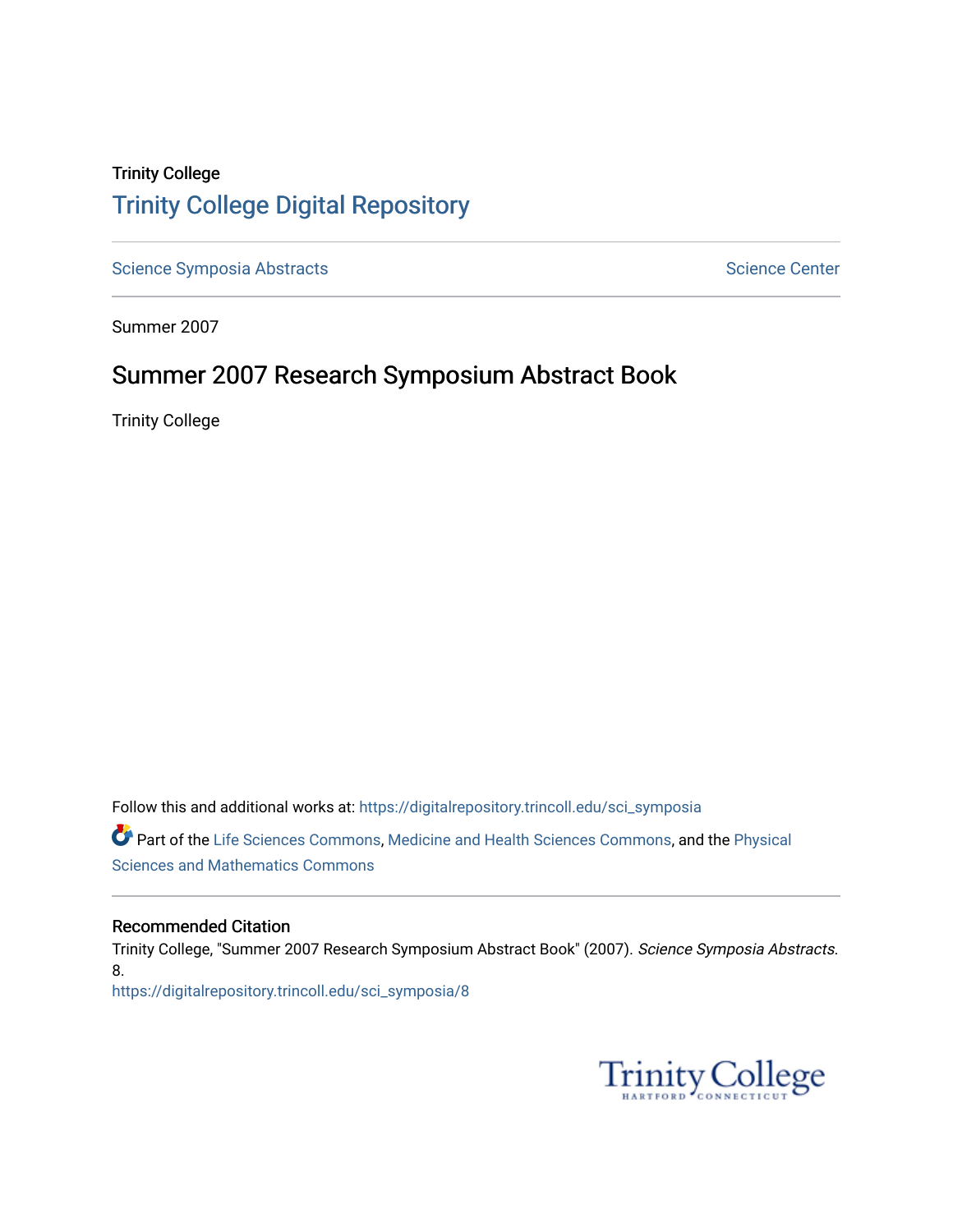# **THIRD ANNUAL SUMMER RESEARCH SYMPOSIUM TRINITY COLLEGE**

# **TABLE OF CONTENTS**

**Poster # Title Page #**

# **BIOLOGY**

| 1.               | A MICROANATOMICAL STUDY OF THE EMBRYONIC DEVELOPMENT OF<br><b>SNAKES</b>                                                                                 |    |  |
|------------------|----------------------------------------------------------------------------------------------------------------------------------------------------------|----|--|
|                  | Kristie Anderson '10                                                                                                                                     | 8  |  |
| 2.               | THE ECOLOGICAL ROLE OF GLANDULAR HAIR SECRETIONS IN<br>LARVAE AND PUPAE OF THE LADYBIRD BEETLE DELPHASTUS<br><b>CATALINAE</b>                            |    |  |
|                  | Laura E. Eckman, '09                                                                                                                                     | 8  |  |
| 3.               | PLACENTAL SPECIALIZATIONS IN THE VIVIPAROUS LIZARD<br><b>SCELOPORUS JARROVI</b>                                                                          |    |  |
|                  | Greg Gavelis '08                                                                                                                                         | 9  |  |
| $\overline{4}$ . | ELECTROCOMMUNICATION SIGNALS ALONE INCREASE RADIAL GLIAL<br>FIBER DENSITY IN THE BRAIN OF ADULT ELECTRIC FISH,<br><b>APTERONOTUS LEPTORHYNCHUS</b>       |    |  |
|                  | Denisa Jashari '10, Elizabeth McCarthy '07                                                                                                               | 9  |  |
| 5.               | DEVELOPING A METHOD TO STUDY THE DIGESTION OF ALGAL<br><b>CHLOROPLASTS IN TETRAHYMENA</b>                                                                |    |  |
|                  | Jo-Ann Jee '10                                                                                                                                           | 10 |  |
| 6.               | DETERMINING THE CHEMICAL COMPOSITION OF ANAL FLUID FROM<br>NEWLY EMERGED CATERPILLARS AND THE TAXONOMIC<br><b>DISTRIBUTION OF THE DISPLAYED BEHAVIOR</b> |    |  |
|                  | Jacqueline Knapp '10, Patrick McCarthy '09, Catherine Rigoulot '08                                                                                       | 11 |  |
| 7.               | <b>ELIMINATION OF THE HYDROPHOBIC REGION IN THE SERRATE</b><br><b>LIGAND AND ITS EFFECTS ON THE NOTCH SIGNALING PATHWAY</b>                              |    |  |
|                  | Jillian Langer '08                                                                                                                                       | 11 |  |
| 8.               | <b>ENVIRONMENTAL EFFECTS ON VIRULENCE OF SINGLE OR COMBINED</b><br>SPECIES OF ENTOMOPATHOGENIC FUNGI TO BLACKLEGGED TICKS                                |    |  |

**Justin R. Pool '08** 12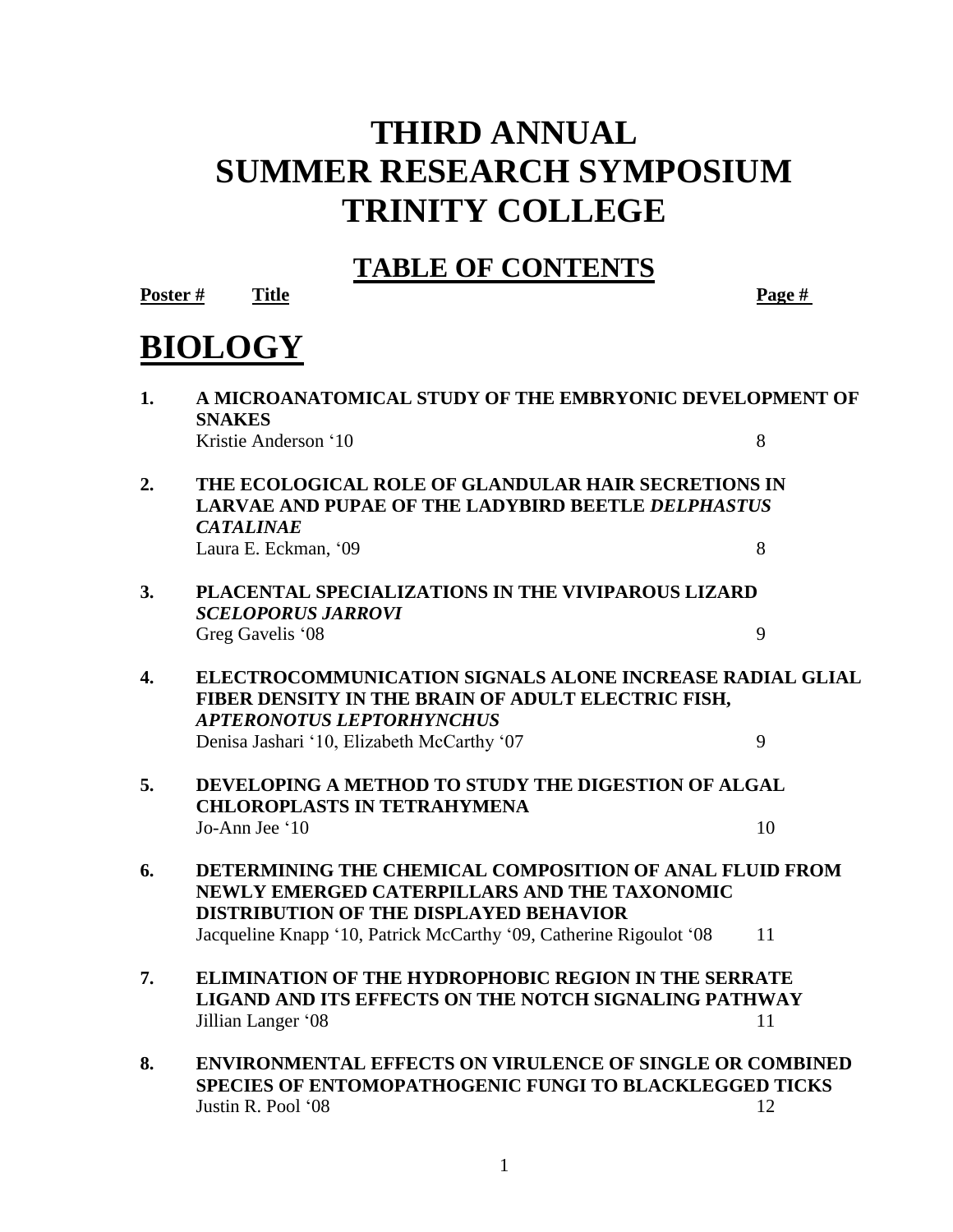| Poster # | <b>Title</b>                                                                                                                                      | Page # |  |  |  |
|----------|---------------------------------------------------------------------------------------------------------------------------------------------------|--------|--|--|--|
| 9.       | <b>ESTABLISHING A BASELINE OF THE MICROFLORA IN THE UPPER</b><br><b>RESPIRATORY TRACT</b>                                                         |        |  |  |  |
|          | Santiago Varela '09                                                                                                                               | 13     |  |  |  |
| 10.      | SQUIRREL ABUNDANCE IN URBAN RED-TAILED HAWK TERRITORIES<br>Conner Wells '09                                                                       | 13     |  |  |  |
| 11.      | <b>BIODIVERSITY IN THE ANGIOSPERM FLORA OF THE TRINITY COLLEGE</b><br><b>FIELD STATION</b>                                                        |        |  |  |  |
|          | Amanda White '08, Alexander Wing '08                                                                                                              | 14     |  |  |  |
|          | <b>CHEMISTRY</b>                                                                                                                                  |        |  |  |  |
| 12.      | <b>CYCLIZATION OF A TETRAPEPTIDE WITH DIAMINOFERROCENE</b><br>Julianne Boccuzzi '08                                                               | 14     |  |  |  |
| 13.      | ANALYSIS OF DNA THROUGH MATRIX ASSISTED LASER DEABSORPTION<br><b>IONIZATION TIME-OF-FLIGHT MASS SPECTROMETRY</b>                                  |        |  |  |  |
|          | Caitlin Farrell '09                                                                                                                               | 15     |  |  |  |
| 14.      | <b>ACCELERATING EFFECTS OF N-METHYLFORMAMIDE WITH RESPECT</b><br>TO AQUEOUS AND ORGANIC CONDITIONS IN INDIUM METAL<br>PROMOTED COUPLING REACTIONS |        |  |  |  |
|          | Kwame Frimpong '08                                                                                                                                | 15     |  |  |  |
| 15.      | <b>FUNCTIONAL GROUP CONTROL THROUGH INDIUM PROMOTED</b><br><b>COUPLING</b>                                                                        |        |  |  |  |
|          | Alden Gordon '10                                                                                                                                  | 16     |  |  |  |
| 16.      | SYNTHESIS AND CONFORMATIONAL ANALYSIS OF HELICAL<br><b>METALLACYCLICPEPTIDES</b>                                                                  |        |  |  |  |
|          | Emmy Handy '08                                                                                                                                    | 16     |  |  |  |
| 17.      | THE SYNTHESIS OF ENEDIYNES TO TARGET CANCEROUS TUMORS BY<br><b>INHIBITING DNA REPLICATION</b>                                                     |        |  |  |  |
|          | Tania Joseph '08                                                                                                                                  | 17     |  |  |  |
| 18.      | <b>IMAGING OF TYPE I TROPOCOLLAGEN USING THE TRANSMISSION</b><br><b>ELECTRON MICROSCOPE (TEM)</b>                                                 |        |  |  |  |
|          | Piper Klemm '09                                                                                                                                   | 17     |  |  |  |
| 19.      | ORGANIC SYNTHESIS THROUGH ANION CHEMISTRY<br>John Love '10                                                                                        | 18     |  |  |  |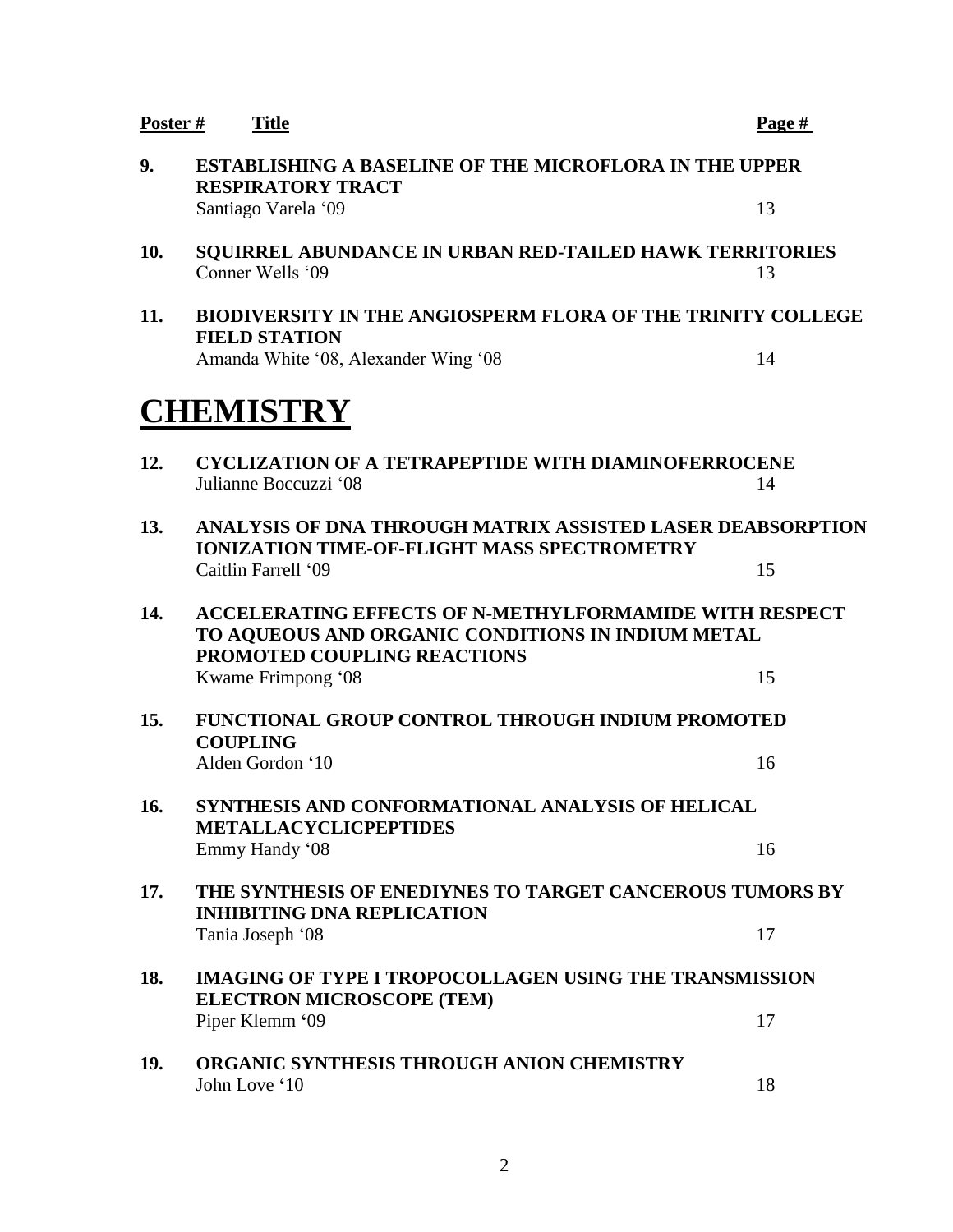| Poster# | <b>Title</b>                                                                                                                                              | Page # |  |
|---------|-----------------------------------------------------------------------------------------------------------------------------------------------------------|--------|--|
| 20.     | ANALYSIS OF MK-801 TOXICITY IN E13 CD-1 MICE BRAINS<br>Ariana Mullin '09, Brian Sinnott '08                                                               | 18     |  |
| 21.     | <b>SYNTHESIS OF A FLUORESCENT POLY PEPTIDE FOR USE AS A MARKER</b>                                                                                        |        |  |
|         | <b>IN LIVER CELLS</b><br>Jonathan Nyce '09                                                                                                                | 19     |  |
| 22.     | THE SYNTHESIS OF 3-(2-BROMOALLYL)OCT-2-ENAL VIA INDIUM<br><b>COUPLING REACTION AND COPE REARRANGEMENT</b>                                                 |        |  |
|         | Laert Rusha '08                                                                                                                                           | 19     |  |
| 23.     | INDIUM COUPLING OF CYCLOHEXANECARBOXALDEHYDE AND 2,3-<br>DIBROMOPROPENE IN AN N-METHYL FORMAMIDE SOLVENT                                                  |        |  |
|         | Merry Smith '09                                                                                                                                           | 20     |  |
| 24.     | <b>TOWARDS THE FORMATION OF SMALL HOMO-CONJUGATED</b>                                                                                                     |        |  |
|         | <b>HYDROCARBON CAGES</b><br>Katharine Spencer '08                                                                                                         | 20     |  |
| 25.     | USE OF SOLVENT CONDITIONS TO CONTROL FUNCTIONAL GROUP<br><b>FORMATION IN INDIUM PROMOTED COUPLING REACTIONS</b>                                           |        |  |
|         | Rebecca Suflas '08, Timothy Scarella '08                                                                                                                  | 21     |  |
| 26.     | <b>DIRECT BROMINATION OF A NUCLEOTIDE</b>                                                                                                                 | 21     |  |
|         | Ashley Swiggett '09                                                                                                                                       |        |  |
| 27.     | USING NUCLEAR MAGNETIC RESONANCE (NMR) TECHNIQUES TO<br>DETERMINE THE RELATIVE SPATIAL ORIENTATION OF CAPSAICIN IN<br><b>SOLVENTS OF VARYING POLARITY</b> |        |  |
|         | Brice Vallieres '09                                                                                                                                       | 22     |  |
|         | <b>COMPUTER SCIENCE</b>                                                                                                                                   |        |  |
| 28.     | <b>VARIABLE ANALYSIS OF RSA CRYPTOSYSTEM</b><br>Vinit Agrawal '10, Orko Momin '10                                                                         | 22     |  |
| 29.     | USING SUPPORT VECTOR MACHINES FOR MICROARRAY ANALYSIS<br>Saroj Aryal '09                                                                                  | 23     |  |
|         |                                                                                                                                                           |        |  |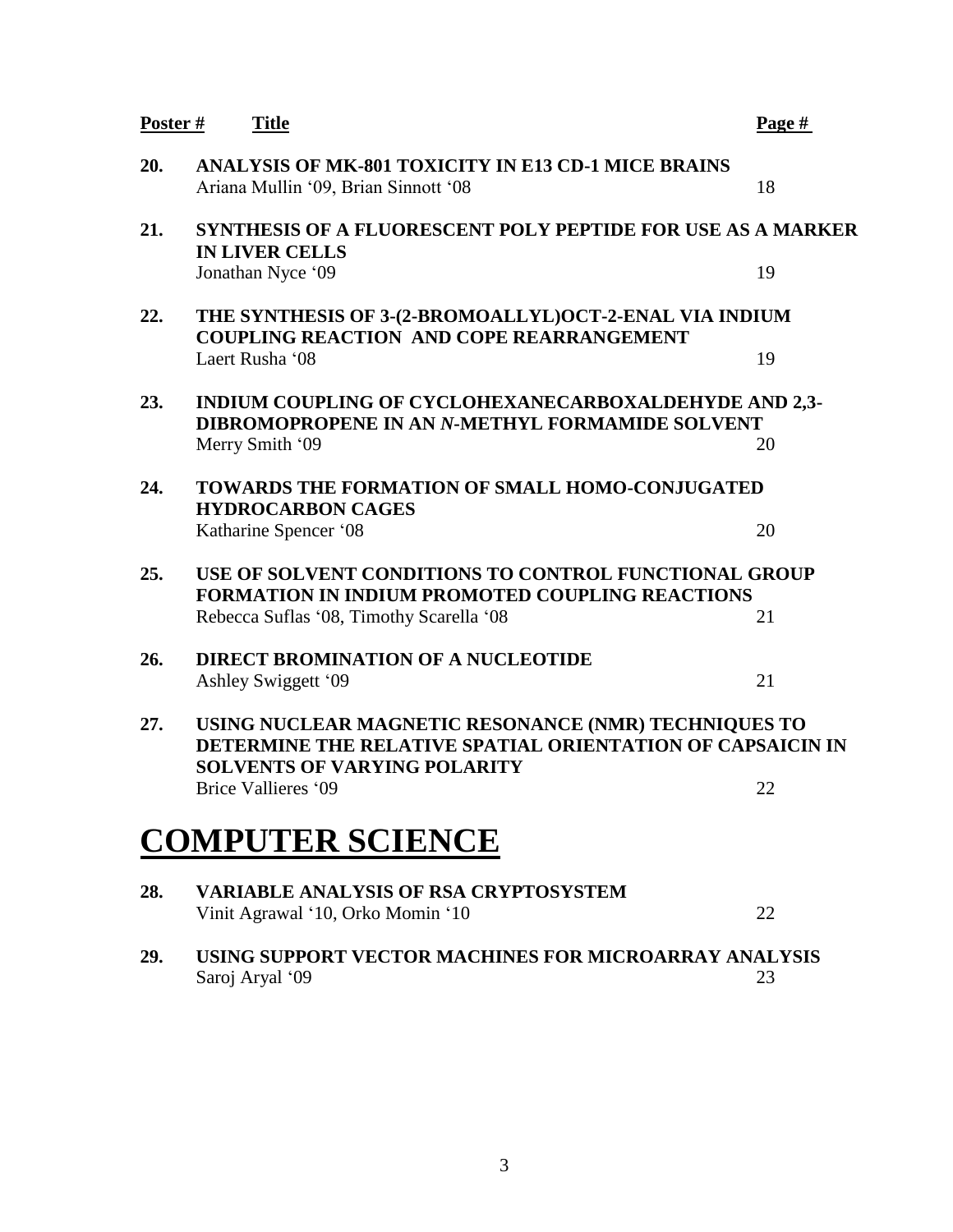# **ENGINEERING**

- **30. DELINEATION OF HEART MURMUR FEATURES THROUGH COMBINED WAVELET TRANSFORM AND AUTOREGRESSIVE MODELING** Nikolay Atanasov '08 23 **31. DESIGN OF AN OPERATIONAL AMPLIFLIER HAVING HIGH-PASS, LOW-PASS AND BANDPASS FILTERS** Mahmudul Chowdhury '08 24
- **32. CORRELATION DIMENSION OF THE HIPPOCAMPAL REM EEG DURING NORMAL DEVELOPMENT** Adam Grare '10, Ankit Saraf '10 24
- **33. ESTIMATION OF AUTOREGRSSIVE MODEL PARAMETERS THROUGH AN ORTHOGONAL TRANSFORM** Nabil Imam '08 25
- **34. DESIGN AND IMPLEMENT SOURCE CODING AND CHANNEL CODING ON A SINGLE-CHIP USING FIELD PROGRAMMABLE GATE ARRAY (FPGA)** Neil Robertson '08 25

# **ENVIRONMENTAL SCIENCE**

**35. METALS AND ANIONS IN THE TROUT BROOK OF WEST HARTFORD, CT, SUMMER 2007** Elisabeth Cianciola '10, Susan Juggernauth '09, Nathan Sell '10 25 **36. DETERMINING THE RELATIONSHIP BETWEEN EROSION RATE AND MAGNETIC ENHANCEMENT OF THE LOESSIC HILLS OF HITCHCOCK NATURE CENTER, IA** Chamae Munroe '10 26 **37. MACROINVERTEBRATE POLLUTION SENSITIVITY SURVEY OF THE TROUT BROOK IN WEST HARTFORD, CT** Nathan Sell '10, Elisabeth Cianciola '10, Susan Juggernauth '09 27 **38. ANALYSIS OF TIRE RUBBER LEACHATE WITH THE** *SALMONELLA* **MUTAGENESIS ASSAY (AMES TEST**)  $Sara Yoo '08$  27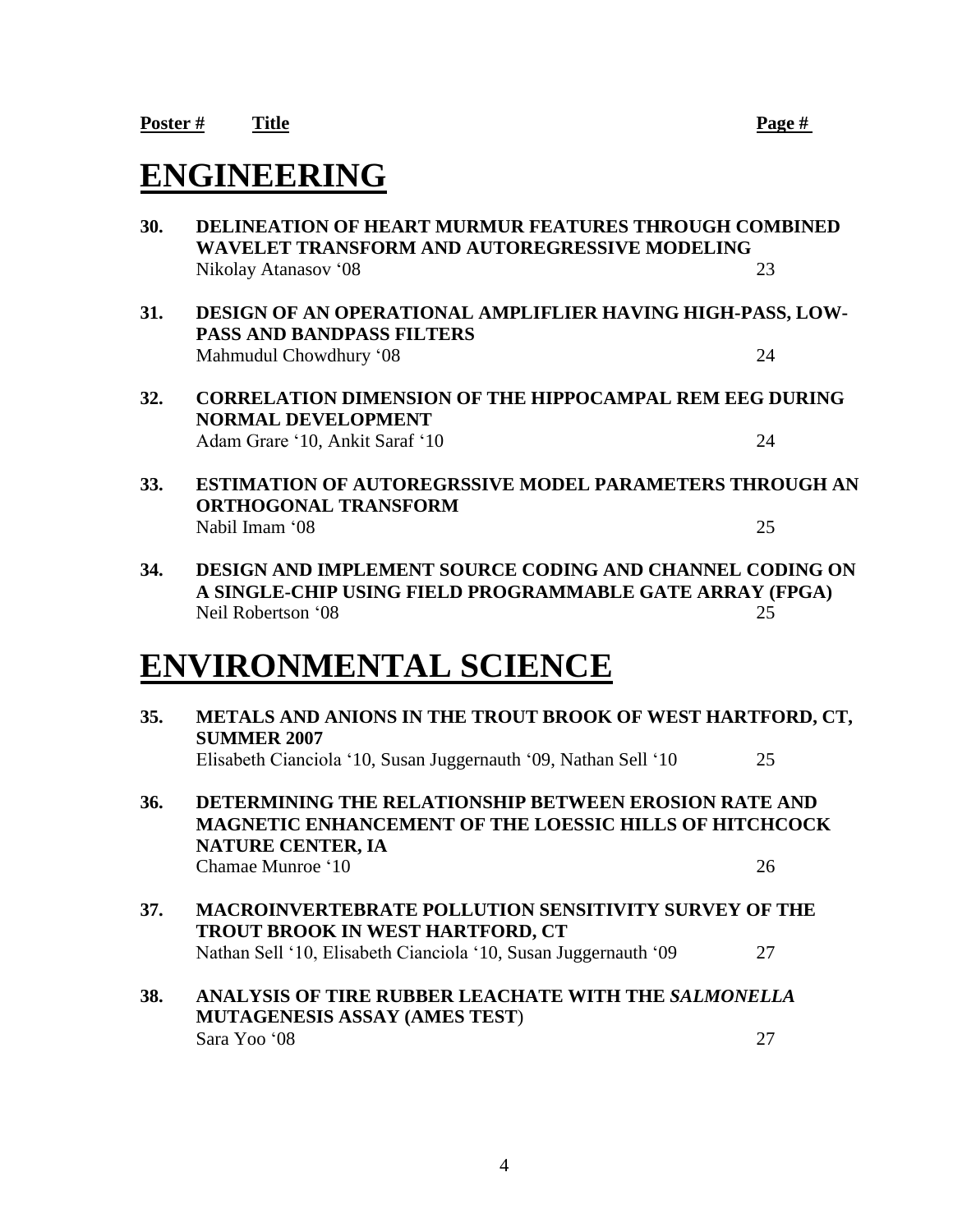# **MATHEMATICS**

**39. CHANNEL ASSIGNMENT AND GRAPH LABELLING** Nicholas Allen '09 28

# **NEUROSCIENCE**

**40. LONG TERM POTENTIATION IN THE MULTISYNAPTIC PATHWAY EXTENDING FROM THE DENTATE GYRUS TO THE ENTORHINAL CORTEX** Nicole Albino '10 28 **41. EFFECTS OF KETOGENIC DIET ON SYNAPTIC PLASTICITY IN FREELY BEHAVING RATS** Kaitlin Haines '09, Urey Chow '09, Katy Gaffney '09 29 **42. CHARACTERIZATION OF THE ROLE OF CA3 MOSSY FIBERS IN INFORMATION PROCESSING IN HIPPOCAMPAL CIRCUITS** Connie Hernandez '10, Daisy Ramos '10 30 **43. NEUROPHENOMENOLOGY OF TIME: FUNCTIONAL NEUROIMAGING IN THE PAST AND FUTURE TENSE AND AN FMRI BASIS FOR AN OBJECTIVE TIMESCAPE** Michael Pierce '10 30 **44. THE EFFECT OF A LOW CARBOHYDRATE DIET ON ADENOSINE IN THE BRAIN** Laura Pomeroy '09, Caleb Wasser '08, Ritika Chandra '10 31 **PSYCHOLOGY 45. RETRIEVAL OF AUTOBIOGRAPHICAL MEMORIES** Stephanie Keith '08, Dzheni Dilcheva '08 32 **46. EDUCATIONAL PRACTICES AND STUDENT LEARNING IN A LIBERAL ARTS COLLEGE: CODING QUALITATIVE INTERVIEWS FROM A PANEL STUDY** Eugene Pan '08 32 **47. HAPTIC PERCEPTION VIA DYNAMIC TOUCH** Matthew Phinney '10 33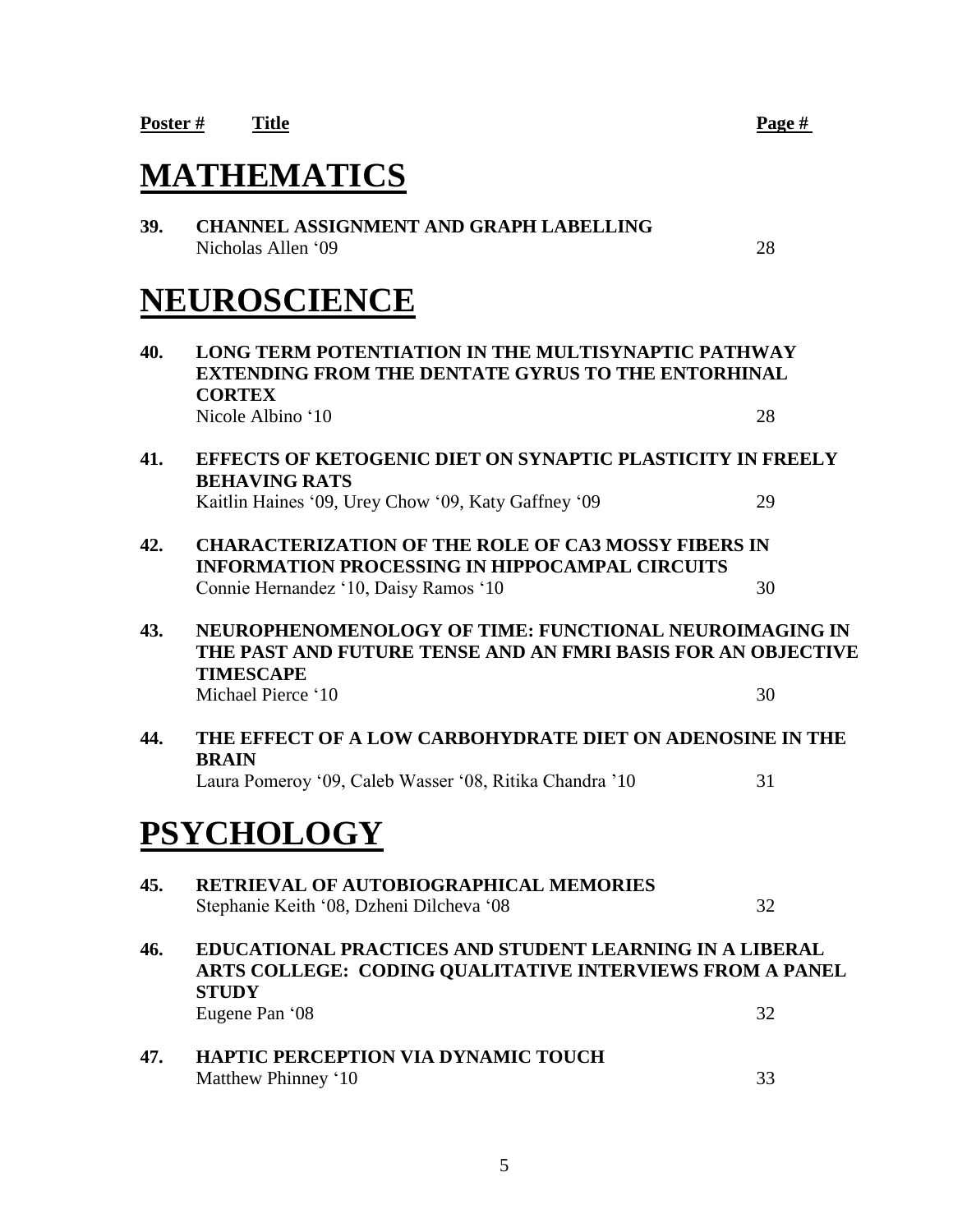# **SCIENCE AND SOCIETY**

**48. UNDERSTANDING SOCIAL CAPITAL AND STATUS IN RURAL ECUADOR** Cristina Wheeler Castillo '08 33

# **AV DAVIS FELLOWS**

| 49. | <b>REBIRTH: USING THE CULTURES OF THE AFRICAN DIASPORA TO</b><br><b>REACH AND TEACH HARTFORD'S CREATIVE YOUTH</b> |    |
|-----|-------------------------------------------------------------------------------------------------------------------|----|
|     | Haben Abraham '10                                                                                                 | 34 |
| 50. | PUTTING DOWN ROOTS IN HARTFORD: AN INNOVATIVE LEADERSHIP<br><b>PROGRAM PROJECT</b>                                |    |
|     | Jasmin Agosto '10                                                                                                 | 34 |
| 51. | <b>FOOTBALL IS FREEDOM: A RENEGADE SOCCER PROJECT</b><br>Jason Azevedo '08, Alfonso Bui '08                       | 35 |
| 52. | <b>MULTI-NATIONAL REFERENCES AND PERCEIVED ACADEMIC SUCCESS</b><br>Ashley Flemming '08                            | 35 |
| 53. | ANALYSIS OF THE GRASSROOTS IMMIGRANT RIGHTS MOVEMENT IN<br><b>HARTFORD</b>                                        |    |
|     | Dulce Amor Imbo '09                                                                                               | 36 |
| 54. | HISTORIC PRESERVATION IN HARTFORD: IN PURSUIT OF AN<br><b>APPLICATION</b>                                         |    |
|     | Isis Irizarry '10                                                                                                 | 36 |
| 55. | SALVIA: A NEW EXTRACORPOREAL DRUG EXPERIENCE ON COLLEGE<br><b>CAMPUSES</b>                                        |    |
|     | Meagan Miller '08                                                                                                 | 37 |
| 56. | <b>MUSLIM REFUGEE ADAPTATION IN HARTFORD: ANALYSIS OF</b><br><b>CONTEMPORARY ISSUES</b>                           |    |
|     | Alissa Phillips '08, Jessica Hart '08                                                                             | 37 |
| 57. | 'UNITED NATIONS': THIRD WORLD NATIONALISMS AND<br><b>INTERNATIONALISM</b>                                         |    |
|     | Ashesh Prasann '08                                                                                                | 38 |
| 58. | <b>ASSIMILATION OF SYMBOLISM: LANGUAGE ACROSS CULTURES</b><br>Roberta Rogers-Bednarek '09                         | 39 |
|     |                                                                                                                   |    |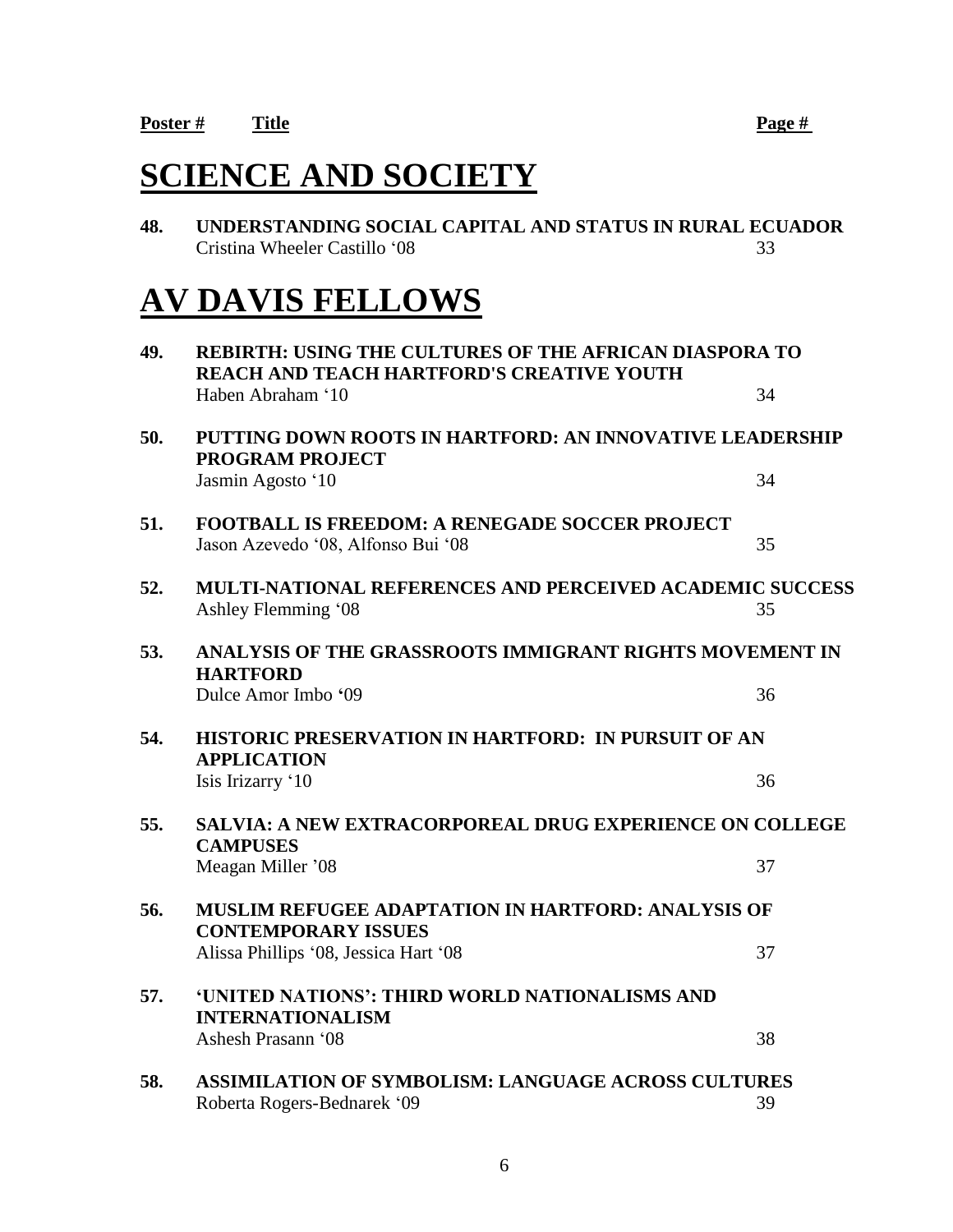| <b>Poster #</b> | <b>Title</b>                                                                                                                               | Page # |
|-----------------|--------------------------------------------------------------------------------------------------------------------------------------------|--------|
| 59.             | <b>HOUSE OF PEACE: INDIGENOUS TECHNOLOGY</b><br>L. Mixashawn Rozie '12                                                                     | 40     |
| 60.             | <b>ECOLITERACY IN THE PARK RIVER WATERSHED</b><br>Jessica Scordamaglia '10                                                                 | 40     |
|                 | **See also Nathan Sell in Environmental Science                                                                                            |        |
|                 | <b>MELLON FOUNDATION</b>                                                                                                                   |        |
| 61.             | <b>HUMAN TRAFFICKING IN THE PERU/CHILE REGION</b><br>Celia Rodriguez '08                                                                   | 41     |
| 62.             | <b>FUNDS OF KNOWLEDGE OF LATINO FAMILIES IN HARTFORD</b><br>Cintli Sanchez 09, Christina Ramsay '09, Ashley Flemming '08                   | 41     |
| 63.             | <b>LEARNING ABOUT HUMAN RIGHTS-BASED APPROACHES TO HEALTH</b><br><b>THROUGH ASTHMA EDUCATION</b>                                           |        |
|                 | Cristina Wheeler Castillo '08                                                                                                              | 42     |
| 64.             | <b>HIV/AIDS IN HONDURAS</b><br>Cristina Wheeler Castillo '08, Monika Zagaja '08, Armand DelRosario '07, Brian<br>Lee'07, Todd Morrison '07 | 42     |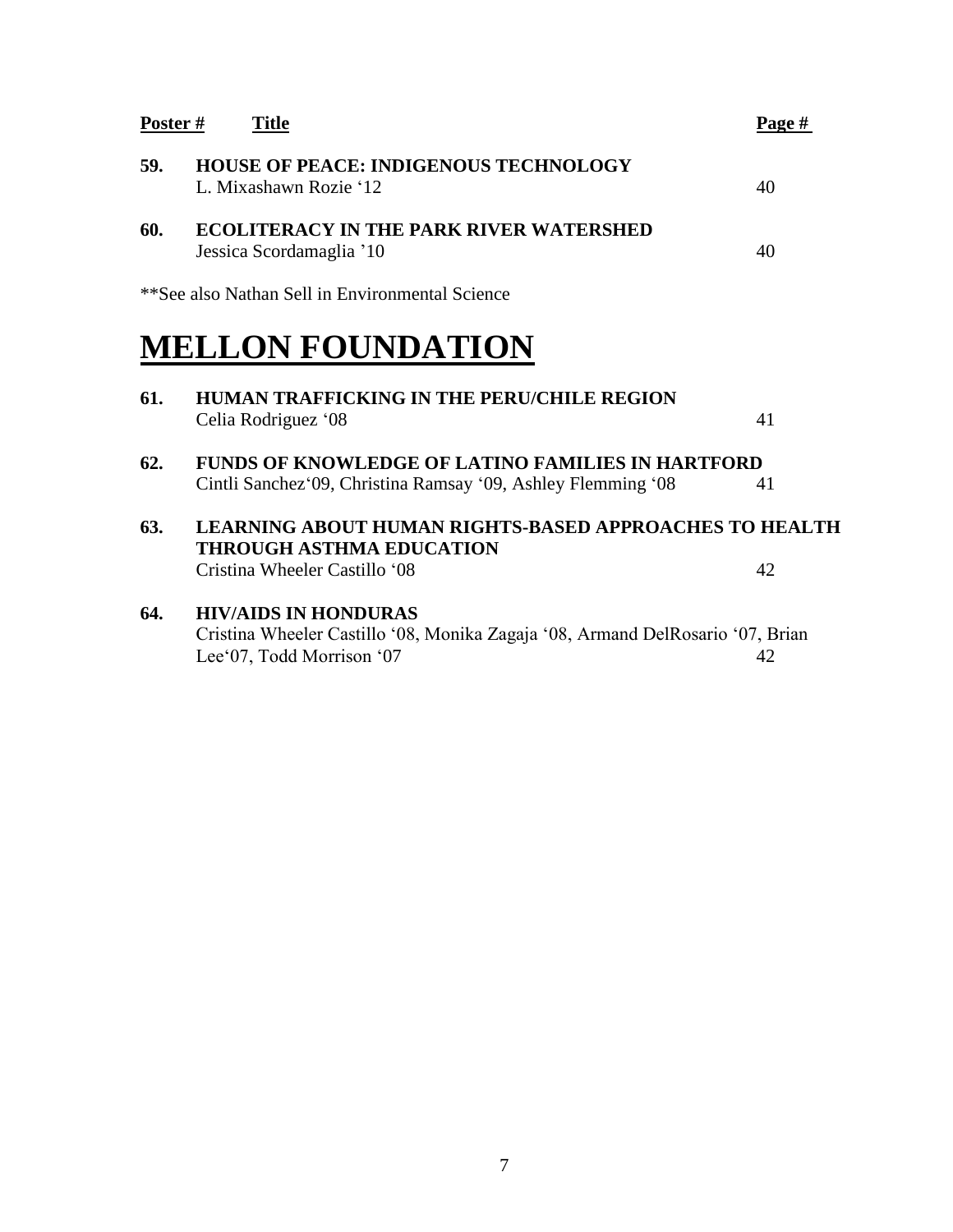# **BIOLOGY**

### **1. A MICROANATOMICAL STUDY OF THE EMBRYONIC DEVELOPMENT OF SNAKES**

Kristie Anderson '10 Faculty Sponsors: Daniel Blackburn, Ann Lehman

Vertebrate eggs contain structures external to the embryo, called extraembryonic membranes, which play essential roles in physiological exchange between the embryo and its external environment. The same extraembryonic membranes are responsible for sustaining the embryos in both viviparous (live-bearing) and oviparous (egg-laying) vertebrates. Light microscopy and scanning electron microscopy were used to investigate the structure and function of these membranes and their associated embryos in egg-laying corn snakes (*Pituophis guttatus*) and livebearing brown snakes (*Storeria dekayi*). Embryos and extraembryonic membranes from eggs of the oviparous corn snake were harvested at different stages of development. Embryos were prepared for light microscopy by fixation in formalin, embedment in paraffin, microtome sectioning, and histological staining. The membranes were prepared for scanning electron microscopy through chemical fixation, dehydration, and the application of conductive coating. Scanning electron microscopy was used to study the surface of the membranes in detail, and allowed identification of specializations for physiological exchange. The chorioallantois appeared attenuated, creating a small diffusion distance for gas exchange, while the omphalopleure was composed of highly ridged cubodial cells, indicating the omphalallantois as a possible site of water and calcium uptake. In viviparous brown snakes, light microscopy revealed that these two extraembryonic membranes showed similar features, suggesting roles in maternal-fetal gas exchange and water transfer. Little is known about how the extraembryonic membranes of squamates (snakes and lizards), a major vertebrate group, serve to sustain an embryo throughout development. Thus, cellular features of the extraembryonic membranes of *Pituophis guttatus* and *Storeria dekayi* can provide insight and clarification into the function of squamate extraembryonic membranes, and ultimately, their evolution. Ongoing work on embryology of the reproductive system of corn snakes is beginning to reveal the pattern by male and female embryos diverge during mid- to late- development, and should clarify the process of sexual differentiation.

#### **2.**

# **THE ECOLOGICAL ROLE OF GLANDULAR HAIR SECRETIONS IN LARVAE AND PUPAE OF THE LADYBIRD BEETLE** *DELPHASTUS CATALINAE*

Laura E. Eckman, '09 Faculty Sponsor: Scott Smedley

Glandular hairs, cuticular structures with droplets at the tip, are present in certain insects. One such insect is the ladybird beetle *Delphastus catalinae* (Order Coleoptera). The glandular hairs of this beetle are unique because they are found in both the larval and the pupal stages of the beetle, whereas previously studied beetle species possess secretory hairs only in the pupal stage. The ecological function of *D. catalinae* secretions has not been previously studied, although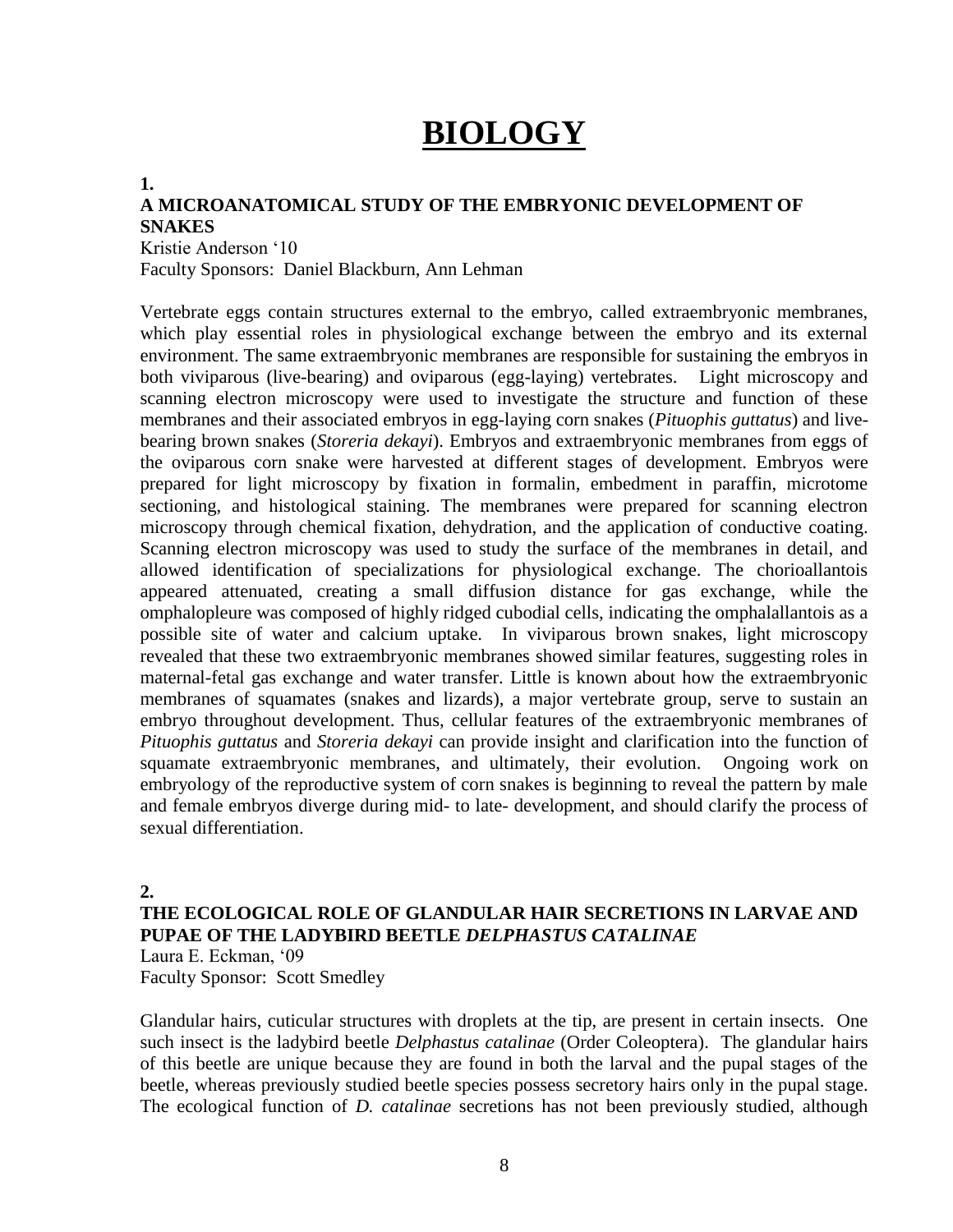secretions from glandular hairs of several other insects have been determined to serve a role in deterring predators. To determine the ecological role of the droplets, I have executed a series of bioassays with the predatory ant *Crematogaster lineolata*, in which the cleaning activity of the ants is monitored before and after coming into contact with three treatments of *D. catalinae*. Determination of the ecological role of *D. catalinae* secretions will further our understanding of predatory-prey relationships, insect evolution, and may give us information relevant to the continuation of the effective use of *Delphastus* as a biological control agent.

#### **3.**

# **PLACENTAL SPECIALIZATIONS IN THE VIVIPAROUS LIZARD** *SCELOPORUS JARROVI*

Greg Gavelis '08 Faculty Sponsors: Daniel Blackburn, Ann Lehman

Commonly known as the spiny lizard, *Sceloporus jarrovi* is derived from an ancestral group of egg-layers, but is itself viviparous and carries its embryos full term. Using light and transmission electron microscopy, we examined its placental membranes for modifications that allow for this live-bearing lifestyle. Our observations revealed a combination of specializations never before described among reptiles. Broadly defined, a placenta is any region of prolonged contact between fetal and maternal tissues. In *S. jarrovi*, loss of the vestigial egg shell membrane allows for intimate contact zones, the chorioallantoic and yolk sac placenta. At the chorioallantoic placenta, epithelium has been attenuated to leave a short diffusion distance between fetal and maternal blood vessels. Thus, the chorioallantoic placenta of *S. jarrovi* has been optimized for the provision of oxygen to sustain its embryos. In the yolk sac placenta, fetal epithelium forms unusual, elongated outgrowths, lined with absorptive epithelium, that extend into accumulations of eggshell and other material in the uterine lumen. The yolk sac placenta is avascular, and appears to be a site of secretion and absorption, and may have a nutritive function. Both placental types persists until the end of gestation. The occurrence of these placental specializations was unexpected, because, until now, *S. jarrovi* commonly was assumed to have a "simple" form of placentation.

#### **4.**

### **ELECTROCOMMUNICATION SIGNALS ALONE INCREASE RADIAL GLIAL FIBER DENSITY IN THE BRAIN OF ADULT ELECTRIC FISH,** *APTERONOTUS LEPTORHYNCHUS*

Denisa Jashari '10, Elizabeth McCarthy '07 Faculty Sponsor: Kent Dunlap

In electric fish, *Apteronotus leptorhynchus*, radial glia are important in guiding the migration of adult-born neurons and may play a role in behavioral plasticity. Long-term social interaction simultaneously potentiates the production of certain electrocommunication signals, and increases the formation of radial glial fibers and newborn cells in the brain region that controls these electrocommunication signals. Specifically, housing a fish with another fish for 1-7 d potentiates electrocommunication signals and increases vimentin immunoreactivity (VIR, a marker of radial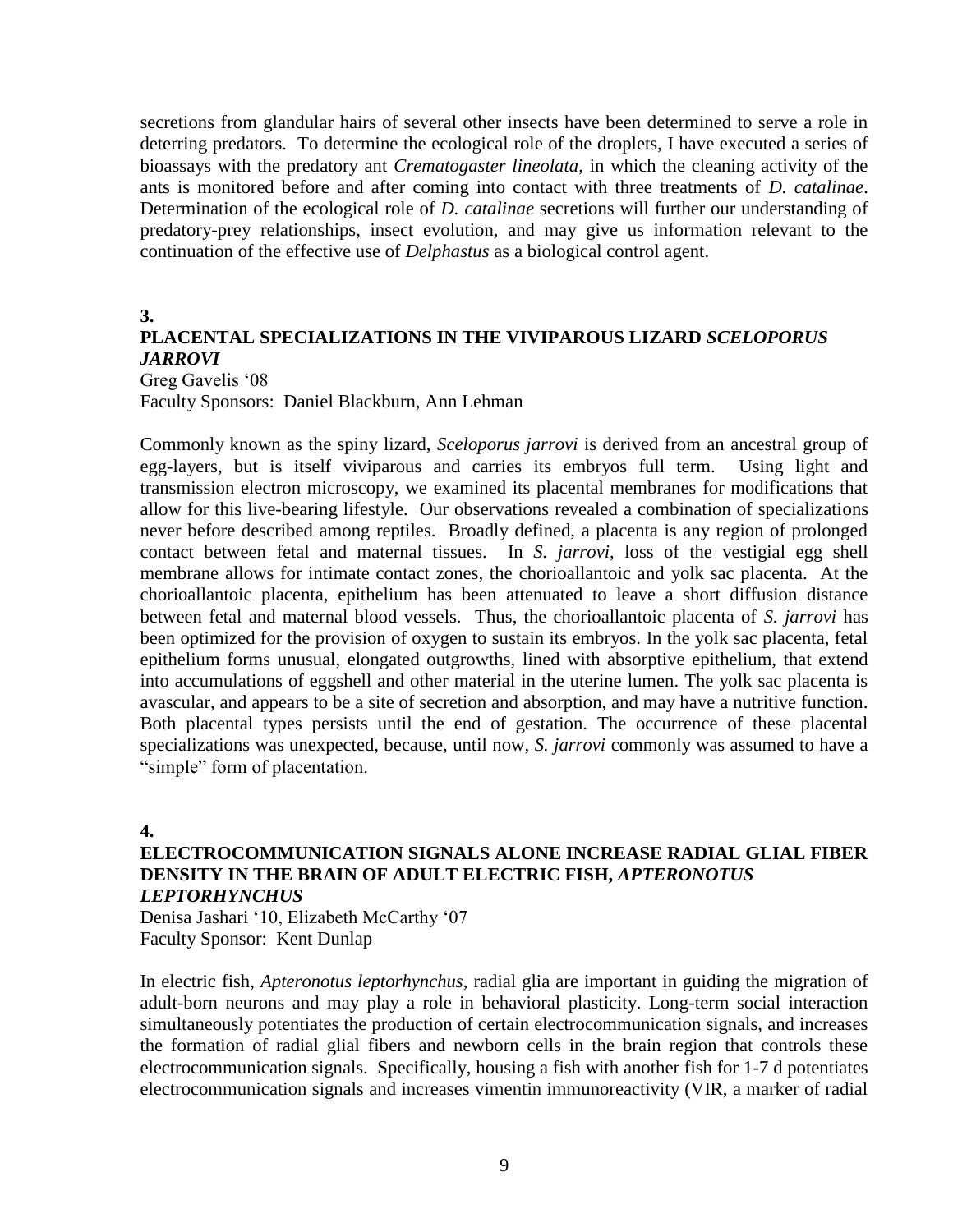glia) in the periventricular zone (PVZ) adjacent to the prepacemaker nucleus (PPn, the nucleus that controls chirping).

We sought to determine what particular stimulus features of social interaction influence radial glial fiber formation. We housed fish in isolation, in pairs or in aquaria that received electric organ discharge (EOD) stimuli from another fish or sine wave stimuli from a function generator. One and 7 days of EOD stimuli increased VIR in the PVZ adjacent to the PPn, but had no effect on the cerebellum. These data show that EOD stimuli alone are sufficient for causing the socially induced changes in radial glial fiber density. Seven days of sine wave stimuli had no effect on VIR in the PVZ. This suggests that the EOD waveform or amplitude modulations are important in stimulating radial glial fiber formation.

**5.**

# **DEVELOPING A METHOD TO STUDY THE DIGESTION OF ALGAL CHLOROPLASTS IN TETRAHYMENA**

Jo-Ann Jee '10 Faculty Sponsor: Kathleen Archer

There's an interesting marine sea slug (*Elysia chlorotica*), which has a symbiotic relationship with certain species of algae on which they feed. The slug has the ability to retain chloroplasts from the algal cells without digesting them along with the rest of the algal components. The chloroplasts continue to live in the tissue of the slug and photosynthesize under sunlight. The slug thus has the ability to produce its own food source, the way plants do. The question addressed in this research is, how is the chloroplast retained and not digested? We explored the possibility that the algal chloroplasts are especially resistant to digestion. In our experiment, we used a protozoan, *Tetrahymena*, as a proxy for sea slugs as digestion in *Tetrahymena* is easily observed under the microscope. Also, we can then be assured that the chloroplasts truly resist digestion and do not survive because the slugs' digestive system is weak. In order to study the rate of digestion of chloroplast, we needed to know the ratio of chloroplasts to *Tetrahymena* cells at which the feeding rate is at its peak. We also tested the feeding rate in starved vs. fed *Tetrahymena* to see if it made a difference. Finally, we looked into methods of separating the uneaten chloroplasts from the *Tetrahymena* cells. The methods of separation tested were density centrifugation, dilution and sieving. Our results suggest that a suitable ratio of *Tetrahymena* to chloroplasts is 1:5, and that *Tetrahymena* fed for 24 hours had a higher feeding rate than starved *Tetrahymena* cells. None of the separation methods we tried successfully separated *Tetrahymena* cells from uneaten chloroplasts.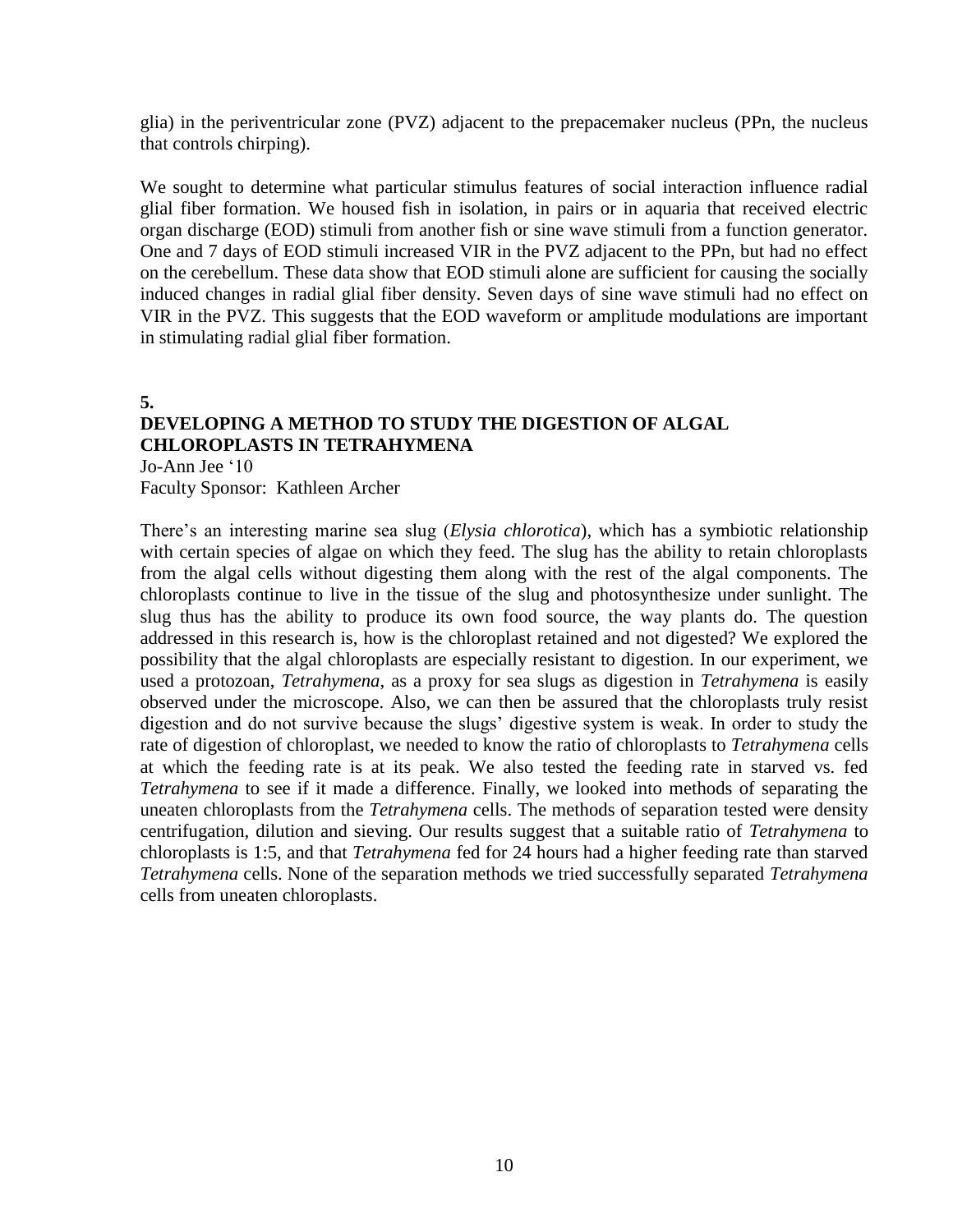**6.**

# **DETERMINING THE CHEMICAL COMPOSITION OF ANAL FLUID FROM NEWLY EMERGED CATERPILLARS AND THE TAXONOMIC DISTRIBUTION OF THE DISPLAYED BEHAVIOR**

Jacqueline Knapp '10, Patrick McCarthy '09, Catherine Rigoulot '08 Faculty Sponsor: Scott Smedley

This study was undertaken to determine whether the anal fluid secreted by the Monarch butterfly (*Danaus plexippus*) contained cardenolides found in the host plant, (*Asclepias*) species of milkweed, posing the "U" maneuver observed as a defense mechanism against predators. During the maneuver, caterpillars will raise their heads and unite with the posterior of their bodies, forming a "U" shape. During this, anal fluid is released, which they then anoint on themselves. Samples of caterpillars were collected on the basis of controls and anointed samples as well as the collection of the fluid itself. Although both the Queen and Monarch butterfly perform the "U" maneuver, it has been observed that the Painted Lady butterfly (*Vanessa cardui*) does not perform this behavior. At present chemical results are pending on the Monarch project. In the future, more species of butterfly will be studied to see if they perform the "U" maneuver.

# **7. ELIMINATION OF THE HYDROPHOBIC REGION IN THE SERRATE LIGAND AND ITS EFFECTS ON THE NOTCH SIGNALING PATHWAY**

Jillian Langer '08

Faculty Sponsor: Robert Fleming

A highly conserved form of cell communication in animals is the Notch signaling pathway. As cell-to-cell communication at the time of differentiation is a crucial phase of development, the Notch pathway conveys a unidirectional message from one cell to another revealing its cell fate. This communication path consists of Notch receptors on all cells which respond to ligands present at the signaling junctions. Both Serrate and Delta are ligands responsible for transferring signals to neighboring cells; however, Serrate also strongly inhibits its own Notch receptors, unlike Delta's weak ability to do so. Serrate's strong cis-inhibition ceases the Notch reception abilities on the signaling cell so that its determined cell fate becomes permanent and unalterable. The Serrate ligand, comprised of a short intracellular piece and larger extracellular expanse of EGF-like repeats, contains a unique hydrophobic region. Located between the  $5<sup>th</sup>$  and  $6<sup>th</sup>$  EGFlike repeats, this hydrophobic region is present in Serrate and absent in the Delta ligand. A previous construct, developed by removing the hydrophobic region and those amino acids surrounding it on both sides, resulted in a loss of the strong cis-inhibition normally exhibited when Serrate acts on Notch in *Drosophila melanogaster*. Thus, it is predicted that with the elimination of only the extent of the hydrophobic region in Serrate, the typically observed cisinhibition on Notch will be lost. The Serrate ligand is mutated by recombinant DNA techniques to remove only the hydrophobic region. Next, the new Serrate ligand with the deleted hydrophobic region is transferred into *Drosophila melanogaster* eggs and transgenic flies are grown up to view the effects of the mutated Serrate. Although the building of the construct is not quite complete, once the mutant Serrate is present in the *Drosophila*, it is expected that the strong inhibition of the Notch receptors will no longer be observed.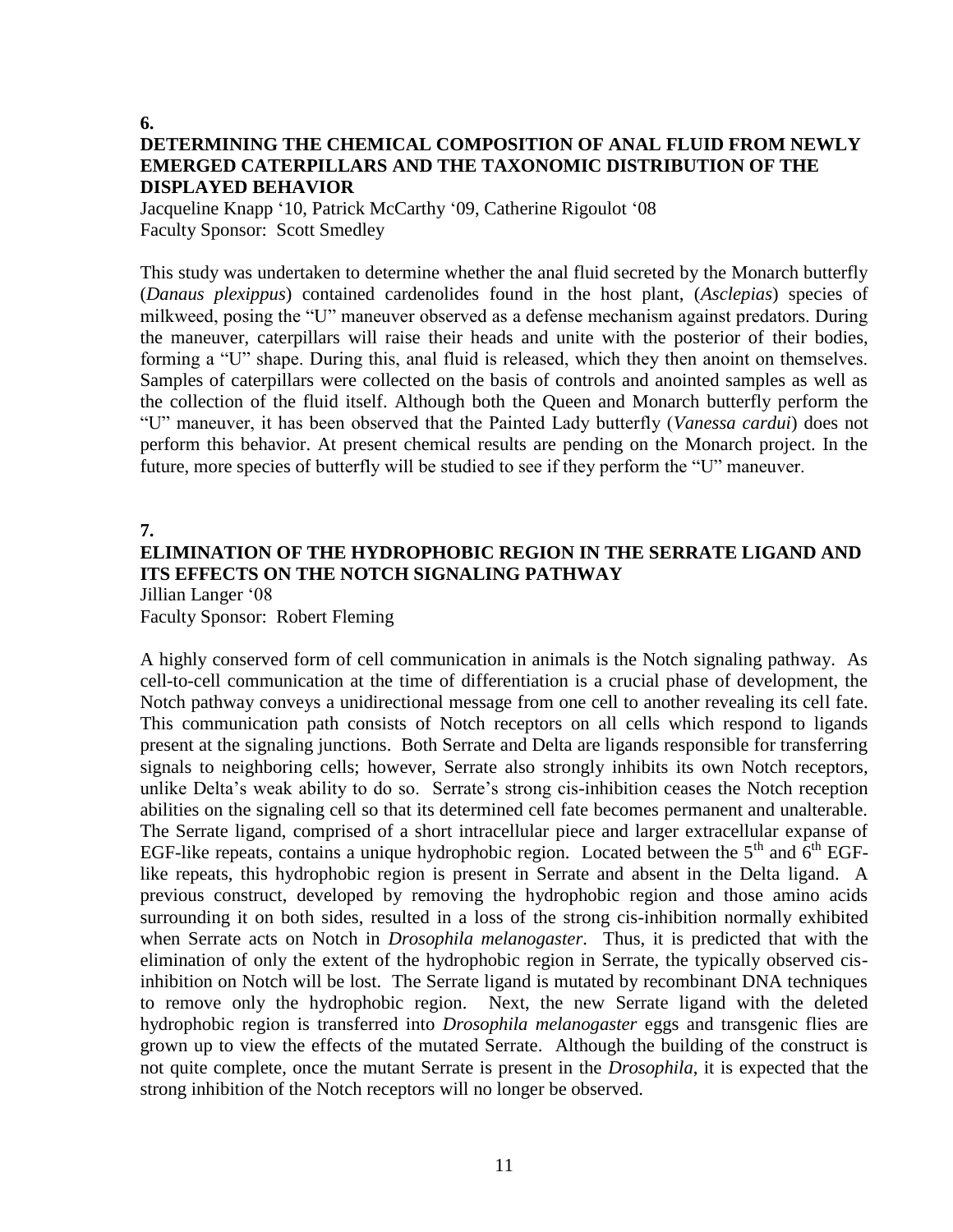#### **8.**

## **ENVIRONMENTAL EFFECTS ON VIRULENCE OF SINGLE OR COMBINED SPECIES OF ENTOMOPATHOGENIC FUNGI TO BLACKLEGGED TICKS** Justin R. Pool '08

Faculty Sponsors: Craig Schneider, Amy Tuininga, Rich Falco, Tom Daniels, Louis Calder Biological Field Station, Fordham University

The blacklegged tick, *Ixodes scapularis*, is the main vector for the transmission of *Borrelia burgdoferi*, the bacterium that causes Lyme disease. One way to control the risk of exposure to Lyme disease is to control the size and density of tick populations. An alternative to pesticides for tick control is entomopathogenic fungi, such as *Beauveria bassiana* and *Metarhizium anisopliae*, which are known to penetrate the tick cuticles. These fungi are most pathogenic at specific levels of temperature and relative humidity. To test the effects of environmental conditions on the virulence of these fungi, I exposed field-collected nymphal-stage blacklegged ticks to commercial fungal products in the first lab assay versus local isolates of the fungi in the second lab assay. Fungal treatments for both assays contained *B. bassiana*, *M. anisopliae*, a combination of the two, and there was a control with no fungus. Ticks were incubated at relative humidities of 75%, 85%, or 100% at room temperature over a two-week period. In the first assay, at 100% relative humidity, the commercial product containing *B. bassiana* was slightly more virulent to the blacklegged tick than the control, but the product containing *M. anisopliae* was not different from the control ( $F = 2.88$ ,  $p = 0.0495$ ). The only differences in virulence between any products and the controls in this assay were at 100 % relative humidity, not at lower levels of humidity. In contrast, the combined species fungal treatment in lab assay II, using local isolates, killed ticks significantly faster than the other treatments ( $F = 25.45$ ,  $p < 0.0001$ ) at all levels of relative humidity tested. In both lab assays, low humidity lead to faster tick death regardless of the presence of fungi. Relative humidity does play a role in the virulence of *B. bassiana* and *M. anisopliae* to the blacklegged nymphs. Results from the assay with local isolates from lab assay II also support that *M. anisopliae* is more virulent than *B. bassiana* at higher humidities, whereas the opposite is true for lower humidities. The field study showed that the number of live ticks remaining in the control and combination treated cages were significantly lower than the number of live ticks remaining in the cages treated with the commercial products containing *B. bassiana*, and *M. anisopliae* ( $F = 9.74$ ,  $p = 0.0164$ ). The reason that there was a difference between the commercial products and the local isolates in virulence could be due to the type of preparation of the commercial products. Commercial products of spores from combined species of fungi, but that are not emulsified in mineral oil might be the best type of biological control product for control of blacklegged ticks.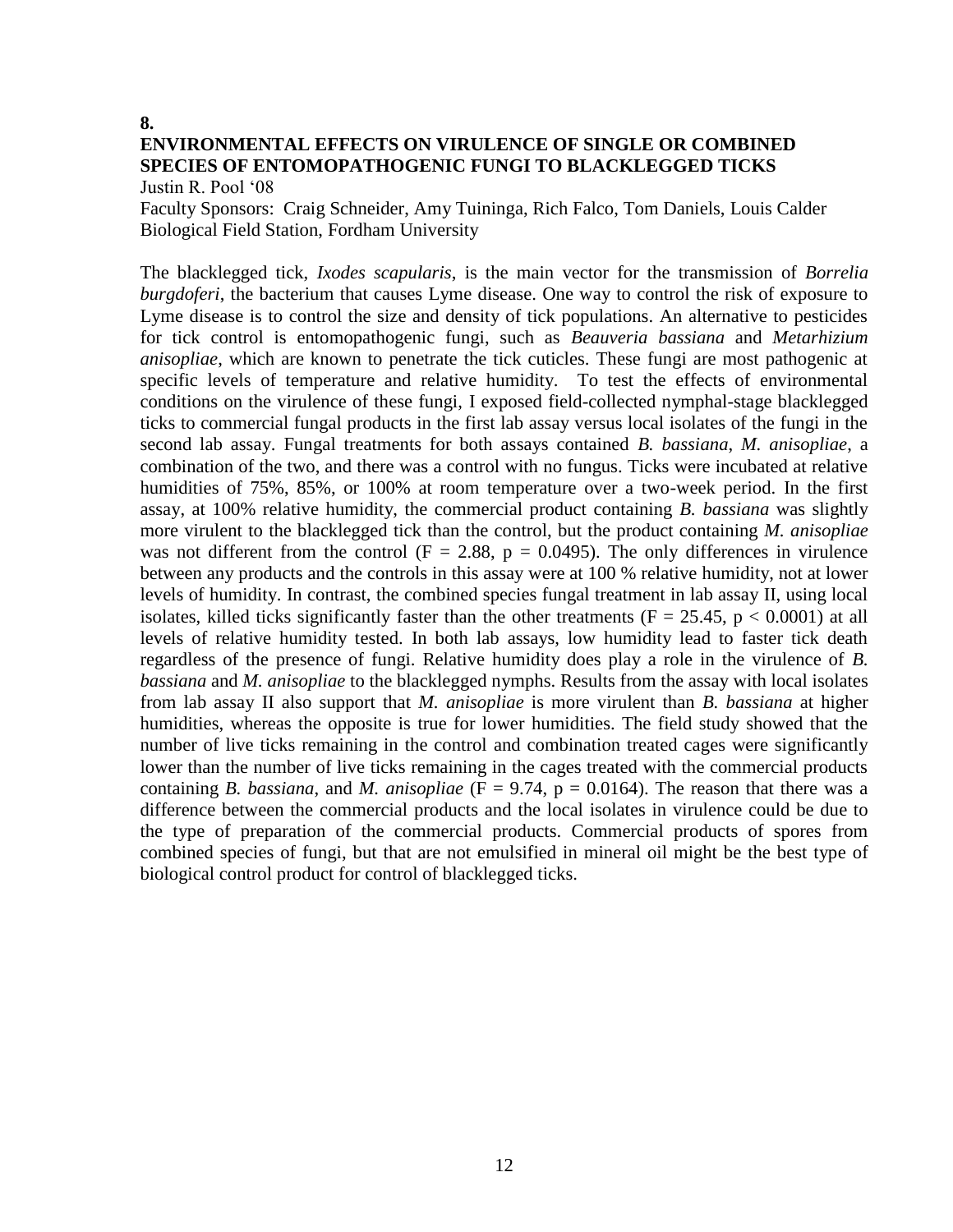# **9. ESTABLISHING A BASELINE OF THE MICROFLORA IN THE UPPER RESPIRATORY TRACT**

Santiago Varela '09 Faculty Sponsor: Lisa-Anne Foster

The natural microflora in the human body play a vital role in immune health by aiding host defenses against foreign microbial invasions. The microflora have been identified in the gut and have shown to prevent pathogenic infections, which suggests that the endogenous microbes in the upper respiratory tract must share a similar role. In order to make a correlation between the health of the human host and the natural microflora in the upper respiratory tract, it is necessary to first create a baseline of the identities of the bacteria. In this experiment, cultures of bacteria containing amplified sRNA strands from bacterial suspensions were grown and re-isolated. The samples are to be analyzed in order to obtain the forthcoming results, which will help establish this baseline.

## **10.**

## **SQUIRREL ABUNDANCE IN URBAN RED-TAILED HAWK TERRITORIES** Conner Wells '09 Faculty Sponsor: Joan Morrison

The red-tailed hawk (*Buteo jamaicensis*) is a common raptor in the northeastern United States, including in Hartford's urban environment. As a bird of prey, red-tailed hawks feed on rabbits, other small rodents, and birds. Field observations indicate that squirrels are a primary prey item for Hartford's red-tailed hawks. The working hypothesis was that hawks would be more likely to hunt urban green space due to the greater abundance of squirrels in these areas. In this study I examined the abundance of squirrels in four areas within Hartford where radio tagged hawks are known to be present. I determined squirrel abundance using line transect sampling. I counted squirrels along eight transects, each 100 m in length and 100 m wide, in four hawk territories. These transects covered a gradient between dense urban development and urban green space. I found a positive relationship between the amount of green space present per transect and the average number of squirrels. These preliminary results suggest that squirrels are more abundant in urban green space compared to highly developed urban areas. Future studies should include more sampling of transects, increased transect numbers per territory, and sampling of more known hawk territories. More importantly would be correlating hawk locations in urban green space in a similar manner.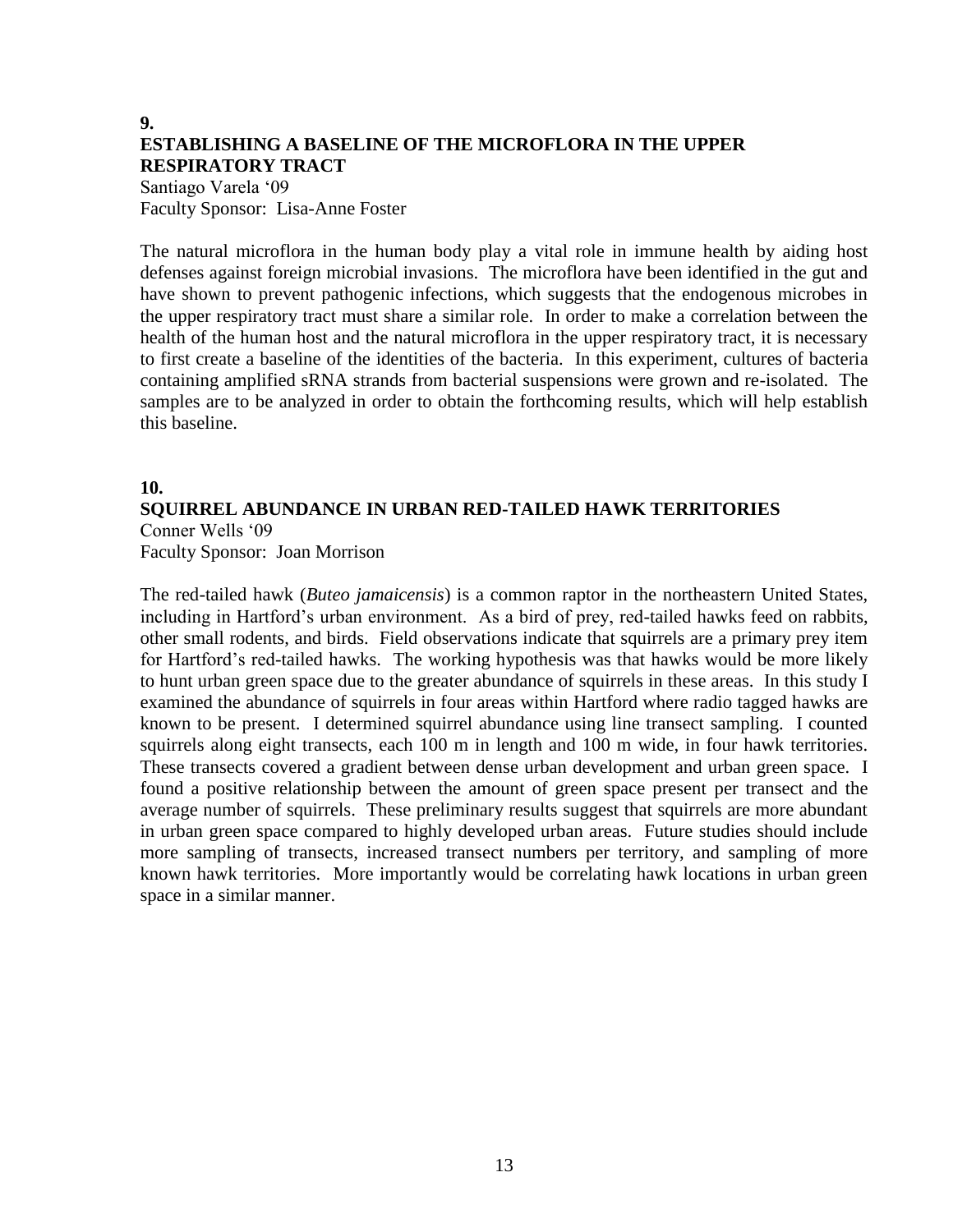# **11. BIODIVERSITY IN THE ANGIOSPERM FLORA OF THE TRINITY COLLEGE FIELD STATION**

Amanda White '08, Alexander Wing '08 Faculty Sponsor: Craig Schneider

This study was conducted to assess and record the current biodiversity in the Angiosperm (flowering plant) flora of the Trinity College Field Station in Ashford, Connecticut. Twiceweekly collecting trips were made to the field station where herbarium specimens were taken as vouchers, noting location, habitat and date of collection. Collected samples were dried using a standard botanical press and then identified with current literature sources. Thus far, eighty-five Angiosperm species have been identified. Trends were also noted in species abundance and distribution according to habitat. Utilization of this preserved herbarium and data set will aid future analysis of habitat changes, including global warming in the 21st century, as well as additions and disappearances in the flora and distribution of species.

# **CHEMISTRY**

## **12.**

### **CYCLIZATION OF A TETRAPEPTIDE WITH DIAMINOFERROCENE** Julianne Boccuzzi '08

Faculty Sponsor: Timothy Curran

Previous research in our lab has shown that a tetrapeptide with lysines at the N and C-termini can be cyclized by reaction with 1,1'-ferrocenediacid chloride. The two lysine sidechains react with the diacid chloride to form the macrocycle. The cyclic structure is then forced to adapt a helical conformation. The goal of this research was to use the ferrocene derivative, 1,1' diaminoferrocene, to cyclize the tetrapeptide, Glu-Val-Ala-Glu, by linking the glutamic acid sidechains to diaminoferrocene via amide bonds. This tetrapeptide was successfully synthesized via solution phase peptide synthesis, and the products of each reaction were analyzed via TLC, ES-MS, and 1HNMR to confirm their purity and structure. The four-step synthesis of the 1,1' diaminoferrocene from 1,1'-ferrocene dicarboxylic acid was successfully completed, but the cyclization of the tetrapeptide was unsuccessful.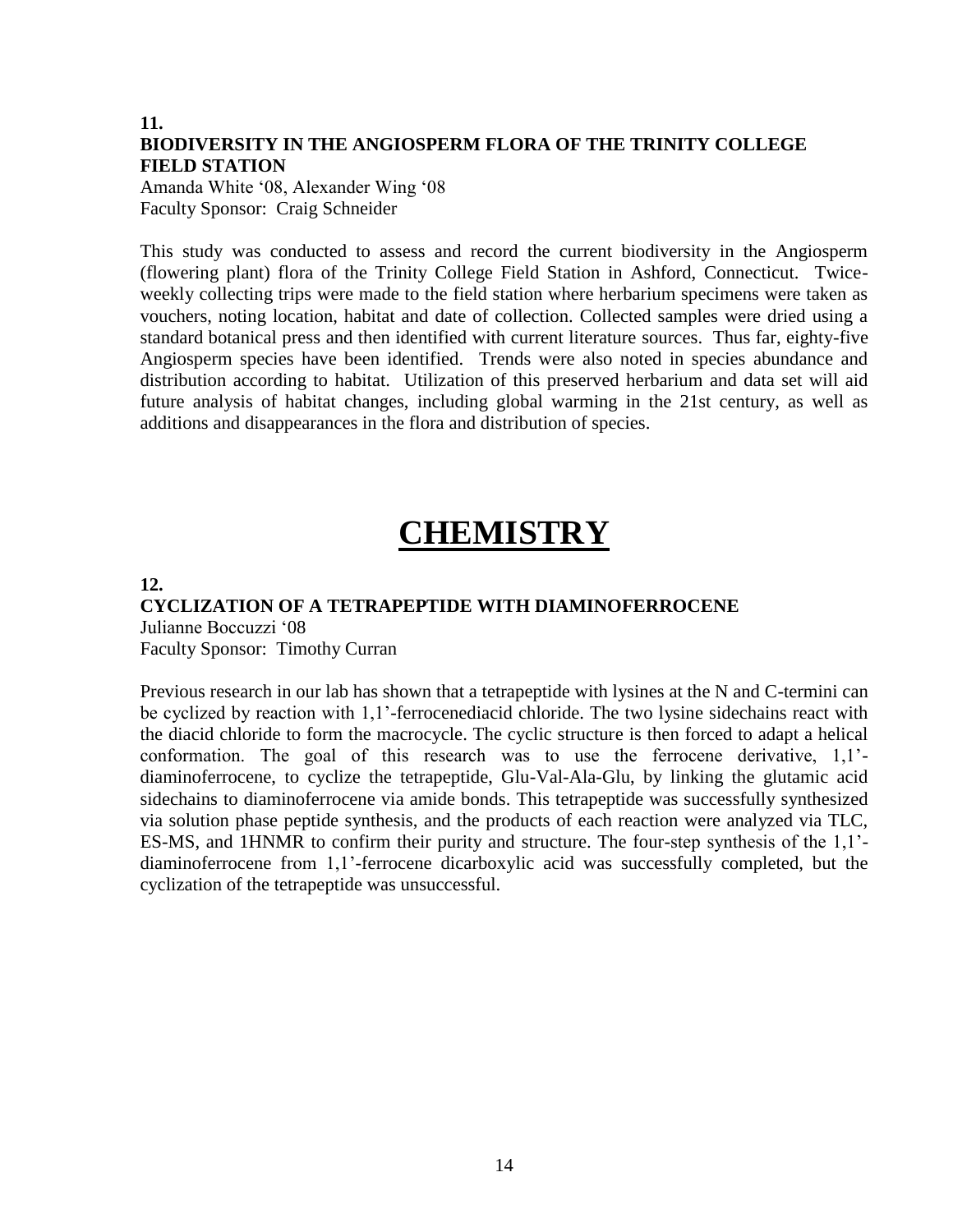## **13. ANALYSIS OF DNA THROUGH MATRIX ASSISTED LASER DEABSORPTION IONIZATION TIME-OF-FLIGHT MASS SPECTROMETRY**  Caitlin Farrell '09

Faculty Advisor: Richard Prigodich

In an attempt to further develop methods to analyze DNA footprinting, various samples were examined through the use of MALDI TOF Mass Spectrometry. This type of mass spectrometry causes the sample mixed with a chemical matrix to become charged after being ablated from a metal target by a laser (MALDI – matrix assisted laser desorption ionization). This charged particle then travels down an evacuated flight tube, and the size of the molecule is measured by the time in which it takes the particle to travel the entire tube, hence time-of-flight (TOF). Initially a matrix consisting of 3,4 Diaminobenzophenone was placed on the plate, followed by the DNA sample. These were allowed to dry, and then loaded into the MALDI TOF Mass Spectrometer. These samples were run under both the positive and negative modes in order to best maximize signal. In addition, different sized DNA samples were.

## **14.**

# **ACCELERATING EFFECTS OF N-METHYLFORMAMIDE WITH RESPECT TO AQUEOUS AND ORGANIC CONDITIONS IN INDIUM METAL PROMOTED COUPLING REACTIONS**

Kwame Frimpong '08 Faculty Sponsor: Thomas Mitzel



Understanding the flow of electrons during synthetic reactions is important in chemistry to aid in constructing models that predict product formation. Two of the more interesting reactions studied in organic chemistry are nucleophilic additions and Cope Rearrangements. Indium metal has been shown to promote the formation of C–C bonds under aqueous conditions with good stereo- and regioselectivity. This presentation will aim to address the effect of solvent and variable reaction conditions on indium promoted reactions of allyl bromides to aldehyde functional groups.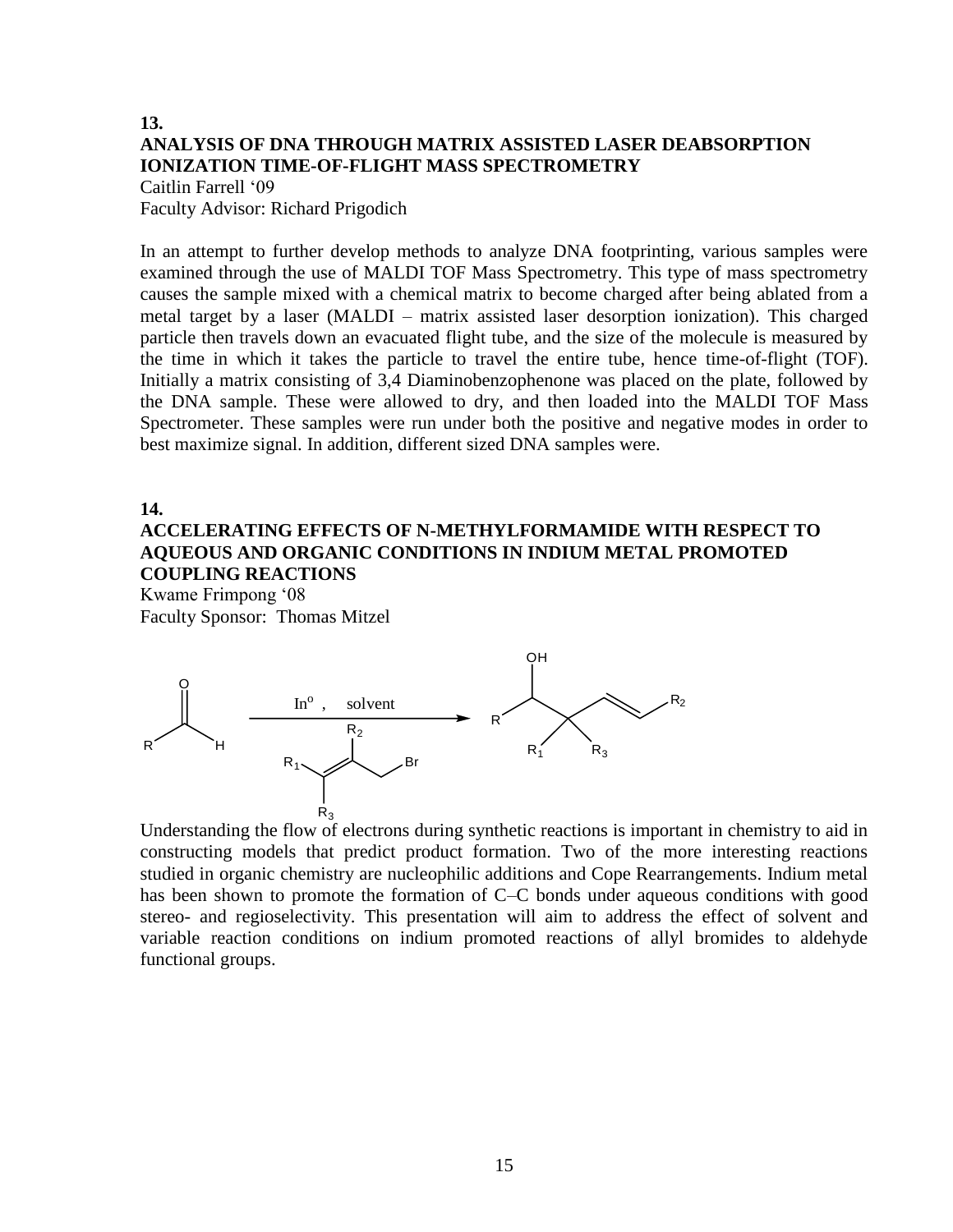## **15. FUNCTIONAL GROUP CONTROL THROUGH INDIUM PROMOTED COUPLING** Alden Gordon '10 Faculty Sponsor: Thomas Mitzel

Varying functional groups of products usually requires a change in reactants and reaction solvents. This research has been aimed at controlling functional groups in the above reaction while maintaining reactants. The reaction run in NMF (*N*-methylformamide) has been the most elusive, and was the focus of the work. Cinnamaldehyde, 1,3 dibromopropene, and indium metal were mixed in NMF (*N*-methylformamide) and reacted for 24 hr. The product was then extracted with methylene chloride, separated in a column and analyzed with gas chromatography/mass spectrometry and nuclear magnetic resonance (NMR). Current research has yielded some successful reactions, with many failures due to impurities in original samples of cinnamaldehyde and indium powder. It has also recently been suggested that the quantity of indium original used in this above reaction was too great and the excess metal interfered with the completion of the reaction, explaining the consistent appearance of both brominated and unbrominated alcohol side product. Of the successful reactions often desired product was lost in separation. Future work will include repeating this reaction under recently modified conditions, to reduce side products and increase yield of ketone product. Success in these aspects of the research will present new means of functional group control that will be beneficial to other fields of research.



**16. SYNTHESIS AND CONFORMATIONAL ANALYSIS OF HELICAL METALLACYCLICPEPTIDES** Emmy Handy '08 Faculty Sponsor: Timothy Curran

A metal-ligand interaction can be used to tie together two ends of a peptide chain, yielding a metallacyclicpeptide. In previous research, the tetrapeptide, Boc-Lys-Ala-Val-Lys-NHMe was cyclized with 1,1'-ferrocenedicarboxylic acid by the formation of amide bonds between the sidechain amines of the two lysines and the carboxylic acids of the ferrocene derivative. This yielded a metallacyclicpeptide, which was found to be helical in structure, as shown by 1HNMR experiments. The goal of current research was to synthesize the tetrapeptide Boc-Lys-Met-Ile-Lys-NHMe and cyclize it similarly with the 1,1'-ferrocenedicarboxylic acid. The tetrapeptide was successfully synthesized via solution phase peptide synthesis and cyclized with the 1,1' ferrocenedicarboxylic acid. 1- and 2-dimensional 1HNMR experiments of the product indicated that this cyclic peptide was also helical in structure.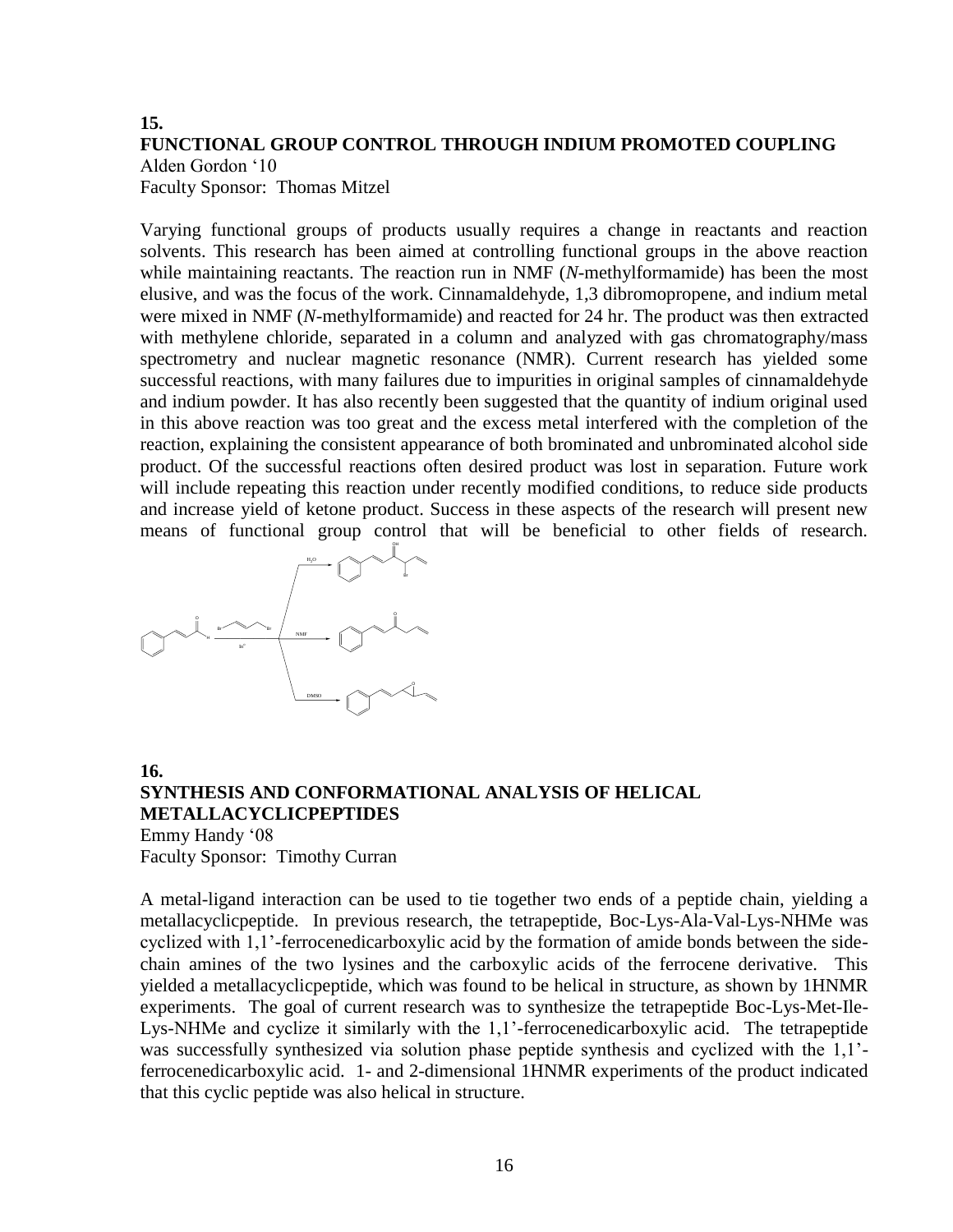# **17. THE SYNTHESIS OF ENEDIYNES TO TARGET CANCEROUS TUMORS BY INHIBITING DNA REPLICATION**

Tania Joseph '08 Faculty Sponsor: Thomas Mitzel

Recent work shows that natural products containing ene-diyne reactive centers inhibit replication of mutated DNA sites which may cause the formation of malignant tumors or cancer. Ene-diynes accomplish this by tying two strands of DNA together at a targeted location, therefore terminating replication. The major issue is that previous work on ene-diynes shows that they react with both mutated and healthy strands of DNA, making them too toxic to be used in humans. The key is to find reagents that will work with high yields in water or other solvents that are not harmful to the body (Mitzel 2007). Past studies have shown that coupling reactions between  $\alpha$ -chloropropargyl phenyl sulfide and aldehydes produces molecules with good stereoselectivity between syn and anti isomers, in addition to great regioselectivity (Mitzel 2002). The first step is to form the  $\alpha$ -chloropropargyl phenyl sulfide from phenyl propargyl sulfide. Attempts were made to couple the chloro-sulfide with propargyl aldehydes, in the presence of indium, to synthesize ene-diyne precursors. Subsequent research may potentially lead to breakthroughs in the chemical understanding of DNA.

#### **18.**

# **IMAGING OF TYPE I TROPOCOLLAGEN USING THE TRANSMISSION ELECTRON MICROSCOPE (TEM)**

Piper Klemm '09

Faculty Sponsors: Richard Prigodich, Ann Lehman

Collagens are one of the most abundant proteins in the human body. Type I Collagen is a Fibrillar Collagen, which is an important component in many connective tissues in the human body including skin, bone, tendon and ligament. Type I Collagen binds to osteocalcin, a major component of bone tissue and bone formation. The osteocalcin binding site on the Collagen is unknown. To determine this activity, Type I Tropocollagen was imaged using the rotary shadowing technique of transmission electron microscopy. This preliminary study on imaging Type I Tropocollagen solitary molecules produced no definitive results.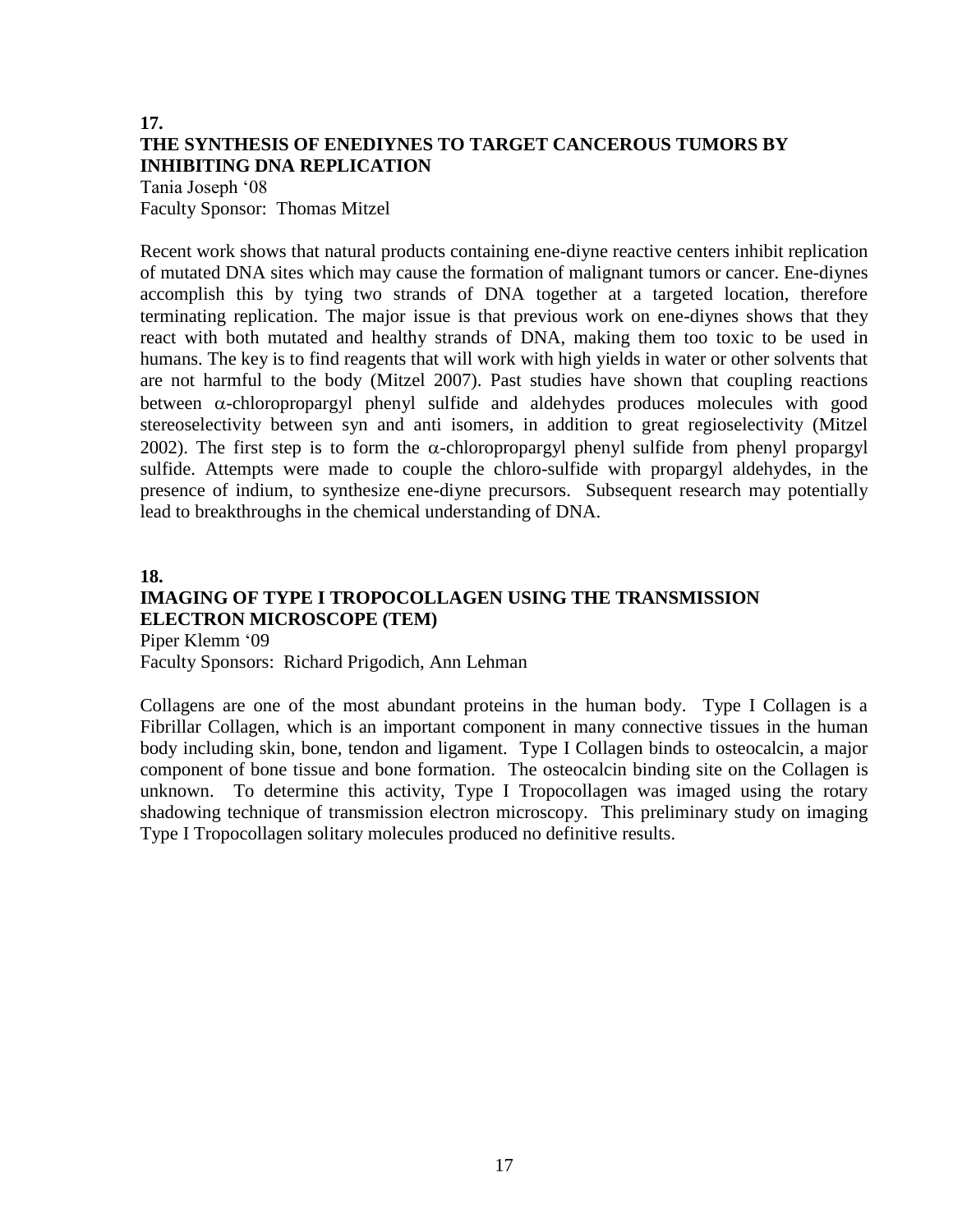# **19. ORGANIC SYNTHESIS THROUGH ANION CHEMISTRY** John Love '10 Faculty Sponsor: Thomas Mitzel

Much of organic synthesis depends on the ability to control reactive sites of molecules in order to achieve desired products. Two such synthesis reactions that were studied are shown below.



The first reaction shown is an intermediate step in a larger molecular synthesis of an asymmetrical diyne. Literature has shown the use of this ylide formation has worked on similar systems and would provide a high yield with no side products. The second reaction shown is the first step of a scheme to create a natural product found in lace bug nymphs. This poster will further explain the chemistry behind, and ramifications of, the two systems of study.

#### **20.**

### **ANALYSIS OF MK-801 TOXICITY IN E13 CD-1 MICE BRAINS**

Ariana Mullin '09, Brian Sinnott '08 Faculty Sponsor: Bill Church

Parkinson's syndromes results from the death of dopaminergic neurons following exposure to specific toxins, the best known being MPTP. MPTP is converted to MPP+, which generates reactive oxygen species destroying cell membranes. Studies have indicated that MK-801 may have neuroprotective effects when administered prior to MPTP exposure. In order to explore this mechanism further, MK-801 must be determined not to be toxic itself. Ventral mesancephlic cells were cultured from E13 CD-1 mice, and plated at a density of 4.5 brains per plate. The cells were fed on DIV 4 and DIV 7 before being treated with either 10 μL MK-801 or 10 μL sterile, deionized, distilled  $H_2O$ . Cells were fixed using a paraformaldehyde solution 48 hours after treatment, and results were visualized using either a fluorescent or visual stain. Surviving cells were counted and it was determined that there was no statistical significance in cell death between the treatment groups. Further experiments will explore the neuroprotective effects of MK-801, as well as the roles of the various receptors involved in this mechanism. Also of interest will be the environmental toxin Rotenone, which is implicated in the development of Parkinson's syndromes, and the possible role that neuroprotective agents can play in preventative treatments.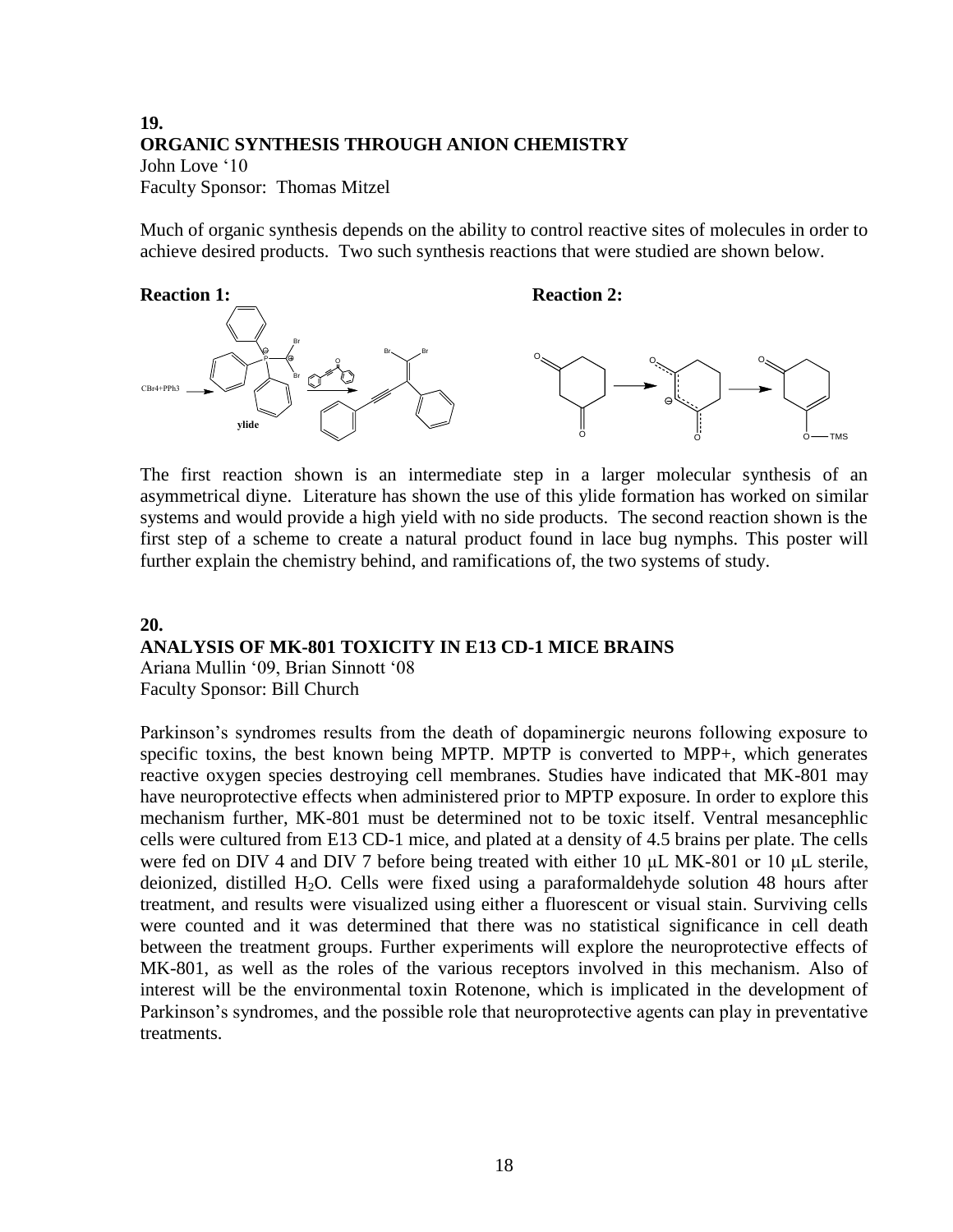# **21. SYNTHESIS OF A FLUORESCENT POLY PEPTIDE FOR USE AS A MARKER IN LIVER CELLS**

Jonathan Nyce '09 Faculty Sponsor: Timothy Curran, George Barrows MD, St. Francis Hospital

Poly-l-lysine is used very commonly in medicine because it travels throughtout the human body without breaking down and can easily couple to fluorescent molecules. The research done this past summer showed that cultured liver cells rejected both fluorscein and poly-l-lysine-FlTC. The goal was to synthesize a molecule that the liver would accept while remaining coupled to a fluorescent marker. This poster will show the synthesis of Poly-UDC-Lysine-FlTC.

# **22. THE SYNTHESIS OF 3-(2-BROMOALLYL)OCT-2-ENAL VIA INDIUM COUPLING REACTION AND COPE REARRANGEMENT**

Laert Rusha '08 Faculty Sponsor: Thomas Mitzel

The goal of this project was to synthesize organic compounds that would serve as templates for antitumor drugs. We set out to create 3-(2-bromoallyl)oct-2-enal. In a 25 mL round-bottom flask we mixed 1 mmol oct-2-ynal with 1.5 mmol 2,3- dribromopropene and 1.1 mmol of indium powder in NMF solvent (as seen in reaction scheme 1) and stirred vigorously with a stir bar. The reaction was monitored with TLC plates every hour to see when new products formed.



The alcohol product, 2-bromoundec-1-en-5-yn-4-ol, was formed with limited success. The reproducibility of the reaction was a problem. We were not able to consistently form the alcohol. The reaction parameters were tweaked and we found that NMF solvent works better then water, and that sonication at 50 degrees Celsius works better then room temperature. There was no sign of the cope rearranged product. In addition, a major side product consistently formed. We are still trying to isolate and identify this side product.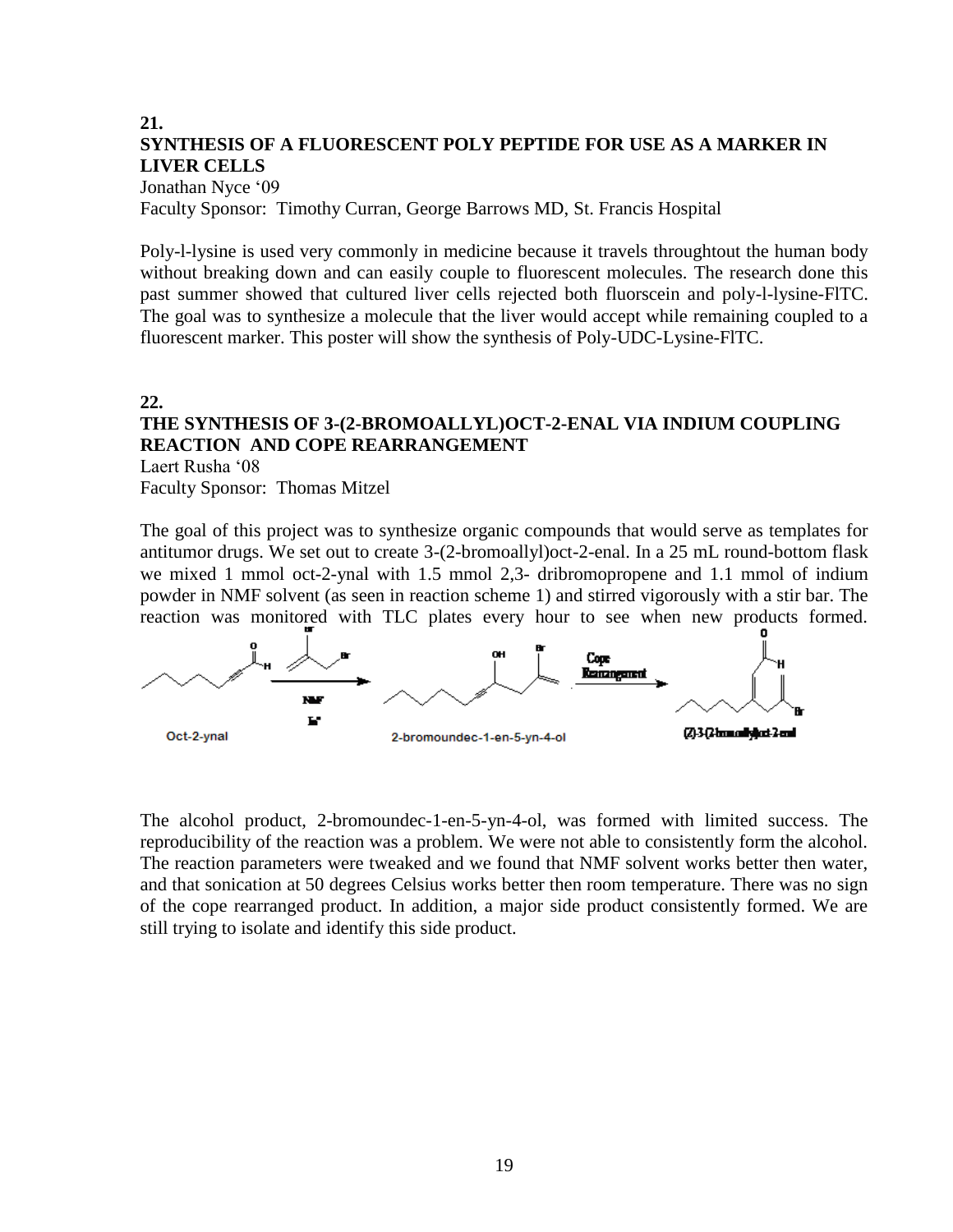# **23. INDIUM COUPLING OF CYCLOHEXANECARBOXALDEHYDE AND 2,3- DIBROMOPROPENE IN AN** *N***-METHYL FORMAMIDE SOLVENT**

Merry Smith '09 Faculty Sponsor: Thomas Mitzel

This research conducted investigated indium coupling reactions of allyl and aldehyde systems. The particular reaction studied dealt with reagents cyclohexanecarboxaldehyde and 2,3 dibromopropene reacted in the presence of indium metal in an *N*-methyl formamide solvent. A similar reaction studied, that of cyclohexanecarboxaldehyde and allyl bromide, also reacted in an NMF solvent with the presence of indium, yielded a coupled alcohol product. Based on these results, it was proposed that the reaction studied this summer of reagents cyclohexanecarboxaldehyde and 2,3-dibromopropene would yield a coupled product with an alcohol and bromine group. Instead, an as-yet unidentified product was consistently formed when the reaction solution was subjected to heating and sonication. Research is continuing into the isolation, purification, and characterization of the product formed.

# **24.**

# **TOWARDS THE FORMATION OF SMALL HOMO-CONJUGATED HYDROCARBON CAGES**

Katharine Spencer '08 Faculty Sponsor: Thomas Mitzel

The delocalization of electrons across an sp3 carbon is known as homo-conjugation and leads to increased stability of neutral systems. Molecules with 3-dimensional homo-conjugation, such as 3-D hydrocarbon cages are interesting synthetic targets as they could possibly increase stability of more complex systems. In addition, interaction of the pi-system with a guest molecule could give rise to interesting properties. Synthetic targets shown above were target molecules this summer. The larger cage can be formed using asymmetrical diynes as a synthetic precursor. Synthetic routes towards the smaller cage were also explored.

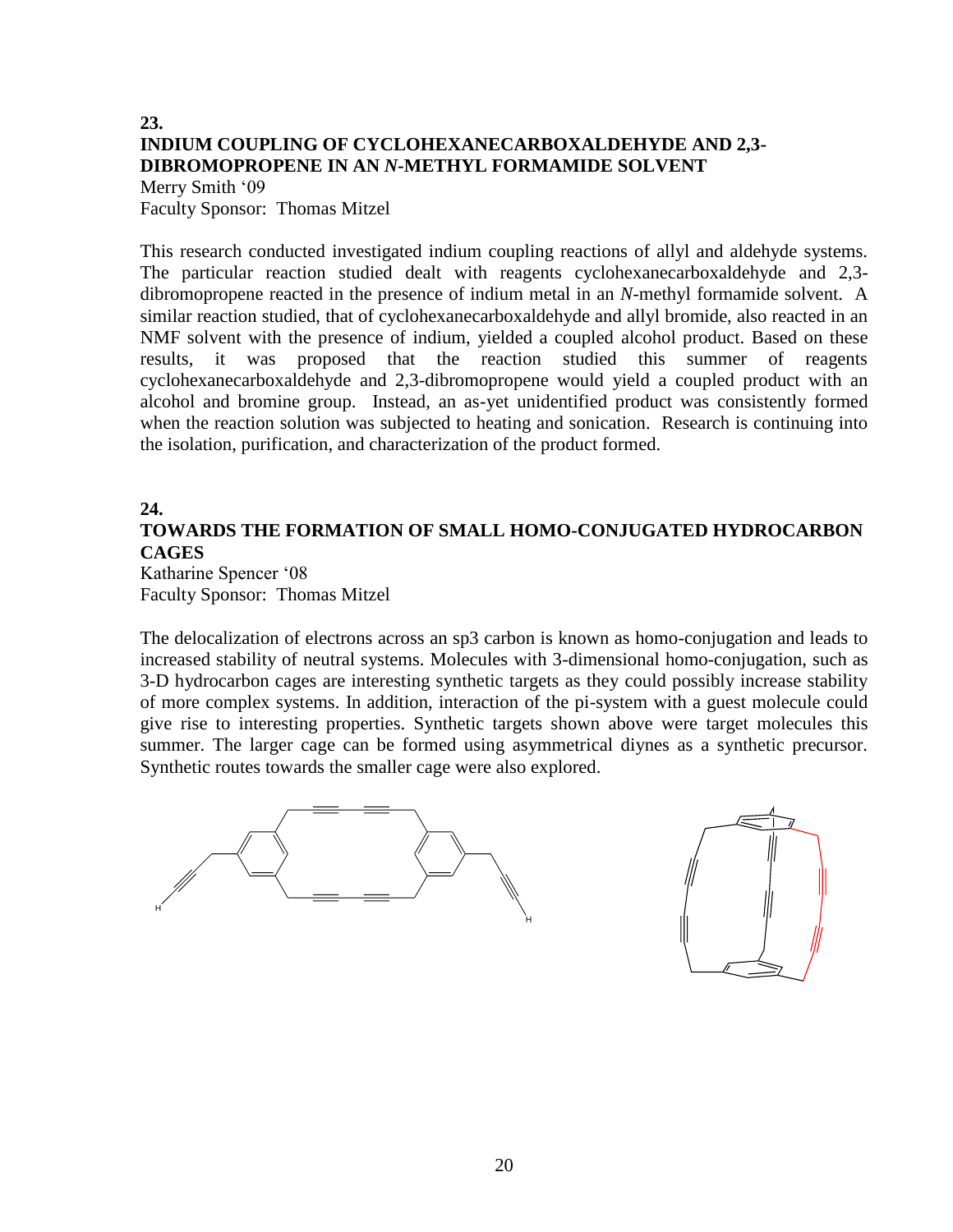# **25. USE OF SOLVENT CONDITIONS TO CONTROL FUNCTIONAL GROUP FORMATION IN INDIUM PROMOTED COUPLING REACTIONS**

Rebecca Suflas '08, Timothy Scarella '08 Faculty Sponsor: Thomas Mitzel

This poster will detail the use of 1,3-dihalopropenes as the nucleophilic species in indium metal promoted coupling reactions. We will show that, beginning with a single set of starting reagents, it is possible to form, in a controlled fashion, either an alcohol, ketone, epoxide, or bicyclic product simply by varying solvent and energy conditions within the reaction mixture.





## **26. DIRECT BROMINATION OF A NUCLEOTIDE**

Ashley Swiggett '09 Faculty Sponsor: Richard Prigodich

The goal of this project is to synthesize a nucleotide phosphonoamidite. This will allow synthesis of oligonucleotides with a 3'-methylene group between a ribose ring and phosphorus atom of a phosphonate linker. The purpose is to use the unique NMR chemical shift of the phosphonate phosphorus atom (compared to phosphate phosphorus) and the proton-phosphorus coupling constant to monitor metal ion binding to oligonucleotides. The first step was to protect the 5'-hydroxyl group of thymidine with tert-butyl-diphenylsilylchloide (TBDPSCl). This first intermediate was then reacted with pyridine and thionyl bromide to cause a Sn2 reaction at the primary alcohol at the 3'-site. This reaction was tried at various low temperatures to create the proper environment for this reaction to occur without the bromine reacting twice. It appears the reaction rate is very fast and very low temperatures must be used to control the reaction. After this bromination is successfully carried out with high yields a Grignard reaction will be the next step in creating the phosphonamidite nucleoside.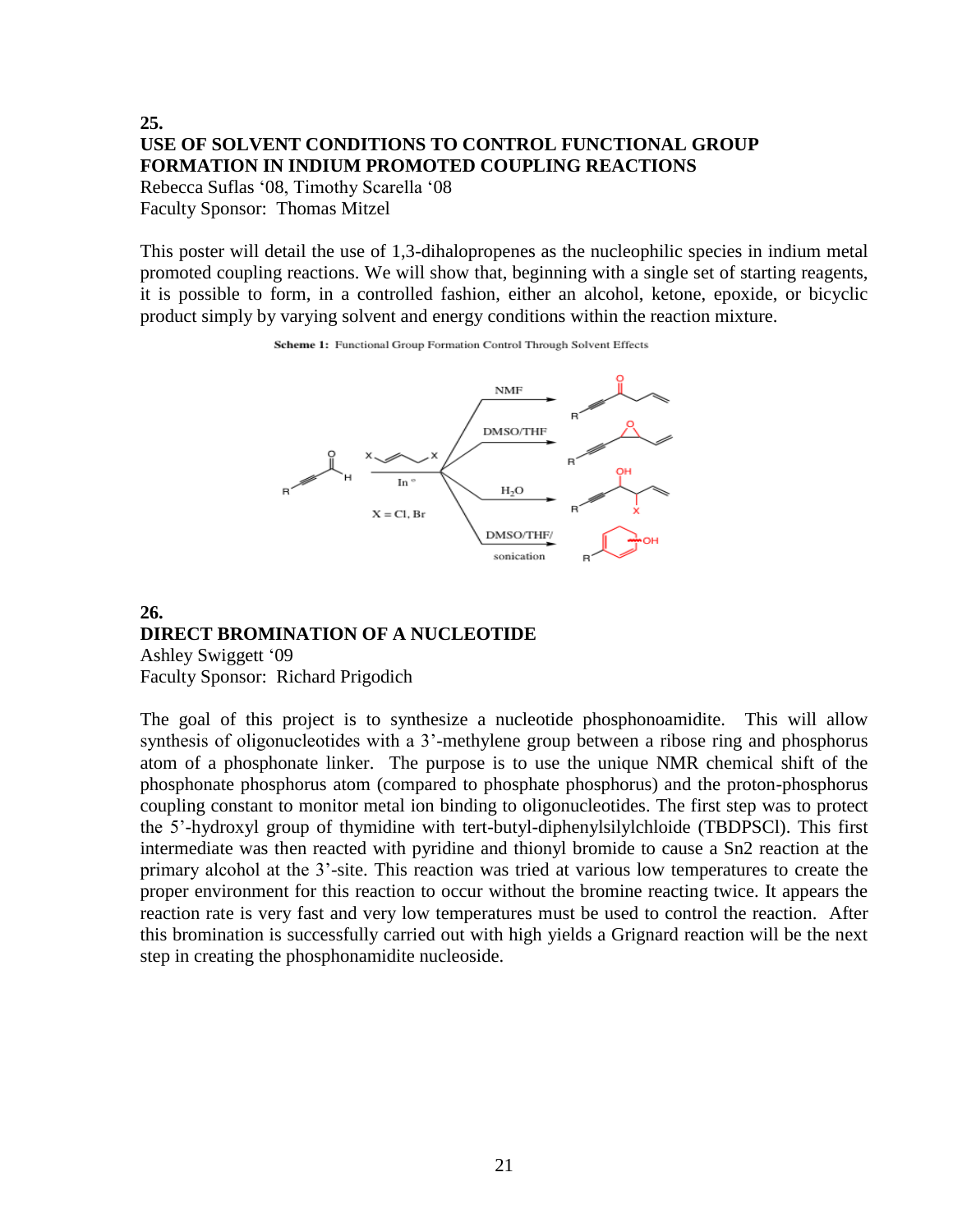# **27. USING NUCLEAR MAGNETIC RESONANCE (NMR) TECHNIQUES TO DETERMINE THE RELATIVE SPATIAL ORIENTATION OF CAPSAICIN IN SOLVENTS OF VARYING POLARITY** Brice Vallieres '09

Faculty Sponsor: Richard Prigodich

The purpose of this research project was to determine the inter-proton distances of capsaicin in solvents of varying polarity. The extent of the folding was mainly mapped using intensities found in one dimensional nOe's (nuclear Overhauser effect) and 1D rOe's (rotational frame nOe's). A standard proton NMR, and 2 dimensional experiments, such as a COSY, a NOESY and a ROESY were obtained. In addition to deuterated chloroform, deuterated benzene and deuterated methanol were also tested. In order to determine the extent of folding, more testing needs to be completed. Further investigation of this molecule will likely lead to results that will show the extent of the folding in environments of different polarity (i.e. aqueous solution versus membrane bound versus protein receptor environments).

# **COMPUTER SCIENCE**

#### **28.**

## **VARIABLE ANALYSIS OF RSA CRYPTOSYSTEM**

Vinit Agrawal '10, Orko Momin '10 Faculty Sponsors: Takunari Miyazaki, Ralph Morelli

The RSA (Rivest-Shamir-Adelman) protocol is one of the strongest public-key cryptosystems and plays an integral part in internet security. In RSA, a message *m* is encrypted by computing  $m' = m^e \mod pq$ , where p, q are large secret primes, and m' is decrypted by computing  $m = m^d$ mod *pq.* Here *e* is arbitrarily chosen while *d* is determined by *e.* It has been conjectured that, if  $d \lt n^{0.5}$ , the system becomes vulnerable to attacks. In this study the relationship between the size of *d* and the system's strength was analyzed experimentally. Duplicate Java and Mathematica routines were developed and used to determine experimentally, for large sets of *p* and *q,* what percentage of *d* (and hence *e*) would result in vulnerable keys. For random *p* and *q* ranging in bit lengths from 8 to 32, the number of values of *d* less than  $n^{0.5}$  was calculated. Results for both sets of routines produced identical results and showed that percentage of invalid *d* decreased significantly with increasing bit length. These experimental results suggest that the vulnerabilities of RSA become almost insignificant for very large prime numbers.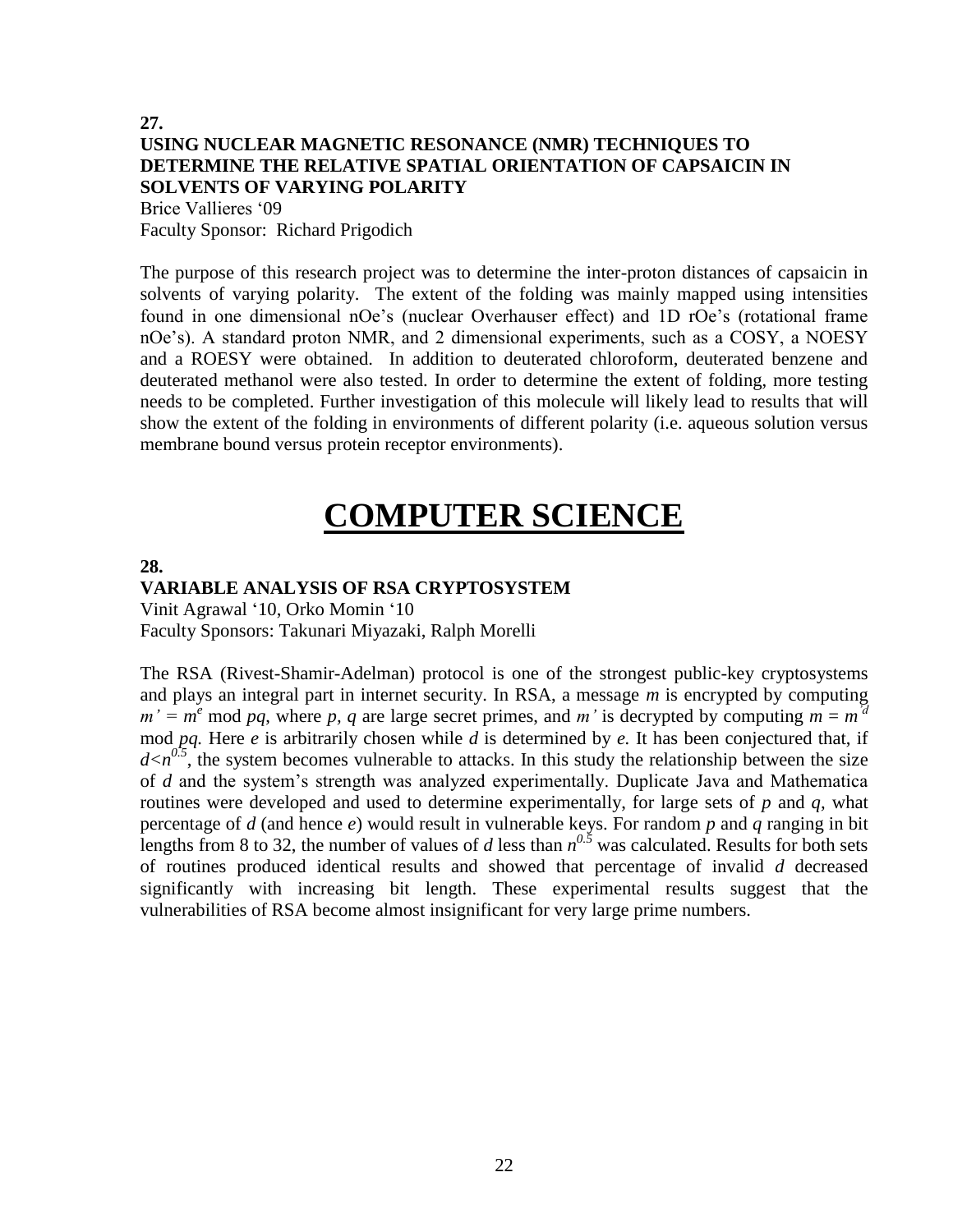# **29. USING SUPPORT VECTOR MACHINES FOR MICROARRAY ANALYSIS** Saroj Aryal '09 Faculty Sponsor: Ralph Morelli

A microarray is a small silicon chip that is covered with thousands of nucleotides of known sequence. They are used in a number of biological domains to study gene expression patterns at the genomic level. One of the ways of studying these microarray data is by using Support Vector Machine software. A Support Vector Machine (SVM) is a computational tool that performs classification of input data (usually in the form of vectors) by constructing a multi-dimensional plane that separates the data into two or more classes based on the training data.

Several open-source SVMs were studied in regards to their advantages and disadvantages. Extensive tests were done on libSVM using publicly available datasets. By varying the kernel functions used and the cross-validation and scaling techniques, we were able to observe different levels of training accuracy and classification accuracy. Using libSVM, we conducted three binary classification experiments. The first used a publicly available dataset of types of splicejunction: exon/intron(EI) and intron/exon(IE) junctions. This experiment showed that 90.4368% of the testing examples were classified accurately. The second experiment was distinguishing wining and losing baseball teams based on publicly available baseball statistics. In this experiment, the SVM model proved to be a significantly better predictor of winning team than a random model. The last experiment was to classify the two types of leukemia: acute lymphoblastic luekemia (ALL) and acute myleoid leukemia (AML), based on publicly available microarray. The results in this case matched the classification results achieved in previously published analyses of these data sets.

# **ENGINEERING**

**30.**

# **DELINEATION OF HEART MURMUR FEATURES THROUGH COMBINED WAVELET TRANSFORM AND AUTOREGRESSIVE MODELING**

Nikolay Atanasov '08 Faculty Sponsor: Taikang Ning

The focus of this paper is on systolic heart murmurs of clinical significance. It presents a new approach to delineate cardiac auscultation measurements with quantitative features such as timing, intensity, duration, pitch, and shape of heart murmurs through an effective combination of joint time-frequency wavelet analysis (WT) and autoregressive (AR) modeling. These quantitative descriptors are generated in a systematic fashion and are immune to the personal bias and are useful for clinical diagnosis to detect and assess the severity of possible cardiovascular abnormalities. Without loss of generality, this paper exemplifies the effectiveness of the suggested new approach herein through simulations with several systolic heart murmurs of clinical significance, e.g., atrial septal defect (ASD), ventricular septal defect (VSD), Still's murmur, and mitral valve prolapse (MVP), to name a few. For each examined heart murmur, quantitative parameters were extracted, which correspond to correct clinical decisions.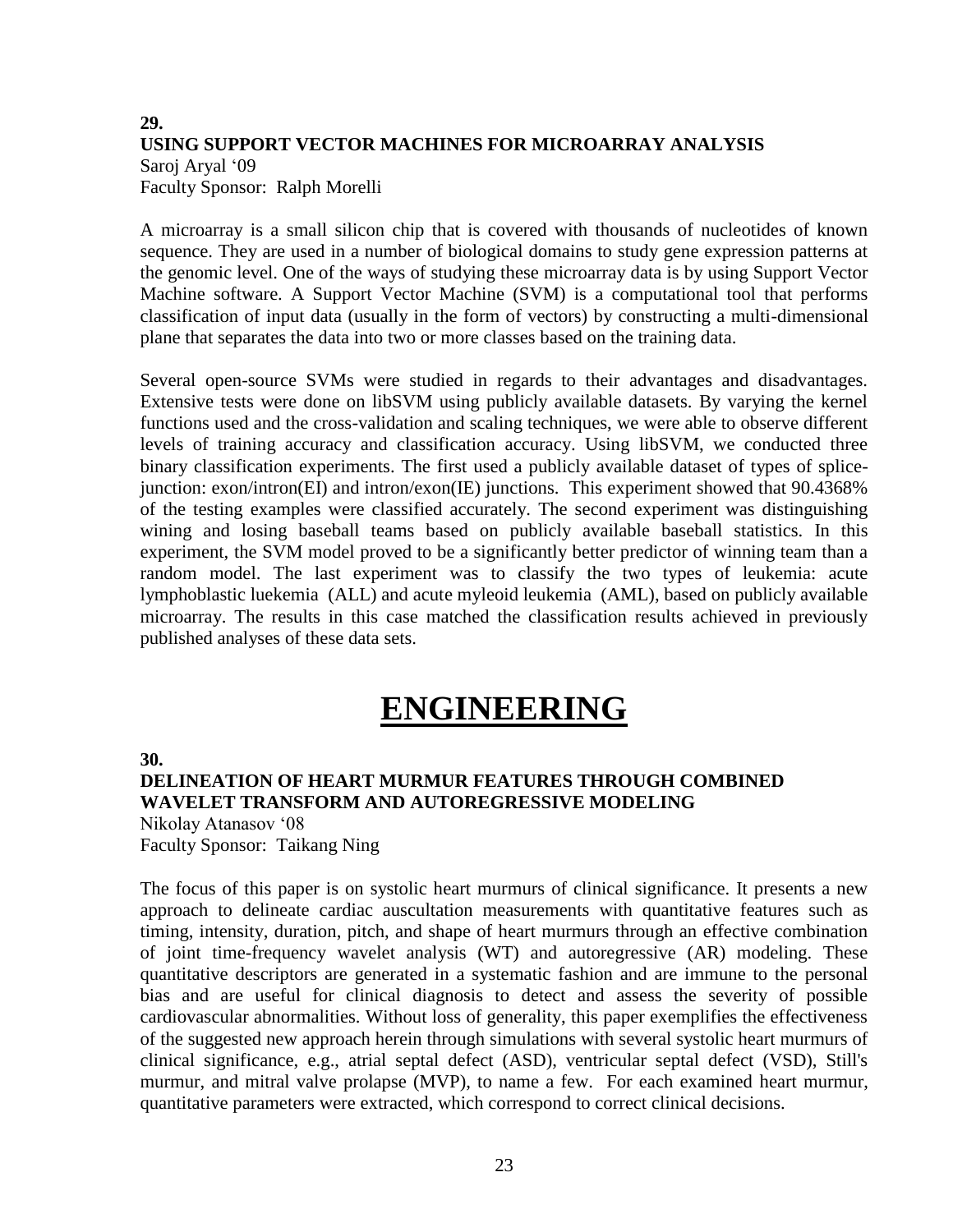# **31. DESIGN OF AN OPERATIONAL AMPLIFLIER HAVING HIGH-PASS, LOW-PASS AND BANDPASS FILTERS**

Mahmudul Chowdhury '08 Faculty Sponsor: Taikang Ning

The purpose of the research was to design a high gain operational amplifier which has high-pass, low-pass and bandpass filters. An operational amplifier is a high-gain electronic voltage amplifier with differential inputs and, usually, a single output. The operational amplifier used for the design was an instrumentation amplifier. Instrumentation amplifier is a differential amplifier that has very low DC offset, low drift, low noise, very high open-loop gain, very high commonmode rejection ratio, and very high input impedances. A combination of resistors and capacitors were used to make high-pass, low-pass and bandpass filters. A high-pass filter rejects any frequency below a certain threshold frequency. A low-pass filter rejects any frequency above a certain threshold frequency and the bandpass filter only passes frequencies within a certain range. For each filter, the 3dB frequency was first determined. The cutoff frequency or 3dB frequency of an electronic circuit is either the lowest or the highest frequency for which the output of the circuit deviates less than 3 dB from the assigned value. The circuit designed was first simulated using B2 Spice simulation. Instrumentation amplifiers are sold as IC chips or integrated circuit chips. The part number for the chip used in the design was INA111AP-ND. The output of the chip was tested using an oscilloscope. A gain of about 1000 was achieved using a suitable resistance value. The value of the resistor can be changed to increase or decrease the gain. Factors like shielding and grounding were also taken into consideration.

#### **32.**

# **CORRELATION DIMENSION OF THE HIPPOCAMPAL REM EEG DURING NORMAL DEVELOPMENT**

Adam Grare '10, Ankit Saraf '10 Faculty Sponsor: Taikang Ning

In chaos theory, the correlation dimension (also known as fractal dimension) measures the complexity of a set of points in space. The correlation dimension is estimated by the slope of the correlation integral. In this study, we proposed a modified Grassberger-Procaccia algorithm that uses a normalized Euclidean distance to compute the correlation integral. The algorithm was implemented using both FORTRAN and MATLAB programming languages and utilized to compute the correlation dimensions of REM sleep EEGs collected from the hippocampal subfields of CA1 and the dentate gyrus, the two primary sites related to memory and learning abilities. We used the correlation dimension as an index to examine developmental changes for rats at 15 and 90 days of age.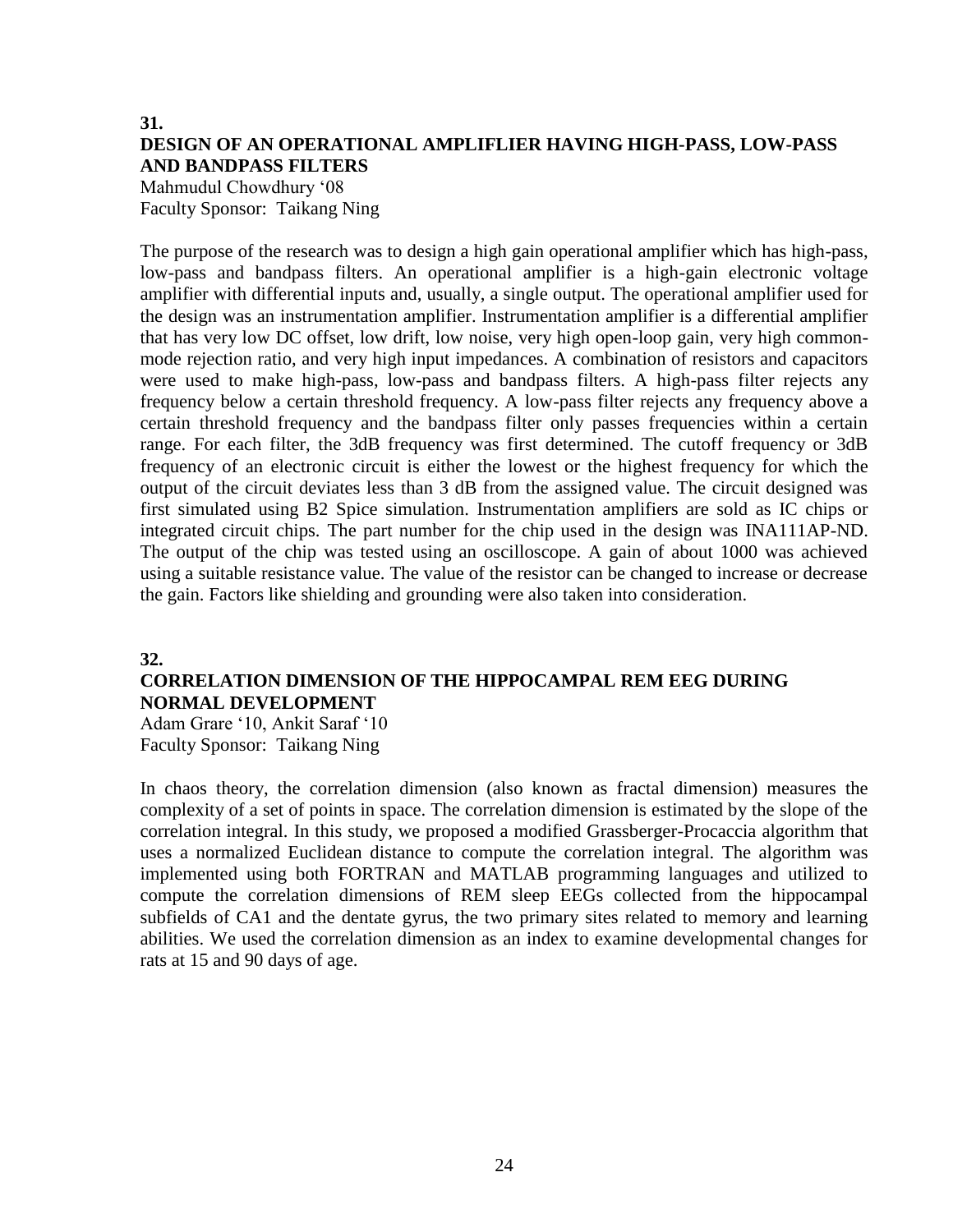# **33. ESTIMATION OF AUTOREGRSSIVE MODEL PARAMETERS THROUGH AN ORTHOGONAL TRANSFORM**

Nabil Imam '08 Faculty Sponsor: Taikang Ning

A new autoregressive modeling algorithm based on orthogonal transform is developed and implemented to examine any time series of interest. The estimated AR model coefficients are least-squared error optimal and efficiently computed through vector computations. Using Gram-Schmidt orthogonal transformation, the new AR modeling algorithm progressively extracts linear relationship from data samples to determine the optimal forward and backward linear prediction. The performance of the new method was examined and justified through extensive simulations. It is capable of generating accurate AR model coefficients and high resolution power spectra with insignificant bias. Our algorithm can find many applications in biomedical data analysis, such as ECG, EMG and EEG.

## **34.**

### **DESIGN AND IMPLEMENT SOURCE CODING AND CHANNEL CODING ON A SINGLE-CHIP USING FIELD PROGRAMMABLE GATE ARRAY (FPGA)** Neil Robertson '08

Faculty Sponsor: Taikang Ning

In modern communication systems, coding plays a crucial role in digital communication and dictates the overall performance. The goal of this project was develop a Field Programmable Gate Array (FPGA) based system that could utilize custom coding techniques for digital communication. The FPGA system allows rapid prototyping due to its flexible architecture and also provides very high processing speed because of its hardware base. A core system that essentially performs all the tasks of a microcontroller (CPU, I/O, memory, communication, etc.) was successfully implemented on an FPGA system. A prototype channel coding technique was successfully implemented in hardware using Simulink and Altera conversion tools. The FPGA system was able to encode, decode and successfully detect and correct errors in a set of data to meet the requirement of real-time performance.

# **ENVIRONMENTAL SCIENCE**

**35.**

## **METALS AND ANIONS IN THE TROUT BROOK OF WEST HARTFORD, CT, SUMMER 2007**

Elisabeth Cianciola '10, Susan Juggernauth '09, Nathan Sell '10 Faculty Sponsor: Jonathan Gourley

The purpose of this study was to examine heavy metal and anion concentrations in the Trout Brook from Beachland Park to the Park River. Historically, outflows from nearby metal finishing facilities, autobody shops, the West Hartford dump and sanitary sewer overflows (SSO's) have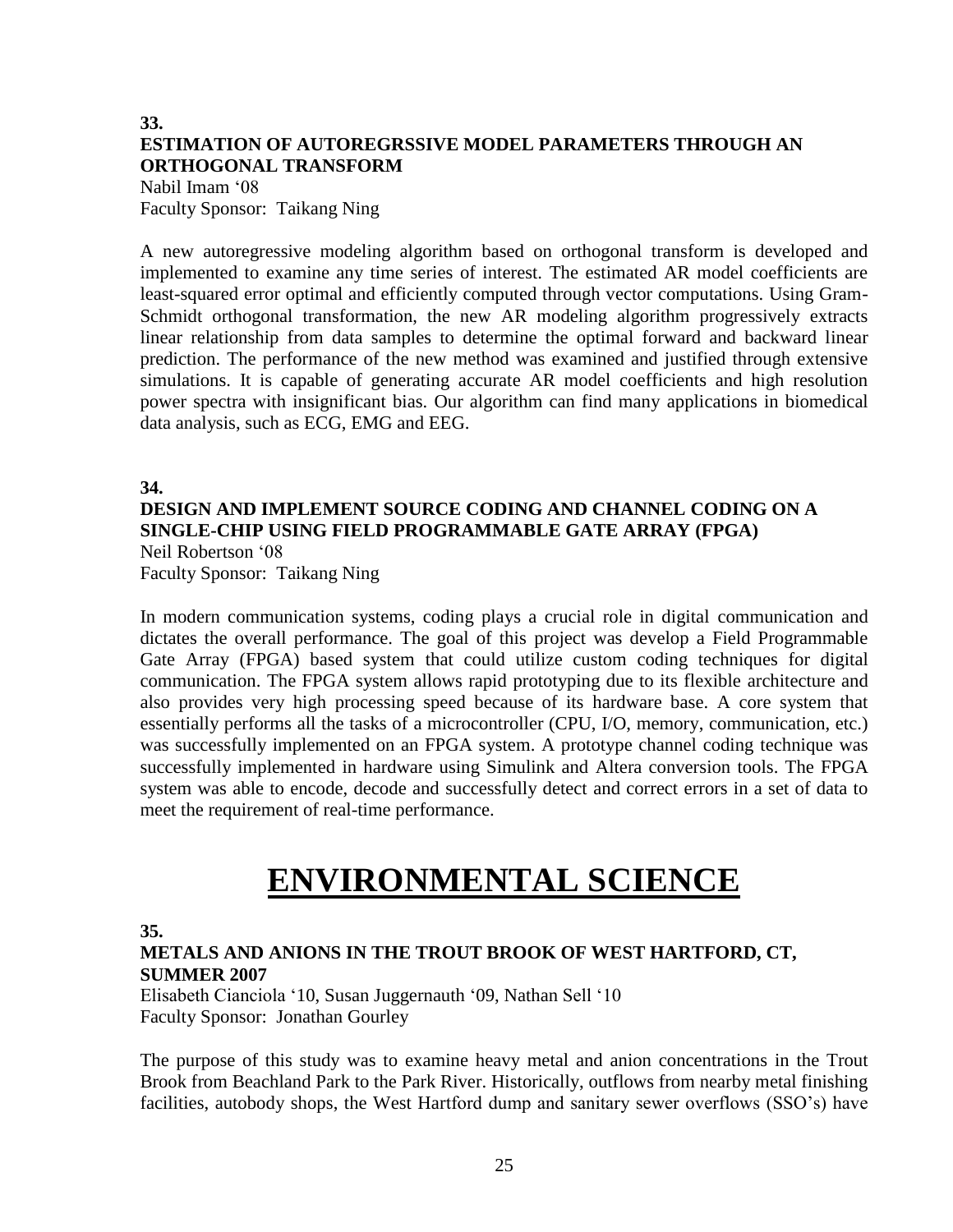dumped into the Trout Brook. Even if organisms lower in the food chain, such as macroinvertebrates, can tolerate excessive levels of metals in aquatic ecosystems, they can bioaccumulate in organisms higher in the food chain, especially fish, to lethal concentrations. In order to determine the concentrations of metals and anions in the sediment and water of the Trout Brook, sediment and water samples were collected from various locations and analyzed using inductively coupled plasma atomic emission spectrometry (ICP-AES) and ion chromatography (IC), respectively. Sediment samples were sieved at the 230 grain size so that only the smallest particles, those which would be available to aquatic life, would be digested. Likewise, weak acid digestion (Hornberger, 1999) was used to prepare the sediment samples for ICP, because this technique analyzes only the metals on the surface of sediment particles, which would be those that aquatic organisms come in contact with.

In comparison with Environmental Protection Agency (EPA) and Connecticut Department of Environmental Protection (DEP) water quality standards, the metals in sediment samples do not reach harmful levels, although they do exhibit a trend of increased concentrations downstream, after the Trout Brook passes through industrial property. Water samples, however, appear to exceed DEP chronic effect levels for aquatic organisms for lead, copper, cadmium, zinc, nickel, and arsenic in the majority of samples. Chloride, nitrate, and sulfate levels, however, do not appear to exhibit distinct trends in the Trout Brook. Further repetitions and testing at different times of the year and in the Park and Connecticut Rivers would solidify these results.

#### **36.**

# **DETERMINING THE RELATIONSHIP BETWEEN EROSION RATE AND MAGNETIC ENHANCEMENT OF THE LOESSIC HILLS OF HITCHCOCK NATURE CENTER, IA**

Chamae Munroe '10 Faculty Sponsor: Christoph Geiss

We measured erosion rates and sampled several soil profiles on steep hill slopes at Badger Ridge in the Hitchcock Natural Area, Iowa, just north of Omaha, Nebraska. Erosion rates were measured the last four years at 12 sites of varying vegetation and slope angles by measuring the length of a stake above ground at each site. Soil cores were taken at four sites, all which were located in prairie vegetation. Site B had a slope angle of 25 degrees, site D was at the top of the hill, site E had a slope angle of 27 degrees, and site G had a slope angle of 10 degrees. All soil profiles were taken with a manual push probe and sub-sampled into intervals of five centimeters. The soil profile at site B was taken down to 55 cm and one additional measurement at 75 cm. The soil profile at site D was taken down to 70 cm and at site E, the profile was taken down to 80 cm. At site G, the soil profile was taken down to 60 cm. Once back to Connecticut, various magnetic parameters were measured including magnetic susceptibility, anhysteretic reminant magnetization (ARM), isothermal reminant magnetization (IRM) and the ARM/IRM ratio since these are the more sensitive parameters. Although sites B and E had the about the same slope angle, site B had an erosion rate of 0.9 cm/yr while site E had an erosion rate of 0.09 cm/year. While it was hypothesized that as erosion rates increased, the magnetic signal would decrease, only site B had a higher erosion rate but lower magnetic signal than D. All of the other samples acted contrary to what was expected. Next year multiple measurements will be taken at each site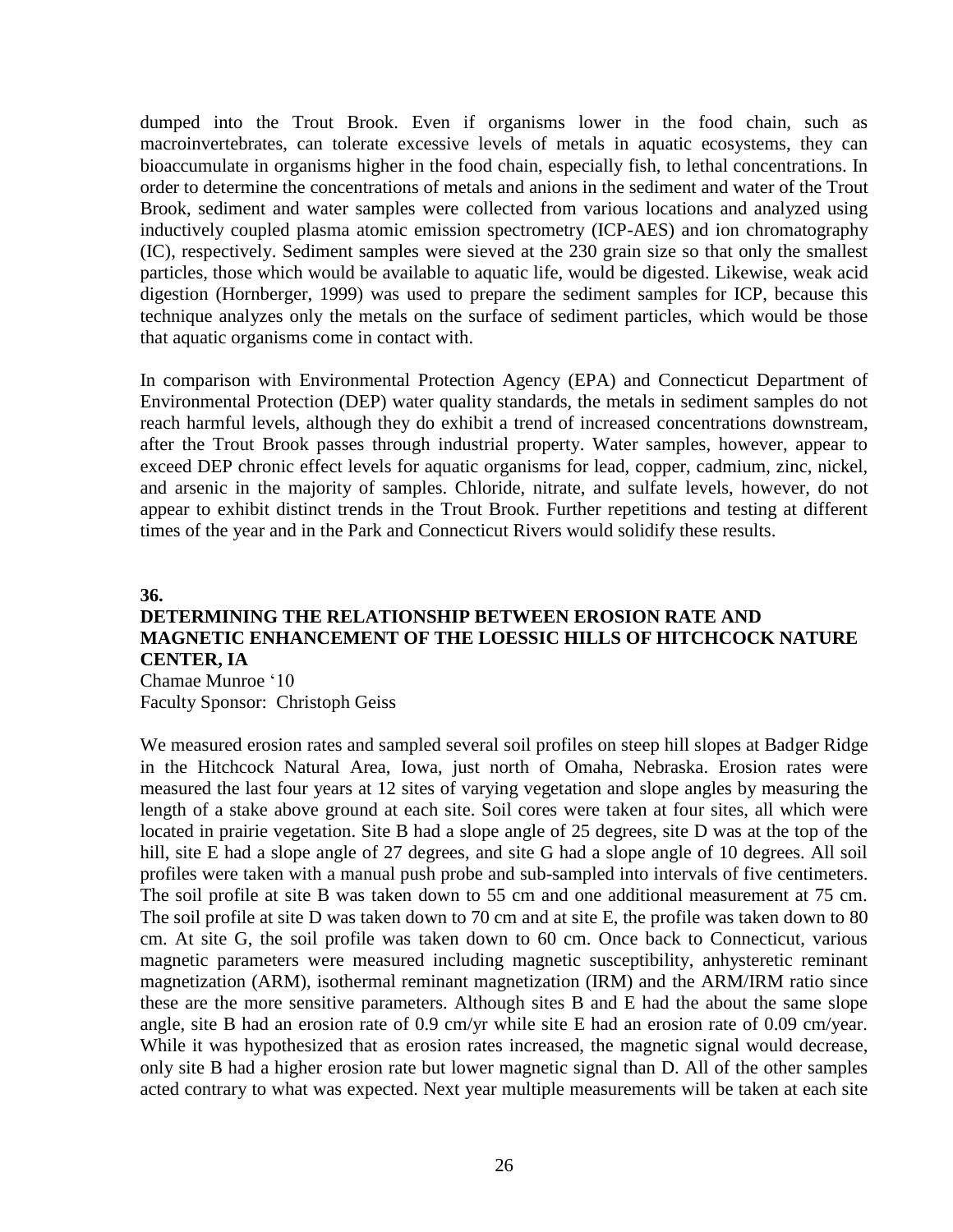to ensure that the magnetic signal is consistent in a localized proxy and a more detailed analysis of the vegetation will be taken to see if there is any variation within the prairie that may affect the magnetic enhancement of the soil.

### **37.**

## **MACROINVERTEBRATE POLLUTION SENSITIVITY SURVEY OF THE TROUT BROOK IN WEST HARTFORD, CT**

Nathan Sell '10, Elisabeth Cianciola '10, Susan Juggernauth '09 Faculty Sponsor: Jonathan Gourley

The Trout Brook, a tributary of the Park River flows into the Connecticut River and ultimately the Long Island Sound. The Trout Brook runs through West Hartford where water from a sanitary sewer overflow (SSO), the West Harford landfill, metal finishing companies, and stormwater runoff are discharged. In this study, macroinvertebrates from the Trout Brook were collected and identified. The orders of insects that are most sensitive to river pollution are ephemeroptera, plecoptera, and trichoptera (EPT) (Clements, 1994). To determine what substrate was preferred by macroinvertebrates, grain size analyses were conducted in the areas that macroinvertebrates were collected. The results indicated that macroinvertebrates prefer rocky sediments over sandy substrates. By examining the percent EPT orders we were able to see that three areas stand out as having very low percent EPT and thus are likely in poor health: 1) at an outflow in the Beachland Park stretch, 2) the SSO, and 3) at the outflow from the West Hartford Landfill. These areas were shown to have a rocky substrate where larger populations of macroinvertebrates should be found. However, lower than expected populations were observed in these rocky areas. In addition, there are also a higher percentage of blood worms (order Diptera), which are known to inhabit polluted areas (McCafferty, 1998). High levels of heavy metals in the river may be a factor affecting the macroinvertebrates, and it has been shown that there is an accumulation of heavy metals in the sediments of the downstream portion of the Trout Brook. Future research will examine the accumulation of heavy metals within macroinvertebrate tissues.

#### **38.**

# **ANALYSIS OF TIRE RUBBER LEACHATE WITH THE SALMONELLA MUTAGENESIS ASSAY (AMES TEST**) Sara Yoo '08

Faculty Sponsor: Alison Draper

Rubber particles from automobile tires wear off with use and contribute to water pollution, leaching harmful chemicals into the environment. It has long been suspected that polycyclic aromatic hydrocarbons (PAHs) leached from tire rubber are responsible for a mutagenic and carcinogenic effect on living organisms. PAHs are metabolism-dependent mutagens, and previous research using the Ames *Salmonella* mutagenesis assays suggests that tire rubber leachate is only mutagenic when activated by a metabolic agent such as liver homogenate S-9. In an effort to further analyze the correlation between concentration and mutagenicity, an Ames bacterial assay using strains TA1535 and TA1538 of *Salmonella typhimurium* was performed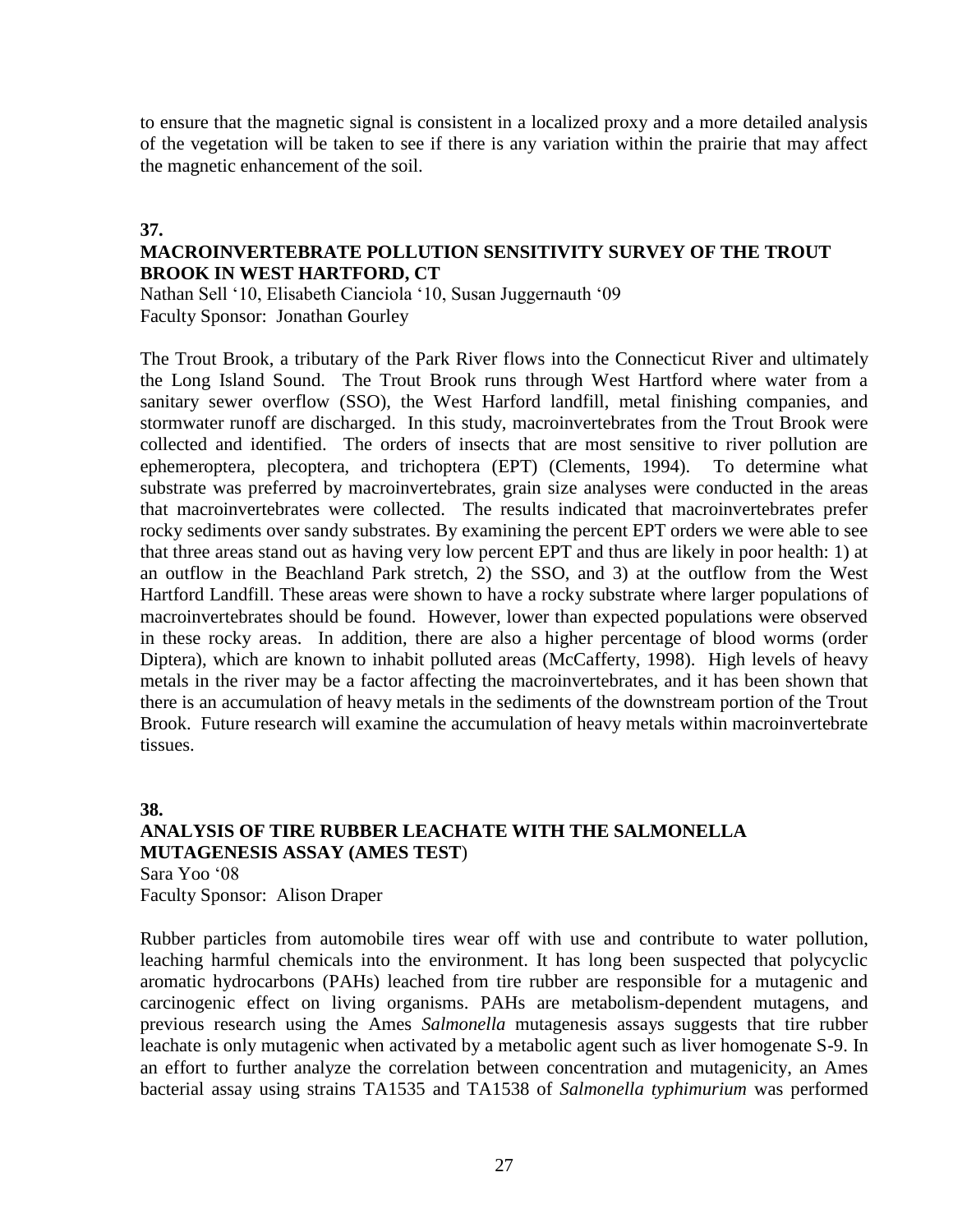according to Standard Methods to determine a dose-response relationship. In a preliminary experiment, a dose-response relationship was observed for TA1538 when exposed to varying concentrations of known mutagens 2-aminoflourene and NPD, indicating that a dose-response curve is attainable. In a further attempt to identify as the physical-chemical characteristics of the mutagenic agents in tire rubber, sunlight and enzyme induction were used. It is known that sunlight breaks down PAHs. The mutagenicity of a sample of tire leachate exposed to sunlight were compared to that of leachate stored in the dark; TA1535 showed less mutagenicity with exposure to sunlight-exposed leachate. In addition, S-9 obtained from naïve rats was compared with that from rats induced with  $\beta$ -naphthofalvone and phenobarbital, which induce CYP1A and CYP2B, respectively, the former responsible for PAH metabolism. There was only half as much mutagenicity in TA 1535 when exposed to non-induced S-9. These findings are further evidence that PAHs may be the dominant mutagens in tire rubber. Further work is necessary to establish a definite correlation between concentration and mutagenicity and isolate the harmful chemical(s) in tire rubber so that these compounds can be eliminated in future tire production.

# **MATHEMATICS**

# **39. CHANNEL ASSIGNMENT AND GRAPH LABELLING**

Nicholas Allen '09 Faculty Sponsor: David Mauro

The assignment of the electromagnetic wave frequencies and amplitudes to television and radio stations depends on such factors and the strength of the stations signal and the height of its antennas. The distance between stations also plays a major role in the channel assignment. Mathematicians have been using graph theory to study these situations since the 1970's. Broadcasting stations are graphically represented as vertices and these vertices are adjacent when their respective stations are significantly close to one another. A function was developed called  $Ld(2,1)$ -labeling that transforms vertices into numbers that correspond to the frequencies they can be assigned. It followed that a number a similarities could be found among these graphs that lead to a number of theorems and rules that applied not just to these specific graphs, but to graphs that have been labeled with more generalized (i,j)-labeling functions.

# **NEUROSCIENCE**

#### **40.**

**LONG TERM POTENTIATION IN THE MULTISYNAPTIC PATHWAY EXTENDING FROM THE DENTATE GYRUS TO THE ENTORHINAL CORTEX**

Nicole Albino '10 Faculty Sponsor: Harry Blaise

The hippocampus is a small area of the limbic system in the brain that plays a significant role in learning and memory and is believed to be the first stop for processing of sensory information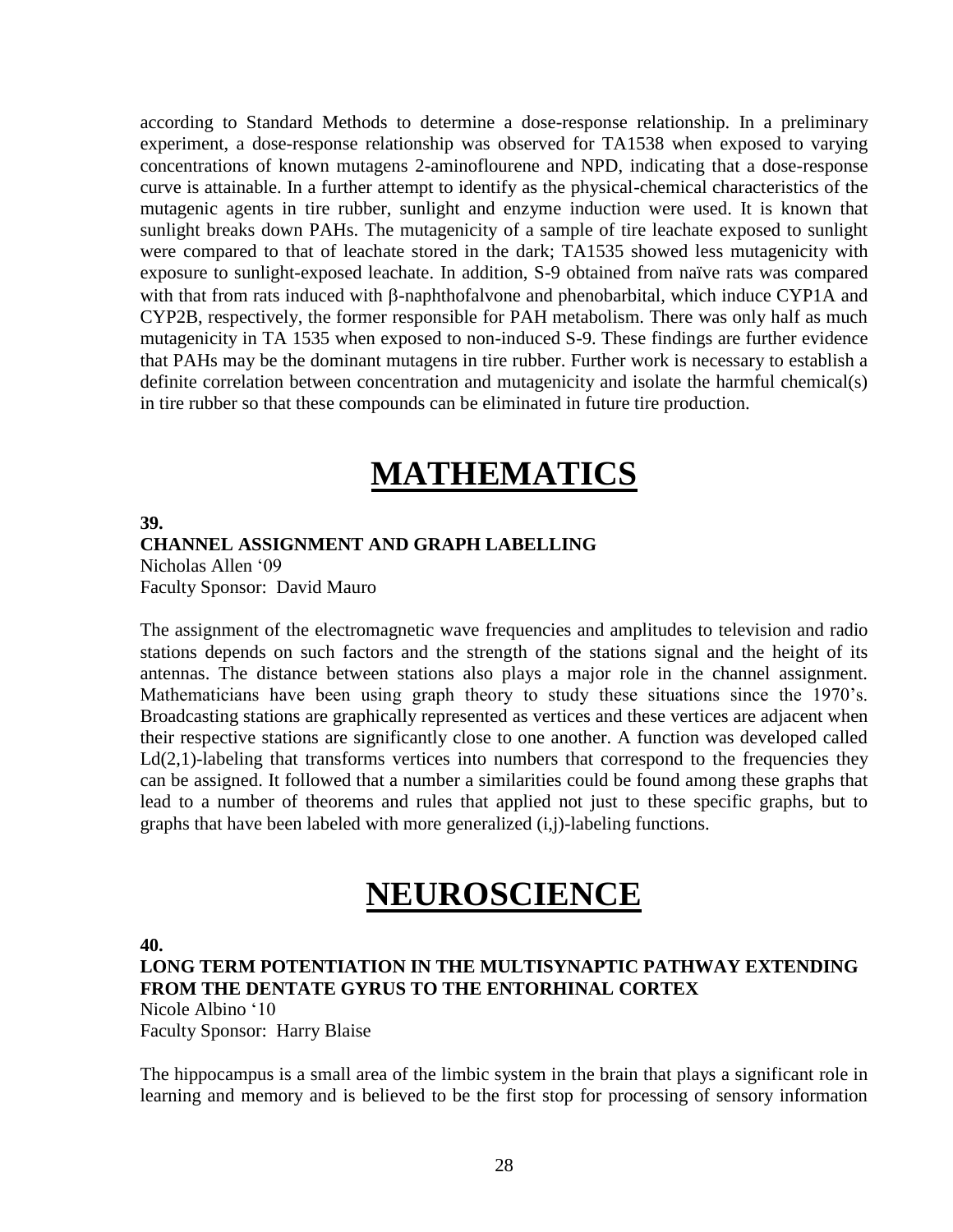before it is relayed to the neocortex for storage. Previous research has shown that sensory information destined for hippocampal processing enters through the entorhinal cortex, takes a closed circuitous path through the hippocampus in what is known as the trisynaptic circuit and leaves through the entorhinal cortex. But it is not yet fully understood how this information once processed is extracted out of hippocampal areas and projected back to the neocortex. In order to understand more of this phenomenon, we assessed whether long-term potentiation (LTP), a form of enhanced synaptic plasticity induced by frequent activation of a synaptic pathway, can be reliably induced in the multisynaptic pathway extending from the hippocampal dentate gyrus to the entorhinal cortex. If indeed, information processed by the hippocampus is projected back out to the neocortex through the entorhinal cortex, then this multisynaptic pathway should be able to reliably support induction of long term plasticity. To this end, surgery was performed on adult male and female Sprague-Dawley rats to chronically insert a recording electrode in the entorhinal cortex and a stimulating electrode in the hippocampal dentate gyrus. After a 3-5 day recovery period, both baseline single-pulse and paired-pulse evoked potentials were recorded in the entorhinal cortex in response to dentate gyrus stimulation. LTP was then induced using a 0.1 Hz burst stimulation protocol. Preliminary results indicate that LTP is reliably induced and maintained in some but not all of the animals under study. Furthermore, there were no genderrelated differences between either group. Because the enhancement of LTP indicates more efficient transmission of information through synapses, in this case more efficient processing and consolidation of information, our results tend to support the idea that information is cycled through the hippocampus and then transferred back to the neocortex through the entorhinal cortex. We are conducting more studies to shed light on why LTP was induced only in some animals and not in others.

#### **41.**

## **EFFECTS OF KETOGENIC DIET ON SYNAPTIC PLASTICITY IN FREELY BEHAVING RATS**

Kaitlin Haines '09, Urey Chow '09, Katy Gaffney '09 Faculty Sponsor: Harry Blaise

The ketogenic diet is known to have anticonvulsant effects on children who experience epileptic seizures; however, the underlying mechanism for this medicinal efficacy is unknown. The objective of this study was to determine the effects of the ketogenic diet on hippocampal synaptic plasticity in freely moving adolescent rats in order to understand how the ketogenic diet alters neuronal communication. Synaptic plasticity, which is measured by the changes in neuronal activity, is defined as bidirectional, incurring long term potentiation (LTP) in the positive direction and long term depression (LTD) in the negative direction. LTP can be defined as an increase in neuronal activity and synaptic efficacy, whereas LTD can be referred to as a decrease in synaptic strength. Only LTP was measured in this study. In order to assess the effects of the ketogenic diet, weaned rats (age 21 days) were placed on a strict diet of ketogenic food (80% fat, 8% protein, minimal carbohydrates) for 3 weeks while a control group was fed a normal rodent diet. Weighing of both the control and ketogenic animals occurred every other day to assess body growth. Between 42-58 days of age, animals underwent surgery to insert stimulating, recording and ground electrodes in the perforant path, dentate gyrus, and contralateral parietal cortex, respectively. After a 7 day recovery period, the animals were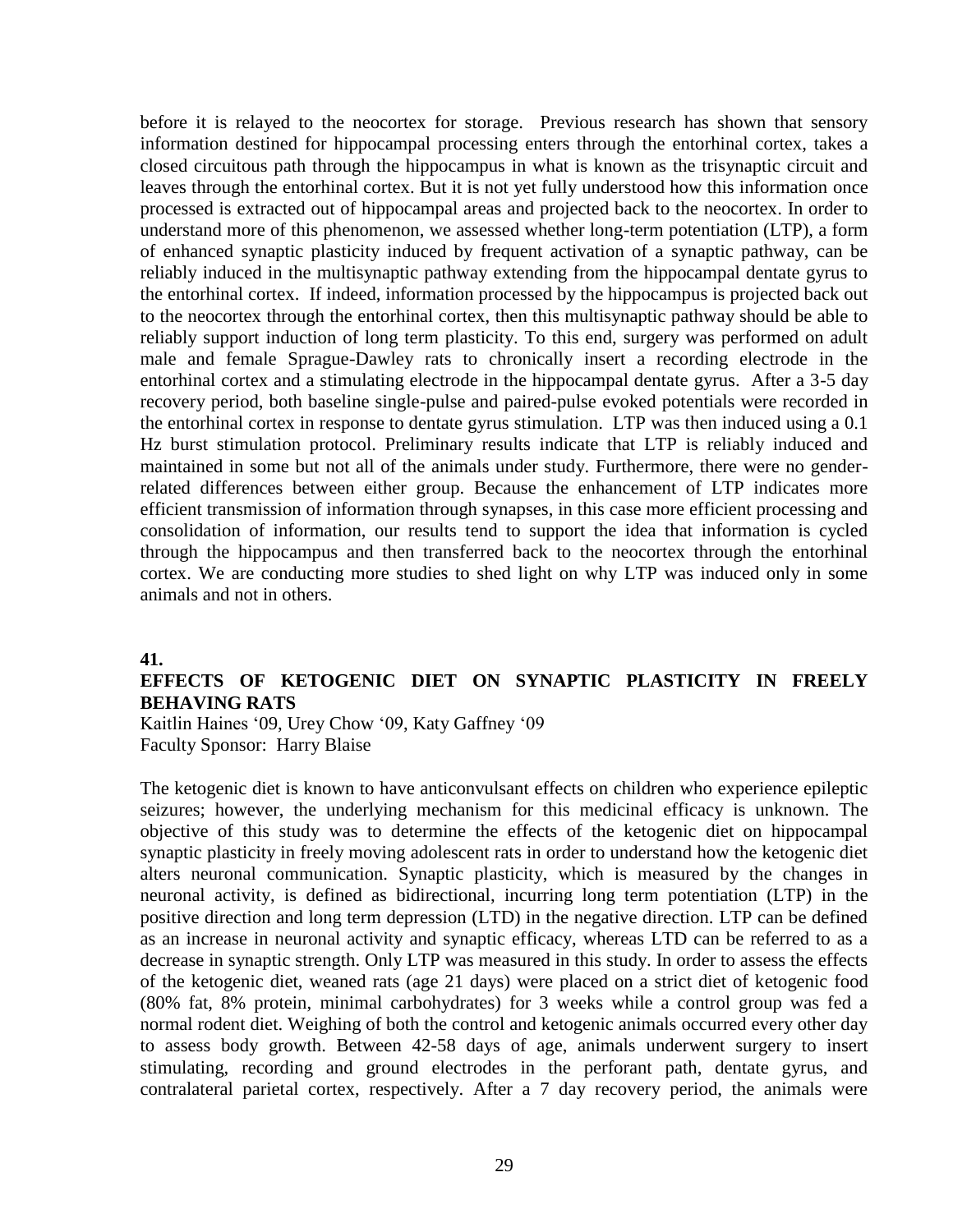stimulated with a 100 pulse, 5 Hz theta burst stimulation to induce LTP. Preliminary results indicate a lower expression of LTP among animals fed the ketogenic diet when compared to control animals. This suggests that an inhibitory process at the synaptic level may prove to be the underlying mechanism by which the ketogenic diet exerts its influence.

### **42.**

# **CHARACTERIZATION OF THE ROLE OF CA3 MOSSY FIBERS IN INFORMATION PROCESSING IN HIPPOCAMPAL CIRCUITS**

Connie Hernandez '10, Daisy Ramos '10 Faculty Sponsor: Harry Blaise

In the brain, the hippocampal formation is known to be involved in learning and memory function. It consists of the trisynaptic pathway extending from the entorhinal cortex to the dentate gyrus (DG) via the perforant pathway nerve fibers, then from the DG to area CA3 via the mossy fibers, and from CA3 to area CA1 via the Schaffer collaterals. Learning and memory occur when communicating neurons increase the strength of their synaptic connections. Memories may also be erased by decreasing the strength of synaptic connections between neurons. The ability of synapses to be strengthened or weakened is referred to as synaptic plasticity. Long-term potentiation (LTP) and long-term depression (LTD) are two examples of synaptic plasticity mechanisms which can strengthen or weaken synaptic connections in the hippocampus, respectively. The present study investigated LTP and LTD of the synaptic connection linking the DG and CA3 regions (mossy fibers). Electrodes were implanted in the DG and CA3 of adult male rats. Three to five days after surgery, either LTP or LTD was induced using standard stimulation protocols. Paired pulse index (PPI) data, which are indicative of shortterm neural plasticity, were also recorded from each subject and correlated to LTP/LTD data. Preliminary results show that both LTP and LTD of the DG-CA3 synapse occurred in some animals. However, there were a greater number of animals which exhibited neither LTP nor LTD. These findings are interesting in view of other investigators reporting that the mossy fibers which link the DG and CA3 regions are both excitatory and inhibitory, which may help to explain why some animals showed synaptic enhancement while others did not. We are presently collecting more data to determine what factors are responsible for the mossy fibers having either an excitatory or inhibitory influence on the DG-CA3 synapse.

#### **43.**

## **NEUROPHENOMENOLOGY OF TIME: FUNCTIONAL NEUROIMAGING IN THE PAST AND FUTURE TENSE AND AN FMRI BASIS FOR AN OBJECTIVE TIMESCAPE**

Michael Pierce '10 Faculty Sponsor: Dan Lloyd

Current functional neuroimaging research remains almost entirely focused on the present tense. That is, today's research paradigms examine the metabolic state of the brain as a function of current task and stimulus conditions. These studies, therefore, are methodologically blind to the temporal inflections that constitute any state of awareness. In this poster, we report on research techniques in functional MRI that lift the curtain on the past and future. Combining the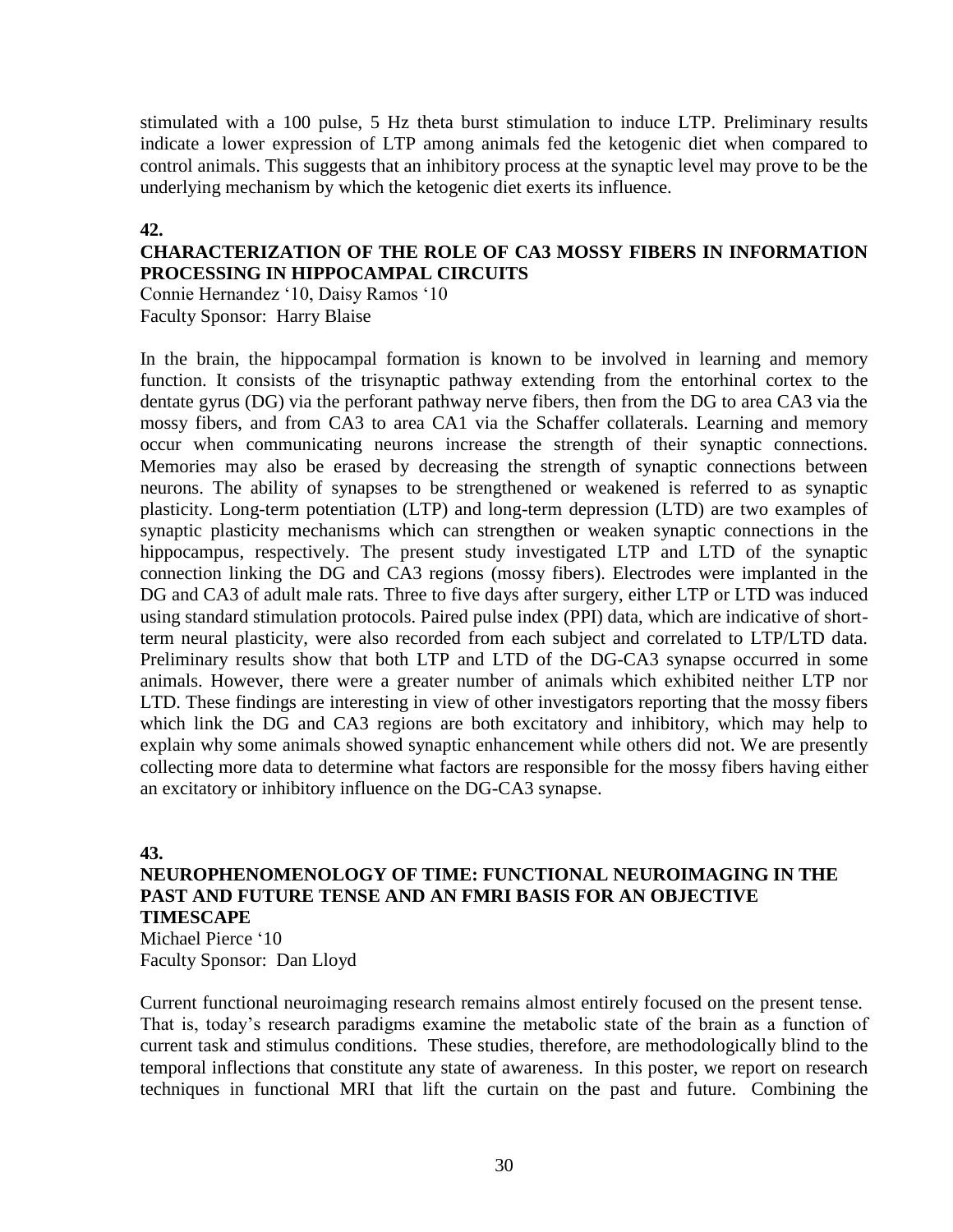statistical technique of independent component analysis with the pattern detection capabilities of artificial neural networks allows us to probe the temporal information in fMRI images, and measure the extent to which each image inscribes its own history and anticipated future. During the course of our investigation we discovered that any given brain image produces major peaks in information density around changes in experimental condition. These peaks assert the ability of a single fMRI image to hold information regarding both past and future states. Armed with this knowledge, we trained artificial neural networks to identify the current experimental conditions, and project both past and future conditions based on single images. The networks' ability to do so accurately reinforces the conclusion that single brain volumes hold significant information beyond that which pertains to current conditions, and provides evidence for an objective temporal landscape within the brain. These findings have broad implications in terms of uncovering the mind's mechanisms for handling temporal processes.

#### **44.**

## **THE EFFECT OF A LOW CARBOHYDRATE DIET ON ADENOSINE IN THE BRAIN**

Laura Pomeroy '09, Caleb Wasser '08, Ritika Chandra '10 Faculty Sponsor: Susan Masino

The ketogenic diet, which is a high fat, low carbohydrate regimen, has been used as an alternative therapy for epileptic seizures since the 1920s. While the diet is known to be effective in children who do not respond well to anticonvulsant medications and to have fewer side effects than other treatments, it is difficult to maintain and not very palatable. Additionally, the mechanism behind the diet's anticonvulsant effects remains unknown. Previous studies and preliminary results reveal that adenosine, due to its role as an inhibitory neuromodulator and endogenous anticonvulsant, may play a key role in the diet's effectiveness. In order to test this hypothesis, weaned male Sprague-Dawley rats were fed either the ketogenic diet or a basal control diet for three to four weeks. Open field and y-maze behavior tests were conducted. Electrophysiology was then performed to test the endogenous influence of adenosine in the hippocampi of both groups. Preliminary behavioral experiments showed an increase in locomotor activity. Preliminary recordings show a reduced response to extracellular adenosine in ketogenic hippocampal slices. These results, as well as parallel previous studies, show that the ketogenic diet alters behavior and supports our hypothesis that the diet increases the influence of adenosine on brain excitability. Our findings may help develop a new assortment of novel treatments for individuals suffering from epilepsy and other neurological disorders.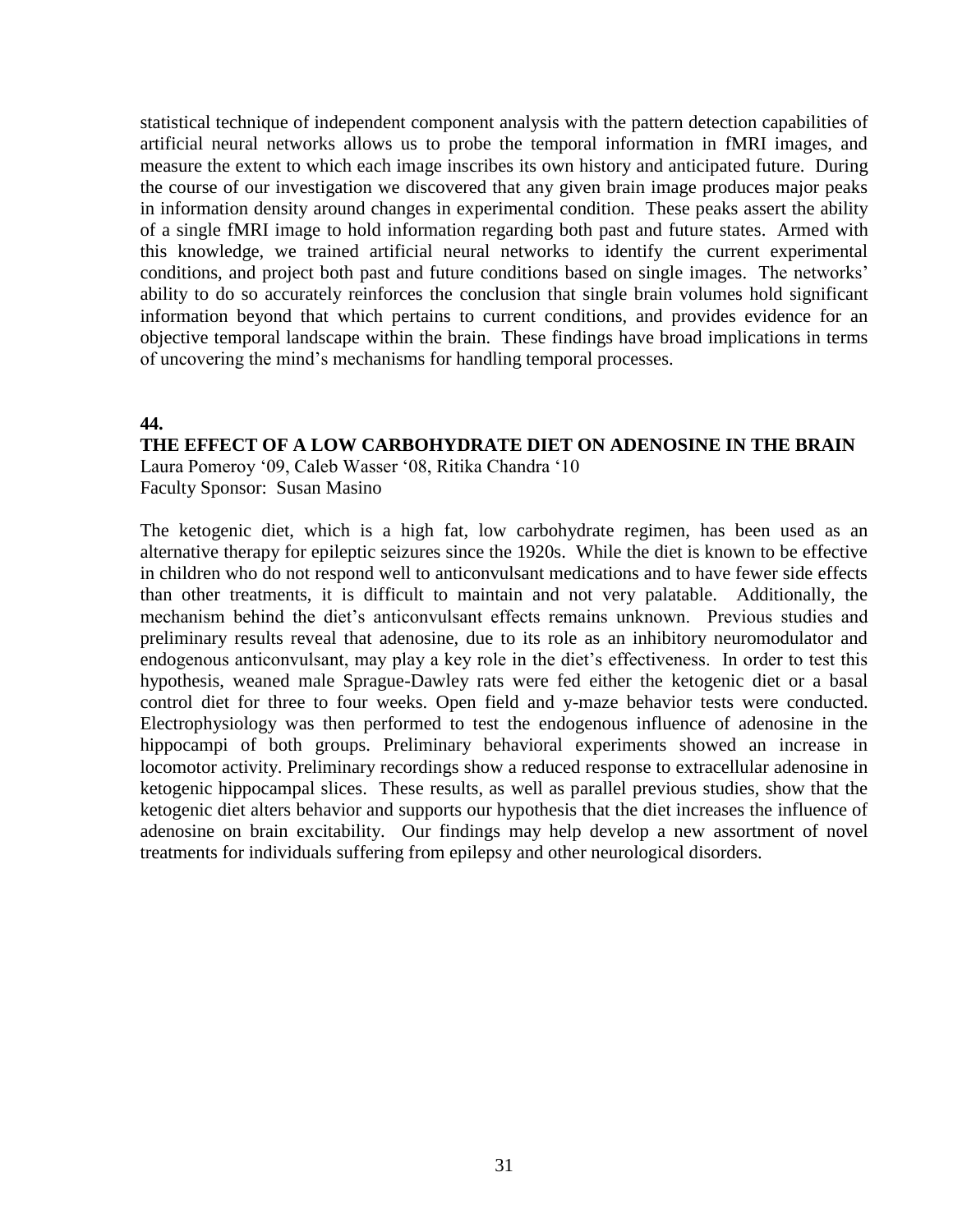# **PSYCHOLOGY**

#### **45.**

## **RETRIEVAL OF AUTOBIOGRAPHICAL MEMORIES**

Stephanie Keith '08, Dzheni Dilcheva '08 Faculty Sponsor: Karl Haberlandt

We conducted an exploratory study of the mechanisms that affect the retrieval of autobiographical memories. It is well known that visual experience plays an important role in the retrieval of memories. For this reason, researchers often manipulate stimulus imagery to study its effect on memory. In our study, we used cue words varying in degree of imagery to learn more about the effect of imagery on autobiographical memory retrieval. Autobiographical memories are complex in that they include different memory types (e.g. semantic, episodic, and sensory memories). Williams and colleagues (1999) claim that recall of specific events from autobiographical memory is facilitated by cue words that are high in imagery.

We designed an experiment to replicate and expand on the study by Williams and colleagues. Participants were shown a cue word (e.g. *baby, effort, bouquet*) and asked to respond with a personal, specific memory. Cue words were balanced with regard to imagery (high vs. low) and frequency (high vs. low). After completing the cued recall task, participants assigned dates and rated the pleasantness of their recalled events.

Based on data from 29 participants, preliminary results support Williams' finding that cue words high in imagery elicit faster recall of personal memories. A large data set was collected in the summer 2007. We are interested in examining several dependent variables from this data set in the future, including but not limited to, specificity and pleasantness of the recalled event, the date of the event in the person's lifetime, the characteristics of speech responses (e.g. speech duration and fluency), and the retrieval process (direct or generative).

**46.**

# **EDUCATIONAL PRACTICES AND STUDENT LEARNING IN A LIBERAL ARTS COLLEGE: CODING QUALITATIVE INTERVIEWS FROM A PANEL STUDY** Eugene Pan '08

Faculty Sponsor: David Reuman

Working with a small group of selective liberal arts colleges in New England, Trinity is conducting a multi-year study in which students are followed as they make the transition from high school to college and progress through their undergraduate careers. The goal of this study is to increase our understanding of how students make decisions about their academic programs (e.g., choice of courses, choice of major), how they adjust to living at a residential college, and what contributes to (or detracts from) a successful college experience. 36 students from the Class of 2010 were recruited using a stratified random sampling technique designed to maximize the diversity of background and experience of students included in the study. Participants were interviewed three times during the 2006-2007 academic year. The interviews followed structured sets of questions, with interviewers probing for specific, relevant detail as needed.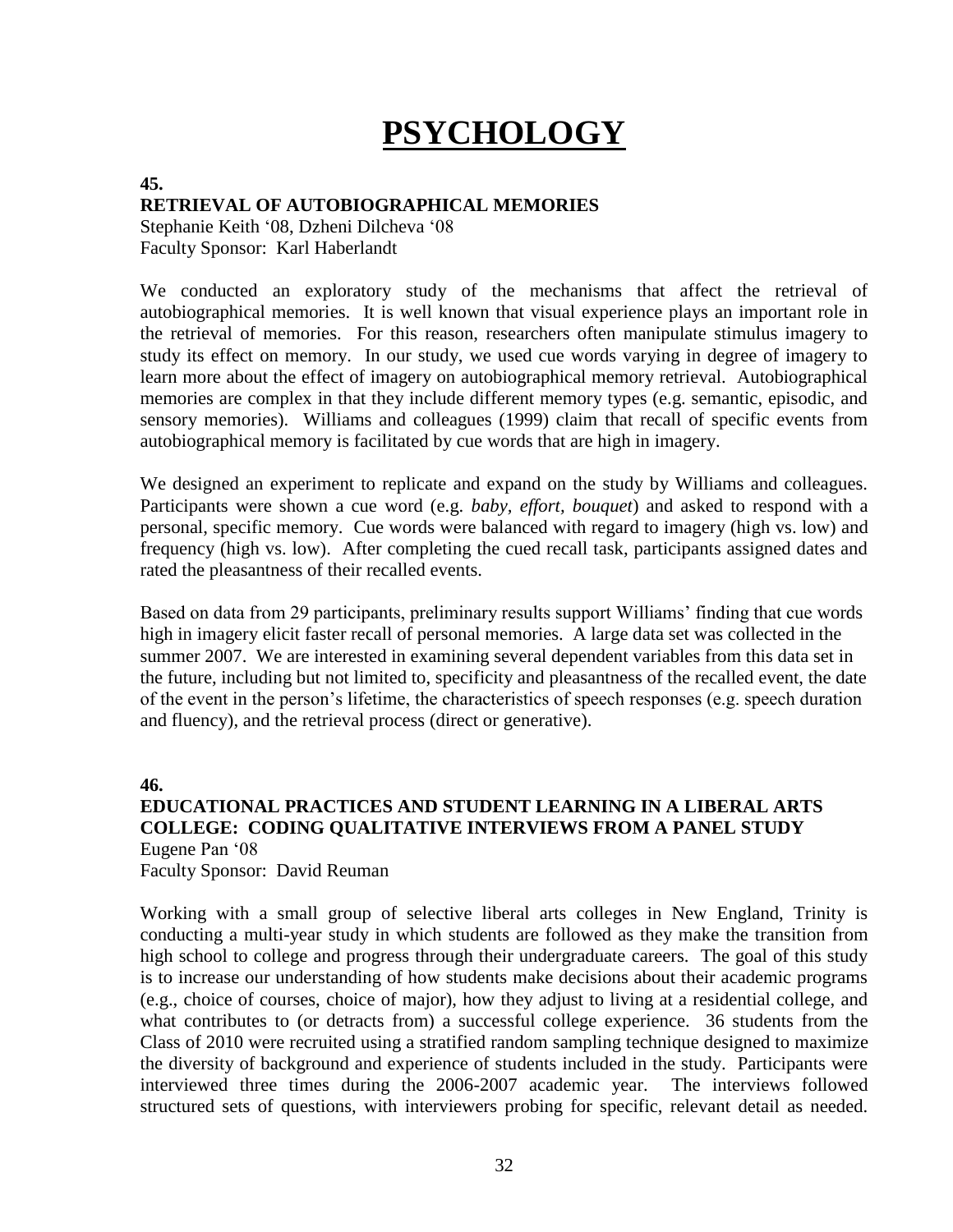This report focuses on the first round of interviews, conducted in October and November of 2006. The interviews were transcribed, coded, and linked to other demographic and survey data. The interview sample did not differ from the full population of first-year students with respect to survey data on their college goals and anticipated academic, social, and personal difficulties. The qualitative interviews showed that positive descriptions of professors focused on their devotion to teaching and their accessibility; negative descriptions of professors derived from methods and personalities of professors; problems with time management, adjustment to Trinity's location in Hartford, and peers' academic apathy were mentioned repeatedly. The results of this project will be used by staff, faculty, and students at Trinity to improve and develop programs to support students, both academically and socially.

# **47. HAPTIC PERCEPTION VIA DYNAMIC TOUCH**

Matthew Phinney '10 Faculty Sponsor: William Mace

Dynamic touch is used in everyday life to allow individuals to perceive objects without the use of sight. Perception via dynamic allows people to gain impressions about the length, weight, shape, and orientation of an object. While much literature exists regarding dynamic touch, there is very little research being conducted as to the ways in which it is used in everyday life. Pingpong players, for example, watch the ball during a game and use dynamic touch to perceive their racket. In this experiment subjects were asked to hit a ping-pong ball with four paddles of different weight distributions; a screen occluded the paddle in the participant's hand. Subjects were then asked to determine the point of contact of the ball and paddle using dynamic touch. Video footage was analyzed to determine the actual point of contact, and any discrepancies were evaluated.

# **SCIENCE AND SOCIETY**

#### **48.**

### **UNDERSTANDING SOCIAL CAPITAL AND STATUS IN RURAL ECUADOR**

Cristina Wheeler Castillo '08 Faculty Sponsor: James Trostle

Recent studies show that cognitive and structural social capital are important determinants of health. While the majority of studies focus on objective measures of social capital, very few studies have explored subjective social capital, which relies on cognitive validation techniques. Even fewer of these studies focus on developing nations. As part of a larger epidemiological study (EcoDeSS), data for this research project was collected from one of 21 study villages in rural Ecuador for one month and included 25 formal interviews. These interviews, together with notes from other EcoDeSS anthropologists, help the EcoDeSS project coalesce sociodemographic and disease data. The majority of respondents from the village were found to understand the social capital survey questions, as the researchers had intended; therefore, the survey questions are considered a useful measure of cognitive and structural social capital.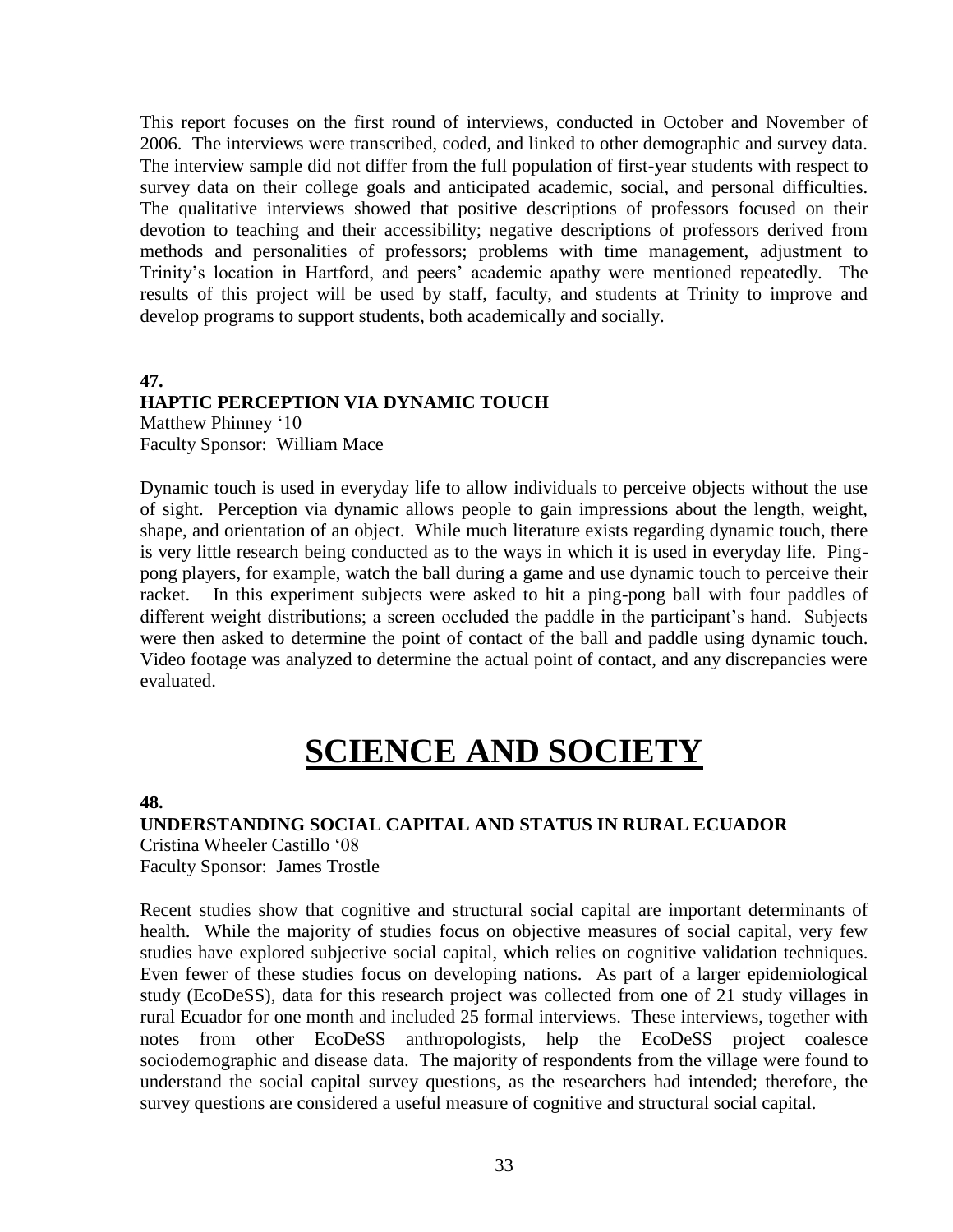# **AV DAVIS FELLOWS**

#### **49.**

# **REBIRTH: USING THE CULTURES OF THE AFRICAN DIASPORA TO REACH AND TEACH HARTFORD'S CREATIVE YOUTH**

Haben Abraham '10 Faculty Sponsor: Susan Pennybacker

I became an intern on the Artists Collective Staff for Summer 2007. I conducted interviews with faculty and students, as well as contributed an art piece in the Collective's summer final production of "Olivia and the Children of Hope". A mural that I and Balam Soto's mural class designed was to display the 'hardships and chance for hope in poor neighborhoods' and the piece was featured as the backdrop in the play finale. Placing myself within the classrooms allowed me to both work and build relationships with students and begin my search to understand the arts impact on their lives. I was introduced to things I had not strongly considered before I began working at the Collective, for instance, the work and preparation needed to serve children under DCF or foster care policies, or the attention necessary for children that are either hearing impaired or have behavioral issues. My focus was also finding traces of the teaching cultures of the African Diaspora, (i.e.) the idea of parent-child relationships, disciplinary methods and order were all prevalent within the Collective's classrooms. I also questioned because times have changed- in what ways has the community or the students changed as well? Over time changing, do these teaching methods have any positive effect on the students? What has changed about Hartford and its youth to make instructors or the students themselves feel as though the teaching methods of the African Diaspora no longer work? Through the use of some video, photo, written works and interviews I plan to display what I have learned and what I have contributed. As a final project I will design an "African Oral History Book" through the written works and interviews that I have gathered. With the use of experiential learning, my observations and participation in classrooms I was able to understand the arts impact on the youth. Self esteem, confidence, collective work and support were all factors. I witnessed behavioral changes first hand in at- risk and/or shy youth at the Collective this summer.

**50.**

# **UTTING DOWN ROOTS IN HARTFORD: AN INNOVATIVE LEADERSHIP PROGRAM PROJECT**

Jasmin Agosto '10

Faculty Sponsors: Jack Dougherty, Donna Berman, Director of Charter Oak Cultural Center

A project for facilitating the growth of Hartford high school students is precisely the work I put in for the summer. A leadership program called "Putting Down Roots in Hartford" was to be developed and implemented during the summer of 2007 at Charter Oak Cultural Center in the Charter Oak/Sheldon neighborhood near downtown. It entailed creating a schedule, recruiting students, communicating with community organizers, investigating local history, putting together an organic garden project, and creating a socially conscious mural.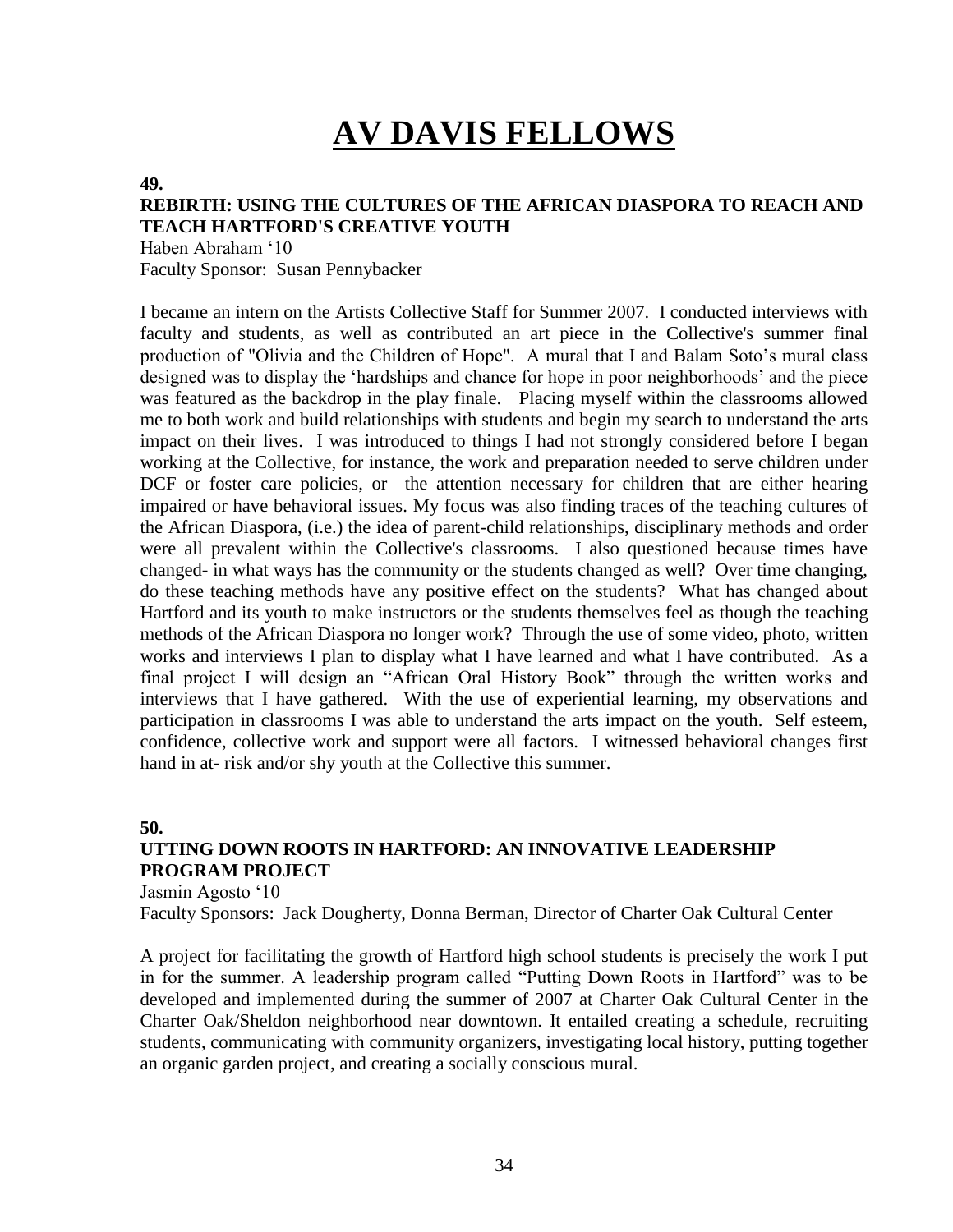All in all, my project was altered greatly by the kinds of difficulties that go into putting together any sort of project of such greatness. After visiting parents and prospective kids in their own homes, making endless signs and passing out information about the project for garden donations, making phone calls and emails, and writing up draft schedules, I was not able to fully carry out the program. I had started the recruiting of students too late; many of them had plans for other programs or jobs they were supposed to do. We were not able to get all the materials we needed for the garden project. On top of it all, I was trying to take it all on myself.

However, I was greatly appreciative of the supportive adults such as Donna Berman, the director of COCC and Chris Phillips, a coworker and specialist in urban gardening. I learned about time management, how to approach high school students, and especially how to begin to put together a truly innovative curriculum, which the draft is my final project of the summer. Interestingly enough, I met a partner who would like to add a hip hop element to the program. Although facing obstacles, the project will continue into the spring and summer in which I will be able to manifest the program.

# **51.**

# **FOOTBALL IS FREEDOM: A RENEGADE SOCCER PROJECT**

Jason Azevedo '08, Alfonso Bui '08

Faculty Sponsors: Drew Hyland, Luis Figueroa, Tauheedah Muhammad, Trinity College Boys & Girls Club

Following Nelson Mandela's words, "Soccer is one of the most unifying activities amongst us," the Football is Freedom project works to integrate the Hartford community with the Trinity College campus while leveraging soccer's popular appeal, the enjoyment it fosters, and the physical benefits it offers to all. From July 5th to August 10th, 2007, 60 kids from Hartford's Trinity College & Southwest Unit Boys & Girls Clubs ages 6-13 participated in a free summer soccer clinic Wednesdays and Thursday at Trinity's Jesse/Miller Field. All program participants were given a free soccer ball and camp T shirt. Camp activities focused on fun, fitness, and basic skill development. Youth players were able to develop a love of soccer and to enjoy themselves, all the while bridging gaps that have existed between Trinity and the Hartford community. In addition to the soccer camp, research has been conducted to investigate the possibility of constructing an urban 6v6 soccer court within the Frog Hollow neighborhood. This field would be free and open to members of the public.

# **52.**

## **MULTI-NATIONAL REFERENCES AND PERCEIVED ACADEMIC SUCCESS**

Ashley Flemming '08 Faculty Sponsors: Andrea Dyrness, Janet Chang

This study analyzes the impact of a transnational identity on the academic perceptions of migrant Hartford students. The present study evaluates middle and high school children  $(N= 19)$  of immigrants who return to their place of origin during their academic career (k-12). Likert scale surveys were designed to analyze students' feelings about themselves in the school environment.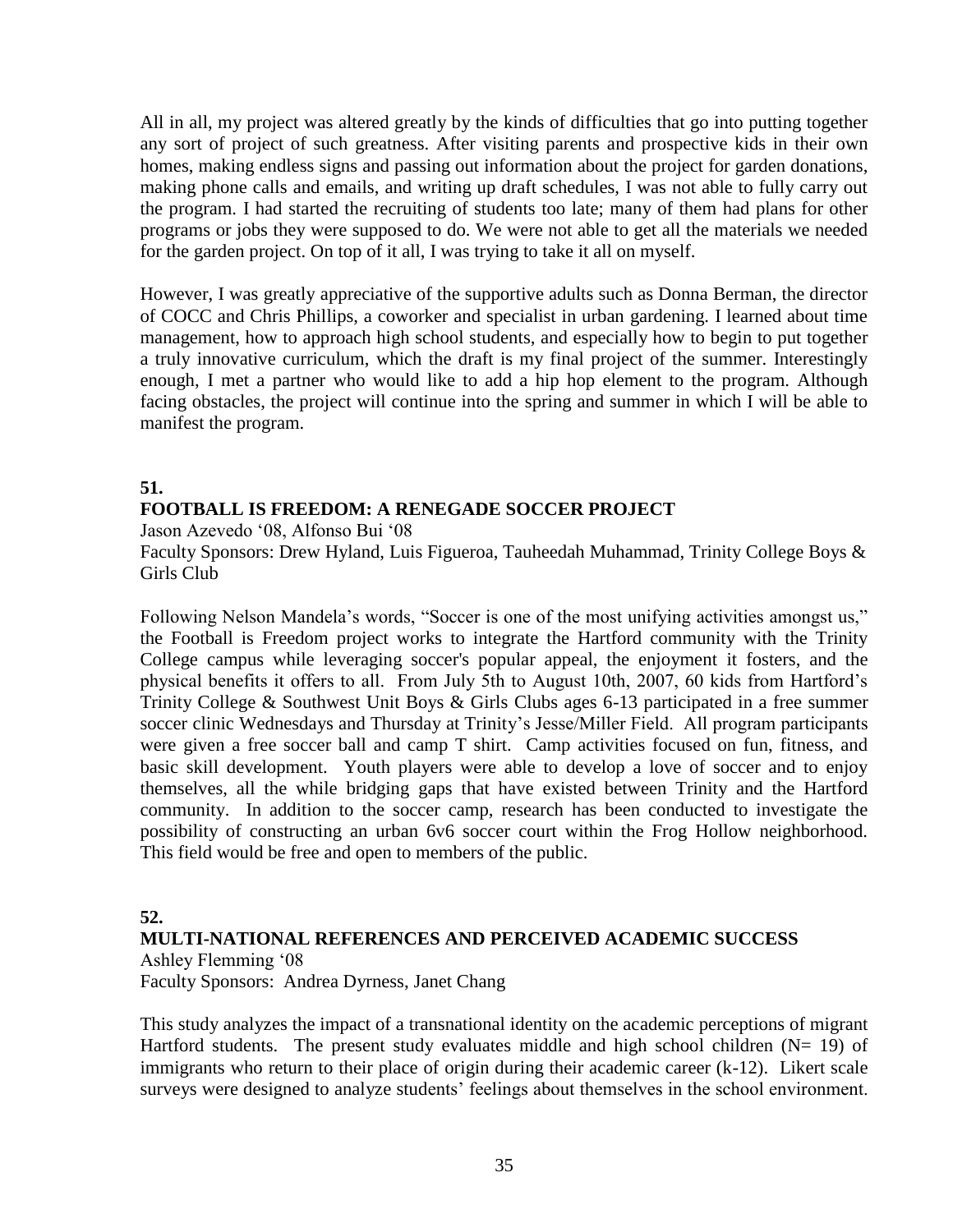Interviews were conducted with 3 parents of participants to identify any cultural impacts on student perceptions. The surveys reflect Portes's findings, (1999) that children lacking success in American schools tend to come from "involuntarily immigrant" (Ogbu, 1991) Families. The present study finds that younger students (age 11-14) who continually revisit native lands that maintain voluntary and supportive relations with the United States have more positive perceptions of their academic engagements than other groups.

### **53.**

# **ANALYSIS OF THE GRASSROOTS IMMIGRANT RIGHTS MOVEMENT IN HARTFORD**

Dulce Amor Imbo '09 Faculty Sponsor: Sonia Cardenas

The immigrant rights movement in Hartford is one of countless grassroots campaigns across the United States that are trying to shape public forum about immigration not only at the local level but at the national level as well. To examine and learn about the movement, hour long in-depth interviews were conducted with various peoples from different perspectives of the movement. Several activists, an immigration lawyer about the ICE raids and the legal and political rights of undocumented or "illegal" immigrants, a nonimmigrant member of the Hartford community, and a member of a Connecticut anti-immigrant group were interviewed. Two undocumented or "illegal" immigrants living in Hartford also participated. A total of nine interviews were conducted. Events regarding immigrant rights such as immigrant rights rallies, an immigration hearing for the New Haven detainees, a press conference and meetings with a local immigrant rights group were attended and observed. The immigrant rights movement in Hartford is found to ebb and flow. Over the course of the research, it has risen in action and on the verge of becoming something bigger. In general it is more reactive than proactive with a small core group of activists mainly consisting of college students. The activists are aware of such fact and are trying to become more proactive by forcing the city government to publicly discuss the issues, expanding their network of organizations, and planning events to garner more support from the immigrant community. Further research is recommended to observe and analyze the next stages of the immigrant rights movement in Hartford.

## **54.**

### **HISTORIC PRESERVATION IN HARTFORD: IN PURSUIT OF AN APPLICATION** Isis Irizarry '10

Faculty Sponsors: Andrew Walsh, Rebecca Parkin, Senior Planner, City of Hartford Dept. of Develop. Services, Planning Division

Of the many characteristics crucial to a city's survival, the most interesting to me is its infrastructure: the roads, buildings and institutions that converge within a city. Hartford's infrastructure, for various reasons, met a period of decline, which was slow and steady at times, and rapid and seemingly unstoppable at others. It would be unfair to make reference to this disintegration without stating the City of Hartford's interest in stopping and reversing this aspect of this city's past. One of the ways in which city officials approach their desire to improve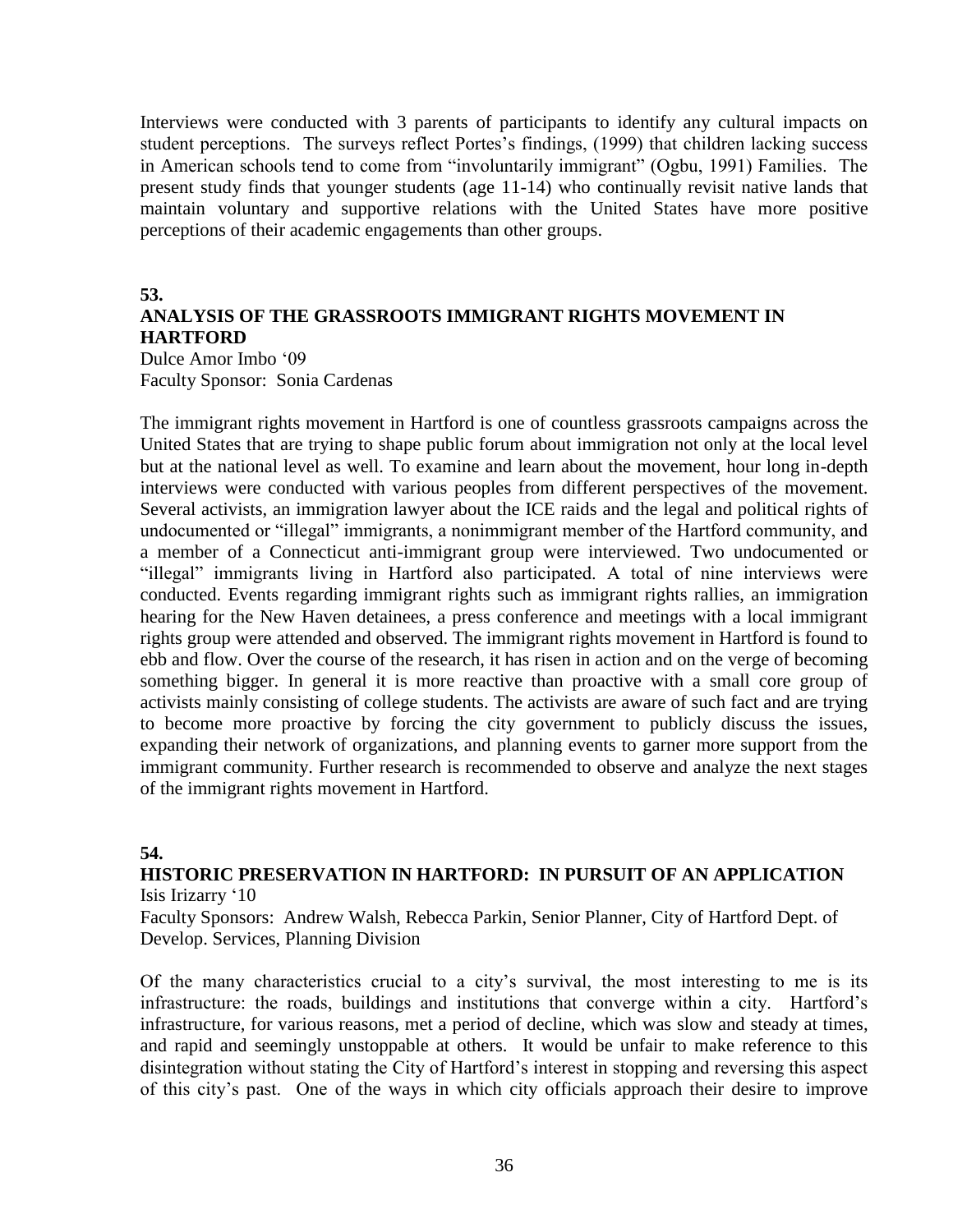infrastructure can be seen in Historic Properties. These are buildings and sites that have been deemed historically valuable, for reasons ranging from someone important having lived within them—as in the Harriet Beecher Stowe house—or because the structure is one of the oldest of its kind—like the Old State House. Members of Hartford's Department of Developmental Services, along with the Hartford Preservation Alliance, recognized the importance and value of these structures and sites. These two groups created a process by which the deterioration and inaccurate repair of these structures and sites would be halted and, in many cases, reversed. Hartford's Historic Preservation Commission and Historic Properties Commission perform Historic Review of Building Permit Applications. In doing so, they ensure that intentions to perform visible construction, repairs, and renovations conform to pre-established guidelines. By way of these applications, we see certain roadblocks in the process of review and appreciate the outcomes of the assessment process. This view into the application process also gives urbanites a clearer view into the importance and beauty of Historic Preservation.

## **55. SALVIA: A NEW EXTRACORPOREAL DRUG EXPERIENCE ON COLLEGE CAMPUSES** Meagan Miller '08

Faculty Sponsor: James Trostle

Salvia is a plant in the mint family historically used to treat everyday ailments and to help in shamanic healing rituals by those indigenous to Oaxaca, Mexico. Because it is easily and legally purchasable from various internet sites, its recreational use extends worldwide. It is classified as a hallucinogen, but the difference between it and other hallucinogens is that the user has a marked out-of-body experience. While much has been written about its active ingredient Salvinorin A, information on salvia's modern use and effects is lacking. Preliminary research done this summer has shown that while there are some recurrent physical and mental effects, there is quite a range of "visuals" and "hallucinations" that varies with the individual. Salvia's high has been described as even more intense than that of heroine or methamphetamine. A question that presented itself was: Why are people continuing to use a drug that has such strong and frightening effects? Salvia has become increasingly controlled in the United States and is illegal in many countries already. This is because of its recent increase in popularity in the media. My research is aimed to assess salvia's modern use and effects through qualitative interviewing, primary literature searches, and internet monitoring.

### **56.**

## **MUSLIM REFUGEE ADAPTATION IN HARTFORD: ANALYSIS OF CONTEMPORARY ISSUES**

Alissa Phillips '08, Jessica Hart '08 Faculty Sponsor: Janet Bauer

The U.S. Government, along with many other countries, funds asylum of millions of refugees around the globe. In fact, the United States admits tens of thousands of refugees annually for permanent resettlement. While this humanitarian effort to provide refuge for victims of conflict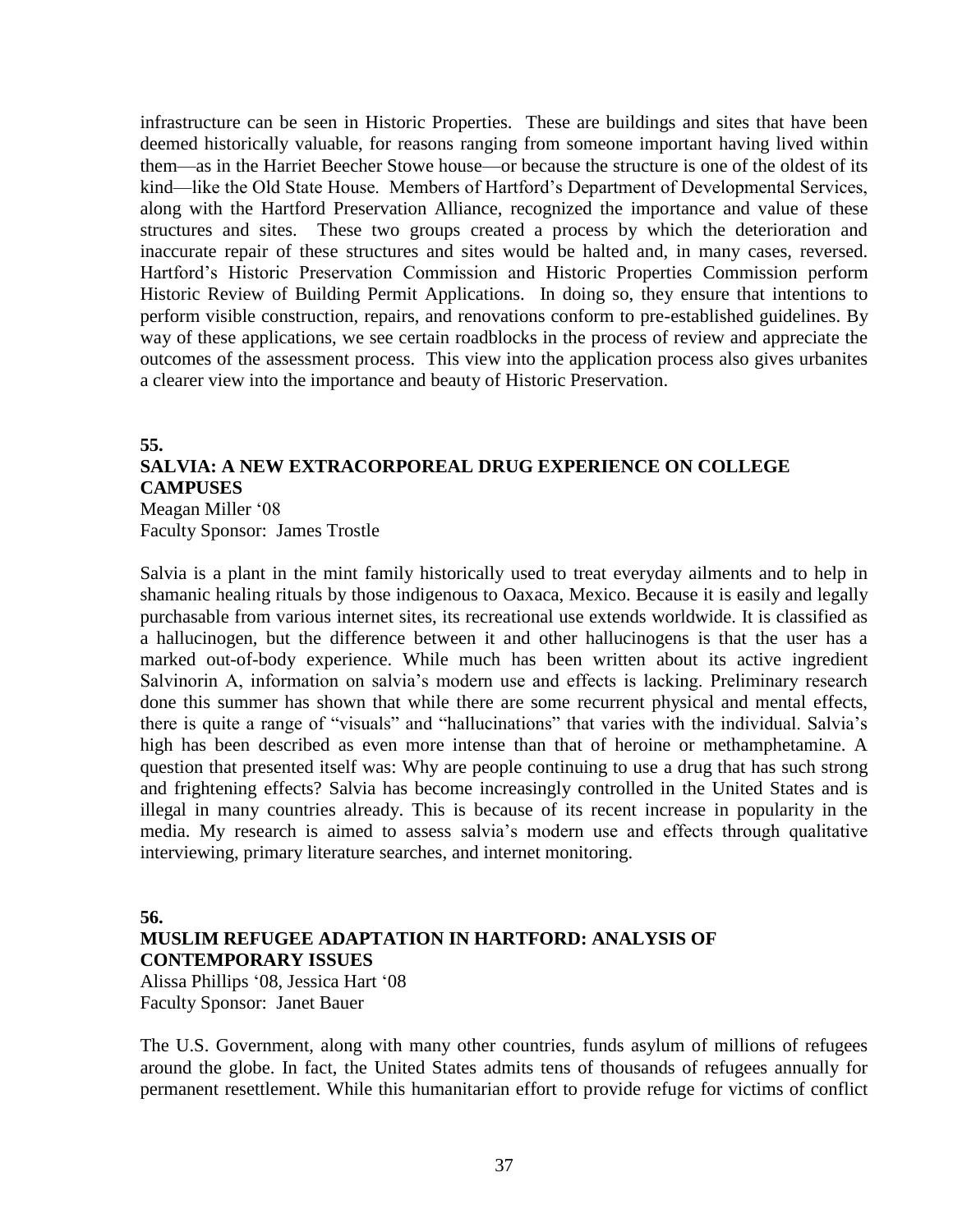is well-intentioned, the suffering of refugees certainly does not stop as they cross national borders into North American territory. The research conducted this summer sought to understand the process of refugee resettlement in Hartford, Connecticut, for Muslim refugees and the problems that these persons encounter in securing a prosperous livelihood in this country.

In order to understand the experience of Muslim refugees, interviews were conducted with a random sampling of Somali Bantu Refugees, as well as with refugees of Turkish and/or Russian decent. Upon hearing the experiences of these Muslim refugees, it became apparent that the general consensus in these communities is that they face two problems as communities upon entering Hartford: firstly, in the area of adult education or English language skills, and secondly, in the housing offered to refugees.

In addition to discovering the difficulties these communities face, it was also imperative to discern the role religion played in the resettlement process. We sought to understand how Islam in particular influenced the daily lives of these refugees; in other words, whether or not it was significant in terms of preserving identity, community ties, and general contentment with life in the United States. Ultimately our research concluded that religion plays an enormously important role in preserving these refugees' sense of self in a foreign place like the United States. It helps them overcome the challenges they face and helps preserve their sense of community.

### **57.**

# **'UNITED NATIONS': THIRD WORLD NATIONALISMS AND INTERNATIONALISM** Ashesh Prasann '08

Faculty Sponsor: Susan Pennybacker

Patriotism is when love of your own people comes first; nationalism, when hate for people other than your own comes first.

- [Charles de Gaulle](http://www.worldofquotes.com/author/Charles-de-Gaulle/1/index.html)

After World War I and II, Eurocentric definitions of Nationalism tend to emphasize its affinity to violence and hatred; Albert Einstein went as far as to term it an "infantile disease ….the measles of mankind". Yet, there was a period in the middle of the  $20<sup>th</sup>$  century, when Nationalism as a sentiment and movement became the irresistible force which uprooted colonialism and created nation states where there was only Empire.

Where the competing nationalisms of Europe had caused WWI, Afro-Asian anti-colonial nationalism was seeped in the concept of multiplicity – of religion, culture and race, thus giving birth to the concept of multinational states. The shared history of colonialism united not just communities within nations but the community of future nations as well. Ironically, the metropolises of empire, London, Paris and Brussels, became the birthplaces for Afro-Asian solidarity in the interwar period as students and intellectuals conferred and collaborated. While the realization that **they weren't alone** came about at these meetings, it was at Bandung (1955), when the idea that **they needed each other** to thwart neocolonialism gained currency. Sukarno put the importance of Bandung in perspective, "We no longer need to go to other continents to conference".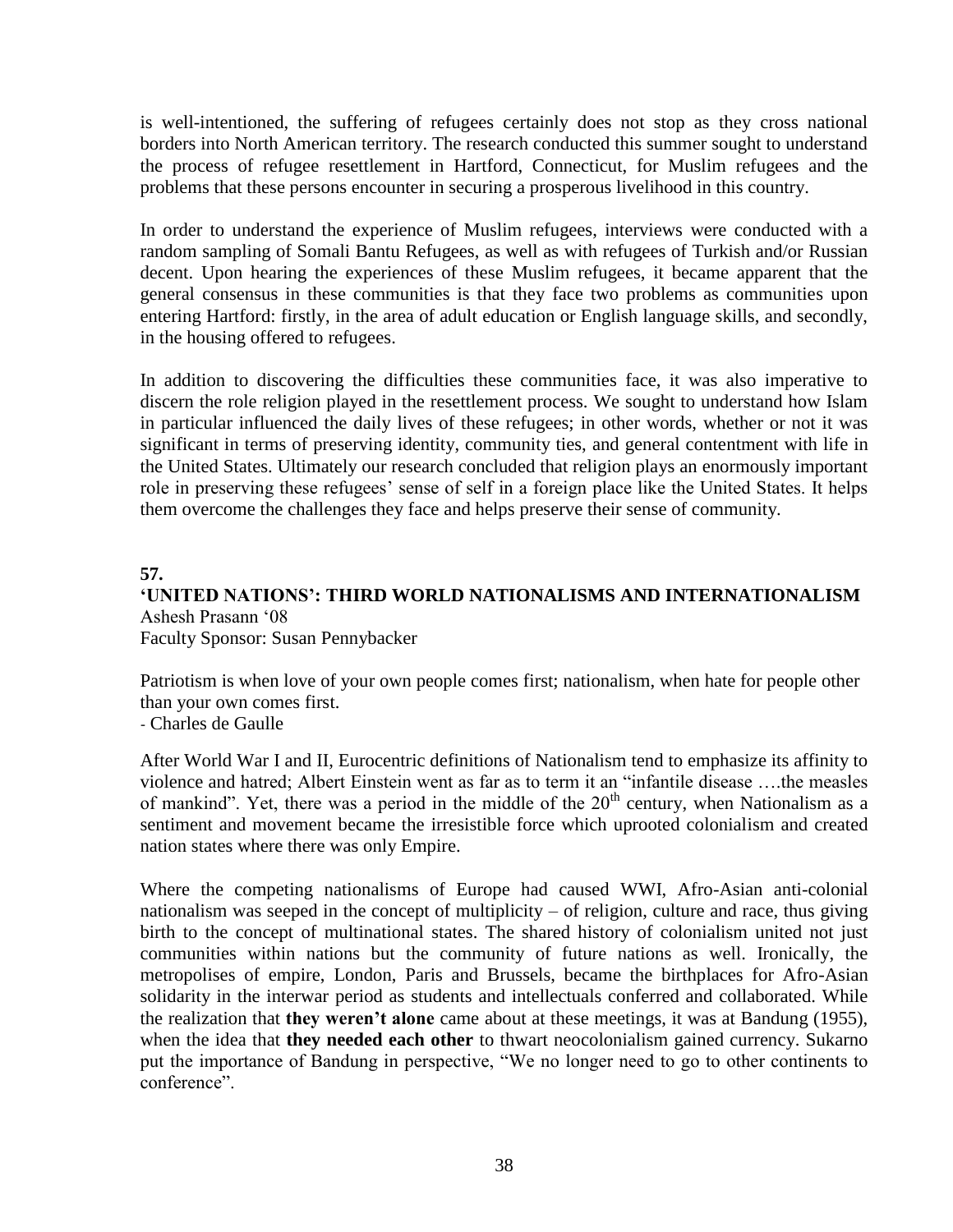Bandung had laid the foundation of Non-Aligned Movement, a forum which focused the nationalisms of nascent states into an internationalism which opposed colonialism, foreign domination and interstate conflict. Tireless promotion of disarmament produced the institutional offspring of International Atomic Energy Commission (IAEA). OPEC was a product of the idea that developing countries should form cartels to ensure a decent price for their commodities. The UN Conference on Trade and Development (UNCTAD) was set up in 1964 in response to developing countries' dissatisfaction with the Bretton Woods system. In fact, the relative success of UN system itself is attributable to the activism of Afro-Asian nations, in stark contrast to the League of Nations, which was a tool to preserve colonialism. If European ethno-nationalisms nearly destroyed the world, Asian and African nationalisms have attempted to heal it and create a just and equitable planet. And that should be the legacy of anti-colonial nationalism.

## **58.**

#### **ASSIMILATION OF SYMBOLISM: LANGUAGE ACROSS CULTURES**

Roberta Rogers-Bednarek '09 Faculty Sponsor: Martha Risser

Urban centres have historically undergone significant cultural change as a result of population migrations. For thousands of years, architectural structures—of both pagan and sacred origin have been assumed by migrating or newly-established religious organizations. Symbols associated with the original occupants or purpose of the structure frequently adorn its exterior and/or interior. Whether or not adaptive re-use is a lost art or has followed with the migration of European peoples to North America, and specifically, Hartford, CT is the focus of this research. In an effort to compare the maintenance of symbolism in European urban centres to Hartford's, 15 re-used structures in four Italian city centres were visited, photographed and analyzed. Following extensive research and consultation with the Hartford Preservation Alliance, 12 structures in Hartford were identified and studied similarly. Of particular interest was evidence of symbolism associated with previous occupants and/or visual representation of the facilities' former function. Geometric and figural symbols, known to have cross-cultural meanings, as well as those associated with specific sacred rights were highlighted. Visual confirmation of preservation and restoration efforts was also noted. Evidence suggests that in both European city centres and Hartford, adaptive re-use existed. While not able to view and document interiors of all structures, numerous examples of assimilated symbols are present on facades and in exterior designs. With the development of scientific methods of architectural conservation and preservation, evidence exists of these efforts both locally and abroad. Further study would be devoted to investigating the purposeful maintenance or destruction of existing religious and cultural symbols associated with these structures to assess the ways in which the symbols are received and perceived by those re-using the buildings.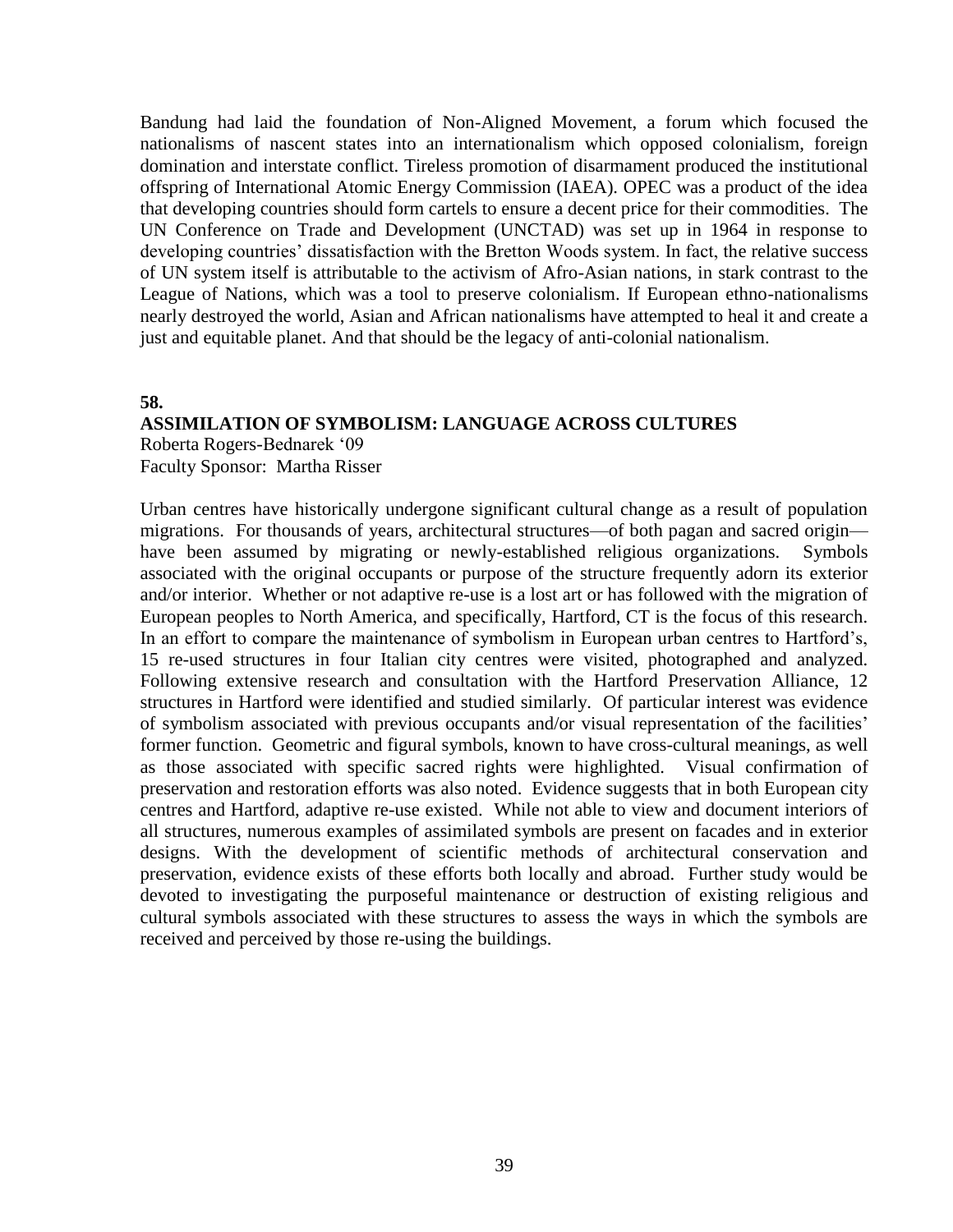# **59. HOUSE OF PEACE: INDIGENOUS TECHNOLOGY**

L. Mixashawn Rozie '12

Faculty Sponsor: Eric Galm, Steve Haynes, Executive Director, Center for Community

Technology can be used as a lens to highlight cultural elements over time. My project utilizes the construction of an Indigenous wigwam as a practical tool in a contemporary urban setting, and then that space becomes a learning environment where students can learn about Indigenous music and culture. This process opens a window into deeply entrenched colonial values and perceptions that are present in today's society in the United States. Building wigwams from local materials is an educational tool that can promote an understanding of the circle as the ultimate equation of peace, creativity and well being. In order to gain a comprehensive understanding of this dynamic, I approach this project from both technological and sociological perspectives.

The ancient human traditions of constructing shelter from common materials is reflected in the wigwam, wikiup, wetu, and a multitude of names used throughout the original world to describe this structure. It is an efficient and cost effective means of shelter, constructed from hard wood saplings, and arranged in a circular pattern, evoking a hemispheric atmosphere. The use of this "Hemispheric Principle" is both practical and spiritual, as spirituality functions as a guide to living within Indigenous belief systems. Contemporary non-Indigenous cultures often misidentify wigwams as teepees, tents, or impractical childish toys. My project strives to observe and decode these reactions through a process where students collectively create their own space for learning Indigenous musical and cultural concepts and how they relate to their own personal experiences.

## **60.**

## **ECOLITERACY IN THE PARK RIVER WATERSHED**

Jessica Scordamaglia '10

Faculty Sponsor: Jonathan Gourley, Mary Rickel Pelletier, Project Director for the Park River Watershed Revitalization Initiative (in collaboration with the Farmington River Watershed Association)

Ecoliteracy is an emerging form of environmental education that involves hands-on, place-based, systemic, and fun learning. In an effort to learn more about ecoliteracy, as well as to create environmental awareness within Hartford, I have conducted research to evaluate the current condition of environmental education for youth in the Park River Watershed (especially Hartford) by looking at the collections of the libraries, observing various environmental activities and events, and learning about what the public schools and parks have to offer. It was found that there were not many resources of information on the local environment available, even though there were a number of environmental activities for youth. Overall, there is environmental education available, although it is episodic and little of it can be considered ecoliteracy. From my observations I have made some recommendations about how to begin to make Hartford a more ecoliterate city in the future.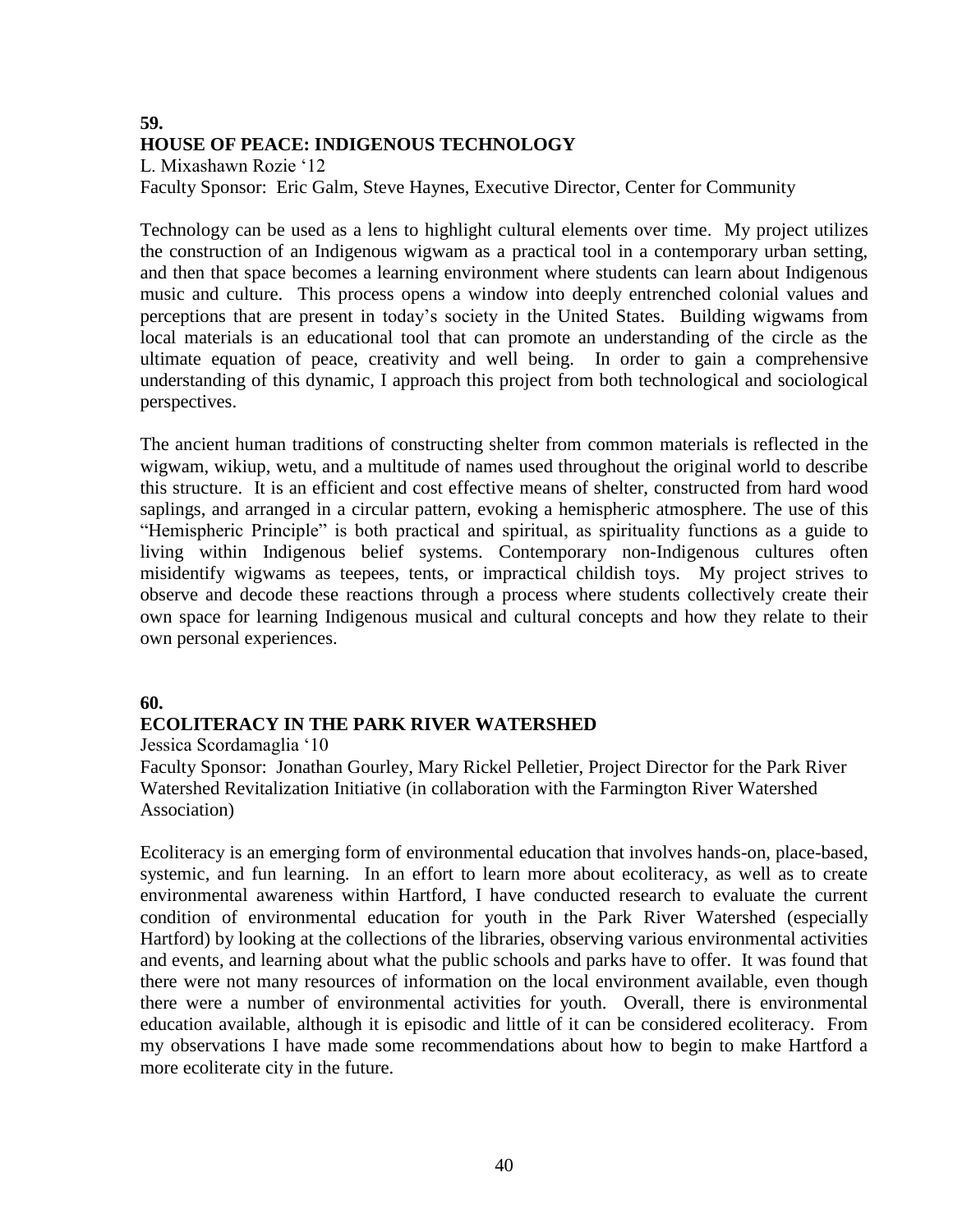# **MELLON FOUNDATION**

#### **61.**

### **HUMAN TRAFFICKING IN THE PERU/CHILE REGION**

Celia Rodriguez '08

Faculty Sponsor: Alison J. Draper

Human trafficking is a crime that diminishes the fundamental rights of human beings in which over 200 million innocent women and children fall victim every year. It is considered a contemporary type of slavery and an extreme form of violence against women and children that strip them of their fundamental rights. In the Chile/Peru border area, I encountered two countries with almost opposite economic, social and political stabilities with an enormous potential for human trafficking. This inequity causes an uneven flow of Peruvians entering Santiago, which is by far the largest and most metropolitan city in Chile. The scarcity of jobs and educational opportunities in Peru make Chile golden opportunity for many Peruvian citizens, but this also makes them an easy target for prostitution or labor trafficking. Santiago's population of six million people includes many victims who have been trafficked internally or from Argentina, Peru and Bolivia for sexual exploitation and/or labor abuse. The government of Chile is known for not fully complying with the minimum standards for the elimination of trafficking, and through the International Organization for Migration (IOM), it is conducting research, information campaigns, and training. Although no legislation exists in Chile against the trafficking of people, Peru established the Law Against the Trafficking of People and Illicit Trafficking of Migrants (Law N°28950) January of this year. The clandestine character, its link to organized crime, and the vague knowledge surrounding human trafficking make it difficult to calculate an exact number of victims. The IOM in Lima, Peru, CSECA (Prevention of Commercial Sexual Exploitation of Children and Adolescents and the Assistance for the Victims in Chile) in Santiago, and the International Police in both countries are vital to the continued fighting of this problem.

#### **62.**

#### **FUNDS OF KNOWLEDGE OF LATINO FAMILIES IN HARTFORD**

Cintli Sanchez'09, Christina Ramsay '09, Ashley Flemming '08 Faculty Sponsor: Andrea Dyrness

Latinos in Hartford come from a diverse range of backgrounds, and bring a wide range of skills, experiences, and expectations to the Hartford educational system. Students in Ed 307, Latinos in Education, Spring 2007, interviewed members of Hartford's Latino communities about their experiences with the educational system in Hartford and in their home countries. This poster presentation provides a snapshot of our research findings and a glimpse into Hartford's diverse Latino communities.